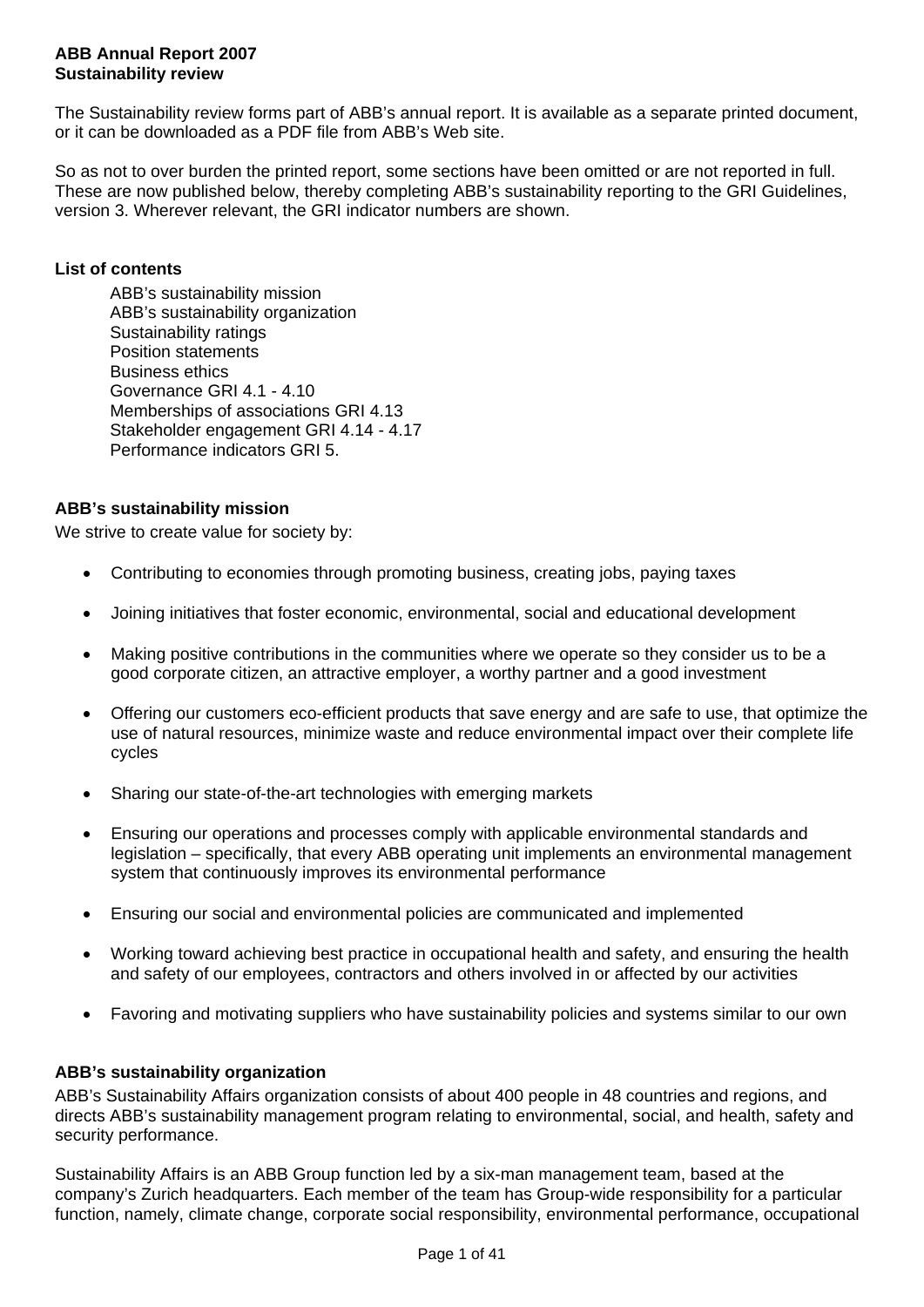health and safety, and security and crisis management. The head of Sustainability Affairs reports to an Executive Committee member responsible for the implementation of ABB's sustainability policies throughout the Group.

The team also develops policies and procedures to safeguard the security of all ABB employees from outside threats, as well as from pandemic diseases, while within their working environments and while traveling on company business. It also coordinates Group-wide common efforts programs and commissions audits to verify that the Group is in compliance with its sustainability commitments.

Some 48 country sustainability controllers implement sustainability business plans within 48 countries and regions, covering environmental, social and communication policies and procedures. The plans are first endorsed by the respective country manager before being submitted to the head of ABB's Sustainability Affairs organization for review, consolidation in Group-wide activities, and monitoring.

About 350 local sustainability officers are responsible for environmental management programs on ABB sites in accordance with ISO 14001. Some countries and facilities have additional environmental specialists to support their environmental management programs.

To ensure the effective implementation of ABB's health and safety strategy, each country and region has a health and safety advisor. These specialists support senior management and work through a network of local occupational health and safety advisors at facility and project site level. Meetings are held regularly, both within and between regions to share health and safety experience.

A sustainability support group within ABB's corporate research organization develops and maintains sustainability tools and training, which facilitate the production of life cycle assessments of products and systems, life cycle costs and design tools – with the task of integrating the tools into ABB's daily business activities. The group also plays an important role in developing global sustainability objectives, formulating ABB's policies and directives for the elimination of hazardous substances and serving as a contact for a number of external sustainability partnerships.

#### **Performance monitoring**

ABB's sustainability performance is monitored by a Group-wide intranet-based reporting system. The local sustainability officers report on environmental performance from 350 sites in 331 annual reports, each comprising approximately 80 indicators.

The country sustainability controllers report on social performance in annual reports and the health and safety advisors on occupational health and safety performance in quarterly reports, comprising in total approximately 45 indicators for each country. Country sustainability controllers also perform regular audits of sustainability performance at ABB sites. In general, every site is audited at least every third year.

See the list below for those responsible in each country.

Any fatal or serious incident within ABB's jurisdiction is reported to the Chief Executive and other company officers within 24 hours, and the cause of the incident determined by an investigation. An alert is then sent out Group-wide to ensure that operations working with similar hazards immediately review their safety systems and training to avoid a similar incident in the future.

Internal compliance and spot check audits are conducted to ensure group health and safety processes are being followed and that actions arising from Group-wide safety alerts are being implemented.

ABB's top-level health and safety committee, chaired by the Executive Committee member responsible for sustainability affairs, meets regularly to monitor health and safety performance and ongoing progress.

Potential security threats to ABB employees and ABB property are monitored continuously and security alerts backed up with appropriate instructions are issued to all exposed personnel. A Group-wide high-level approvals procedure is mandatory for all employees intending to travel to high-risk areas.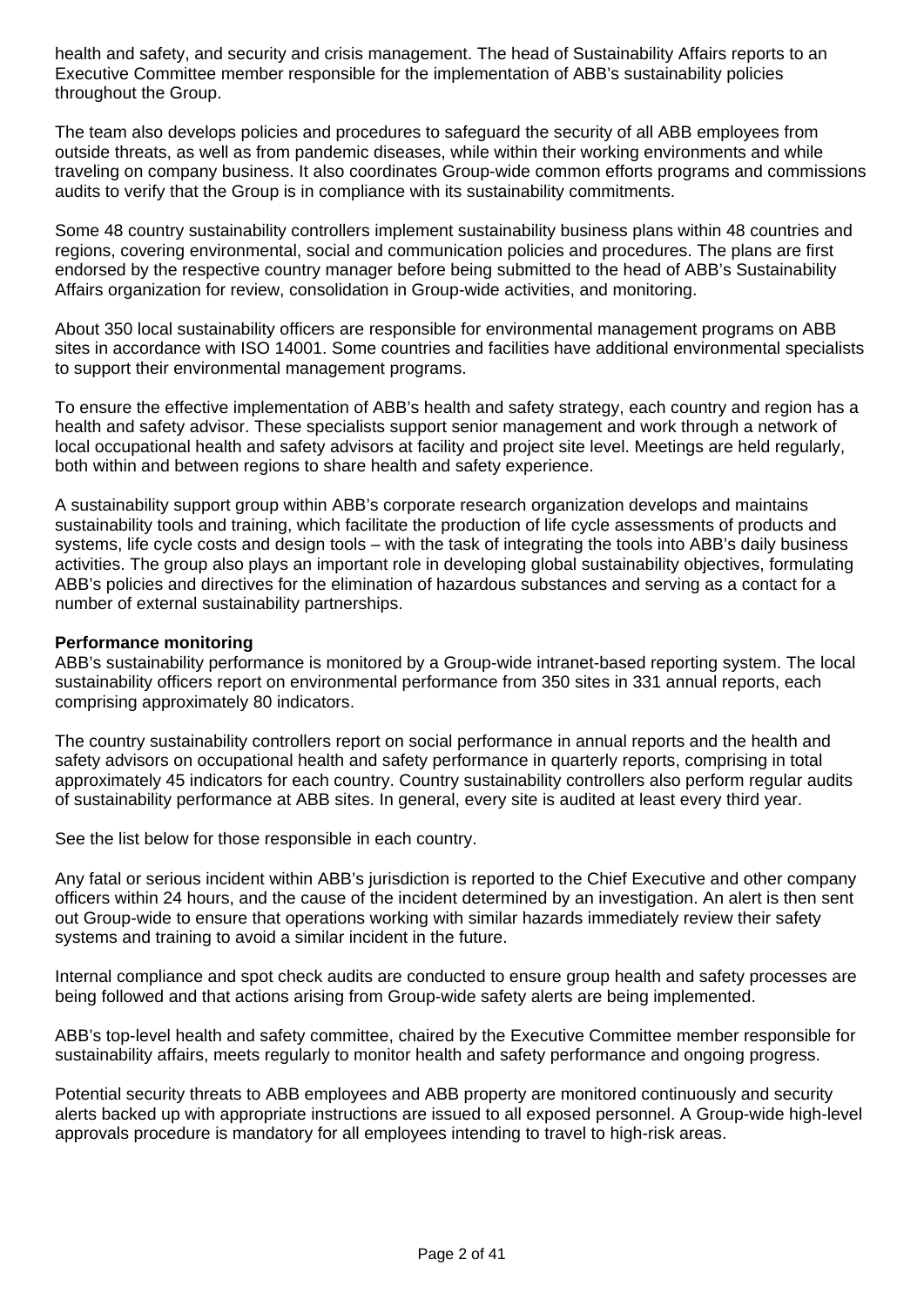# **ABB's Sustainability Affairs organization**

|                       |                         | oodini y sastamabinty oomi onors and oodipational noditii and saroty advisors |                         |
|-----------------------|-------------------------|-------------------------------------------------------------------------------|-------------------------|
| <b>Country</b>        |                         | Sites   Name                                                                  | Function                |
| Argentina             | 3                       | Justo Gonzalez Litardo                                                        | <b>CSC</b>              |
|                       |                         | Juan C. Poma                                                                  | <b>OHS</b>              |
| Australia             | 11                      | Peter Kinsey                                                                  | <b>CSC</b>              |
|                       |                         | <b>Marian McLean</b>                                                          | <b>OHS</b>              |
| Austria               | $\boldsymbol{0}$        | <b>Arnd Schneider</b>                                                         | CSC & OHS               |
| Belgium               | $\overline{1}$          | <b>Bart Maes</b>                                                              | CSC & OHS               |
| <b>Bolivia</b>        | $\overline{0}$          | <b>Gery Cerruto</b>                                                           | <b>CSC &amp; OHS</b>    |
| <b>Brazil</b>         | $\overline{\mathbf{4}}$ | Carlos-Roberto Hohl                                                           | <b>CSC</b>              |
|                       |                         | <b>Adauto Milanez</b>                                                         | OHS                     |
| <b>Bulgaria</b>       | $\mathbf{1}$            | <b>Tomislav Velichkov</b>                                                     | CSC                     |
|                       |                         | Leni Zaneva                                                                   | <b>OHS</b>              |
| Canada                | $\overline{7}$          | Grazyna A. Momot                                                              | <b>CSC &amp; OHS</b>    |
| China                 | $\overline{20}$         | <b>Vincent Lim</b>                                                            | <b>CSC</b>              |
|                       |                         | Tim-LingYe Li                                                                 | <b>OHS</b>              |
| Colombia              | $\overline{2}$          | <b>Albert Tibavizco</b>                                                       | <b>CSC &amp; OHS</b>    |
| <b>Czech Republic</b> | $\overline{4}$          | Miroslav Silar                                                                | CSC & OHS               |
| <b>Denmark</b>        | $\overline{6}$          | Jan F. Relster                                                                | CSC & OHS               |
| Egypt                 | $\overline{\mathbf{4}}$ | Said Ismail                                                                   | <b>CSC</b>              |
|                       |                         | Mohsen William                                                                | <b>OHS</b>              |
| Estonia               | 15                      | Andres Oja                                                                    | CSC & OHS               |
| Finland               | 16                      | Hannu Rintala                                                                 | <b>CSC &amp; OHS</b>    |
| France                | $\overline{3}$          | Valérie Rimonteil                                                             | <b>CSC</b>              |
|                       |                         | Georges Louette                                                               | <b>OHS</b>              |
| Germany               | 36                      | <b>Klaus Epe</b>                                                              | <b>CSC</b>              |
|                       |                         | Lothar Kinzig                                                                 | <b>OHS</b>              |
| Greece                | 0                       | <b>Andreas Mamalis</b>                                                        | $\overline{\csc}$       |
|                       |                         | Lambis Papadis                                                                | OHS                     |
| Hong Kong             | $\mathbf 0$             | Barry-ChiFai Kam                                                              | c <sub>sc</sub>         |
|                       |                         | Tim-LingYe Li                                                                 | <b>OHS</b>              |
| Hungary               | $\overline{2}$          | Zsolt Horváth                                                                 | CSC & OHS               |
| India                 | 8                       | Harmeet Bawa                                                                  | <b>CSC</b>              |
|                       |                         | Selvaganapathy S                                                              | <b>OHS</b>              |
| Indonesia             | $\overline{4}$          | Sofyan Akib                                                                   | <b>CSC &amp; OHS</b>    |
| Ireland               | $\overline{2}$          | Mark Sage                                                                     | CSC & OHS               |
| Italy                 | 20                      | Antonio Giacomucci                                                            | CSC & OHS               |
| Japan                 | 3                       | Masaki Iwataki                                                                | <b>CSC</b>              |
|                       |                         | Tatsuya Iwaki                                                                 | <b>OHS</b>              |
| Kuwait                | 1                       | Lourdes Machado                                                               | $\overline{\csc}$       |
|                       |                         | <b>Gary Foote</b>                                                             | <b>OHS</b>              |
| Latvia                | 4                       | <b>Peteris Gals</b>                                                           | $\overline{\text{csc}}$ |
|                       |                         | Laila Keisele                                                                 | <b>OHS</b>              |
| Lithuania             | 1                       | Ineta Mensikovaite                                                            | <b>CSC &amp; OHS</b>    |
| Luxembourg            | $\mathbf 0$             | <b>Bart Maes</b>                                                              | CSC & OHS               |
| Malaysia              | 1                       | Karel Fuksa                                                                   | <b>CSC</b>              |
|                       |                         | Ming-Eng Lee                                                                  | <b>OHS</b>              |
| Mexico                | 1                       | Luis Eduardo Martinez                                                         | CSC & OHS               |
| <b>Netherlands</b>    | 1                       | <b>Bart Maes</b>                                                              | CSC & OHS               |
| New Zealand           | 5                       | Peter Kinsey                                                                  | <b>CSC</b>              |
|                       |                         | Craig McEwan                                                                  | <b>OHS</b>              |
| Norway                | 9                       | Kjell Brandal                                                                 | CSC & OHS               |
| Peru                  | $\overline{1}$          | Yvette Yauri                                                                  | <b>CSC</b>              |

# **Country sustainability controllers and occupational health and safety advisors**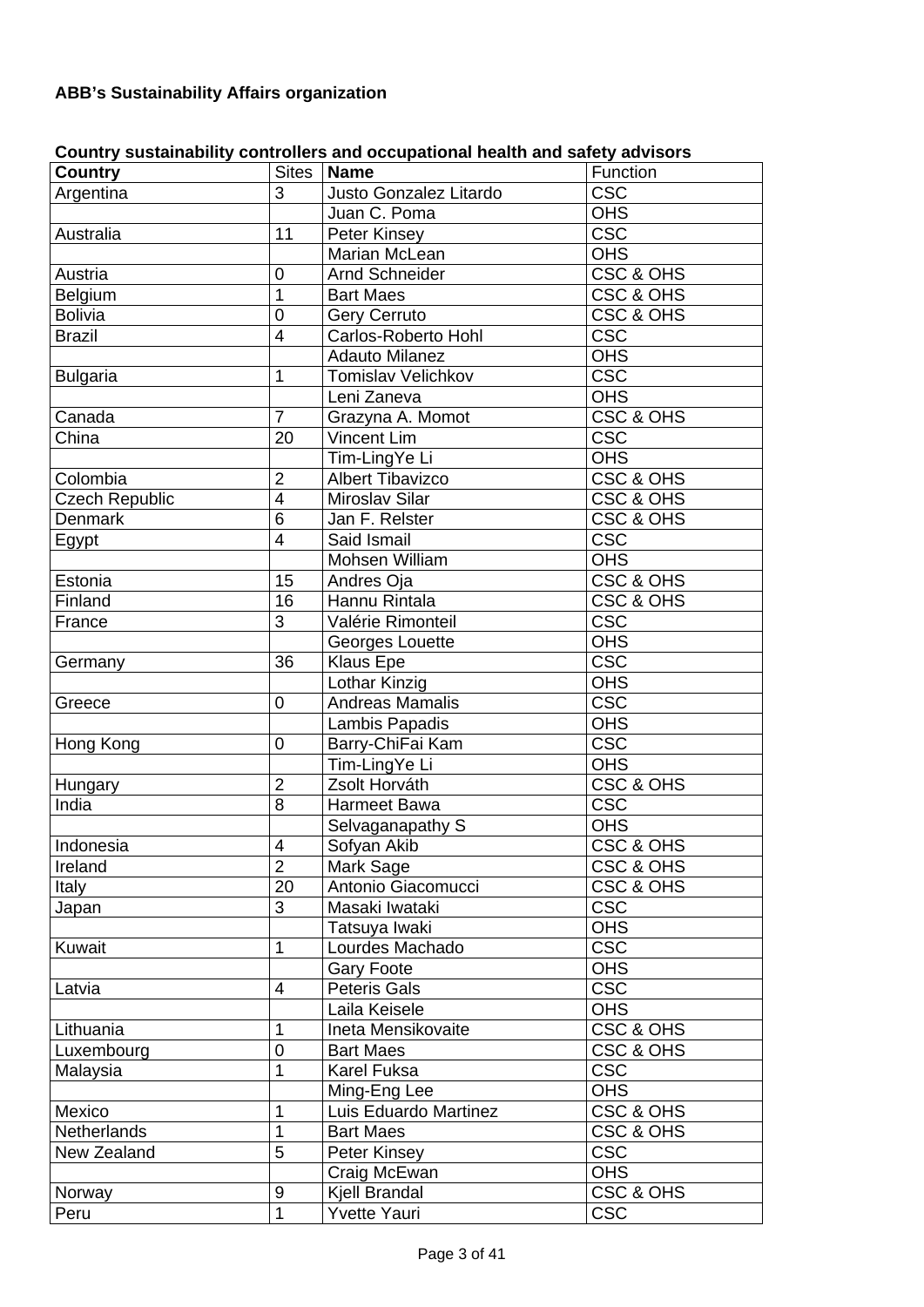|                      |                 | <b>Martin Asencio</b>   | <b>OHS</b>           |
|----------------------|-----------------|-------------------------|----------------------|
| Philippines          | 1               | T.J. Ponce              | <b>CSC</b>           |
|                      |                 | Agnes Magpile           | <b>OHS</b>           |
| Poland               | 6               | Aleksander Sosnowski    | $\overline{\csc}$    |
|                      |                 | Jerzy Walczuk           | <b>OHS</b>           |
| Portugal             | 1               | <b>Nieves Alvarez</b>   | $\overline{\csc}$    |
|                      |                 | <b>Angel Madrid</b>     | <b>OHS</b>           |
| Romania              | 1               | <b>Rares Lutia</b>      | <b>CSC &amp; OHS</b> |
| Russia               | 5               | <b>Vladislav Petrov</b> | <b>CSC &amp; OHS</b> |
| Saudi Arabia         | $\overline{1}$  | Khizar Usmani           | CSC                  |
|                      |                 | Majed Al-Akeel          | <b>OHS</b>           |
| Singapore            | 1               | <b>Emely Tan</b>        | <b>CSC</b>           |
|                      |                 | Dorothy Tan             | <b>OHS</b>           |
| Slovakia             | 5               | <b>Tomas Nagy</b>       | <b>CSC &amp; OHS</b> |
| Slovenia             | $\overline{0}$  | <b>Tomas Lasic</b>      | <b>OHS</b>           |
| South Africa         | $\overline{5}$  | <b>Chesney Bradshaw</b> | $c$ s $\overline{c}$ |
|                      |                 | Marius Snyman           | <b>OHS</b>           |
| South Korea          | $\mathbf{1}$    | Kyeong-Hee Lee          | <b>CSC &amp; OHS</b> |
| Spain                | $\overline{10}$ | <b>Nieves Alvarez</b>   | CSC                  |
|                      |                 | <b>Angel Madrid</b>     | <b>OHS</b>           |
| Sweden               | 48              | <b>Gunnel Wisen</b>     | <b>CSC</b>           |
|                      |                 | Lena Westerholm         | <b>OHS</b>           |
| Switzerland          | 15              | Remo Kuery              | CSC & OHS            |
| Thailand             | $\mathbf{1}$    | Pornchai Satheinsep     | <b>CSC &amp; OHS</b> |
| Turkey               | $\overline{3}$  | <b>Gulden Turktan</b>   | <b>CSC</b>           |
|                      |                 | Aysegul Delikkaya       | <b>OHS</b>           |
| <b>UAE</b>           | 3               | <b>Gary Foote</b>       | CSC & OHS            |
| United Kingdom       | $\overline{12}$ | John Watson             | CSC & OHS            |
| <b>United States</b> | 29              | Elaine M. Hammick       | <b>CSC</b>           |
|                      |                 | Darryl C. Hill          | <b>OHS</b>           |
| Venezuela            | $\overline{2}$  | Raul Páez               | <b>CSC</b>           |
|                      |                 | Dazara del V. Perez     | <b>OHS</b>           |
| <b>Total sites</b>   | 346             |                         |                      |

Some countries and facilities employ additional specialists to maintain environmental management systems.

# **Environmental specialists**

| <b>Country</b>     | <b>Name</b>            |
|--------------------|------------------------|
| Australia          | Jaroslav Kovar         |
| Belgium            | <b>Etienne Biebaut</b> |
| <b>Brazil</b>      | <b>Manoel Siqueira</b> |
| <b>Bulgaria</b>    | Leni Zaneva            |
| China              | ShiWen Zheng           |
| Colombia           | Paula Mesa             |
| Estonia            | Marju Pearnberg        |
| Finland            | Roope Jokela           |
| Germany            | Lothar Kinzig          |
| Hong Kong          | Barry-ChiFai Kam       |
| Hungary            | Zsolt Horvath          |
| India              | Ajit Joshi             |
| Ireland            | David Maguire          |
| Italy              | Gianluca Donato        |
| Japan              | Tatsuya Iwaki          |
| Mexico             | Gabriela Salas         |
| <b>Netherlands</b> | Francesco Luiken       |
| New Zealand        | <b>Scott Mexted</b>    |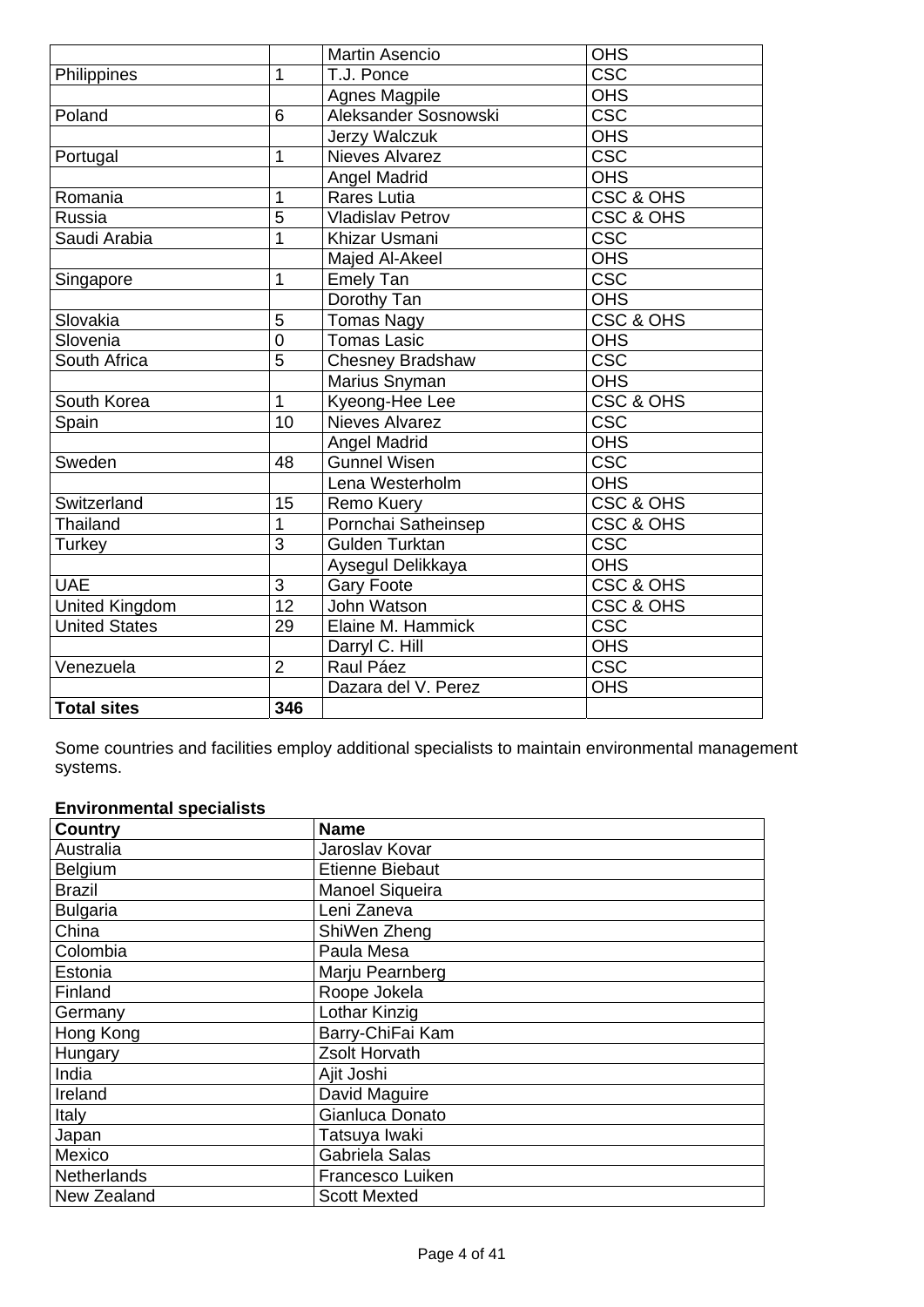| Norway               | Kirsten Knudsen        |
|----------------------|------------------------|
| Philippines          | Rodel Cariaga          |
| Poland               | Jolanta Szczepaniak    |
| Russia               | Irina Fedorova         |
| Singapore            | SoonHeng Chua          |
| Slovakia             | <b>Tomas Nagy</b>      |
| Spain                | <b>Laurent Menard</b>  |
| Sweden               | Lena Westerholm        |
| Switzerland          | Jakob Weber            |
| Thailand             | Sutthi Sangarunsiri    |
| Turkey               | Aysegul Delikkaya      |
| <b>UAE</b>           | Liis Metusala          |
| <b>United States</b> | <b>Clair Claiborne</b> |

## **Sustainability ratings**

ABB is convinced that high rankings in reputable sustainability performance indices translate into tangible benefits for its customers and investors.

#### **Dow Jones Sustainability Indices (DJSI)**

In 2007, ABB was again selected for the Dow Jones Sustainability World Index (DJSI World) and the Dow Jones STOXX Sustainability Index (DJSI STOXX) as part of the industry group Electronic Equipment.

In the economic dimension, ABB achieved the best score in its industry group for corporate governance and scored above average for risk and crisis management and for its codes of conduct, compliance and procedures to combat bribery and corruption. It scored below average for Customer Relationship Management.

In the environmental dimension, ABB scored above the industry average in all categories, scoring particularly highly for Environmental Performance and Environmental Reporting.

In the social dimension, ABB scored particularly highly for its Social Reporting and above average in five out of seven categories. The two categories where ABB scored below the industry average were Human Capital Development and Corporate Citizenship/Philanthropy.

#### **FTSE4Good**

In 2006, ABB again featured in both the FTSE4Good Europe Index and in the FTSE4Good Global Index.

#### **Business in the Environment (BiE)**

In the latest ranking published in 2007, covering 134 companies, ABB scored 89 percent overall and was ranked at the upper end of the silver category of the index.

During the year ABB continued to work closely with Business in the Community who manage the BiE index. For example, ABB provided inputs to conferences such as Cleantech, London, which promoted the importance and business advantages of good environmental performance. The event was attended by about 1,000 representatives from the financial and investment community as well as the wider business community.

#### **Bank Sarasin**

Bank Sarasin, based in Basel, Switzerland, assesses companies' environmental and social performance as a basis for its socially responsible investment funds and services.

In its latest assessment, Sarasin upgraded the company rating for ABB from above average to high, placing ABB as the sustainability leader in its industry group and qualifying it for Sarasin's sustainability funds.

On the environmental side ABB equalled the industry average in the Production category and scored above the industry average in all other categories, scoring particularly highly for Environmental Management Systems. On the social side ABB scored marginally below the industry average in the General Public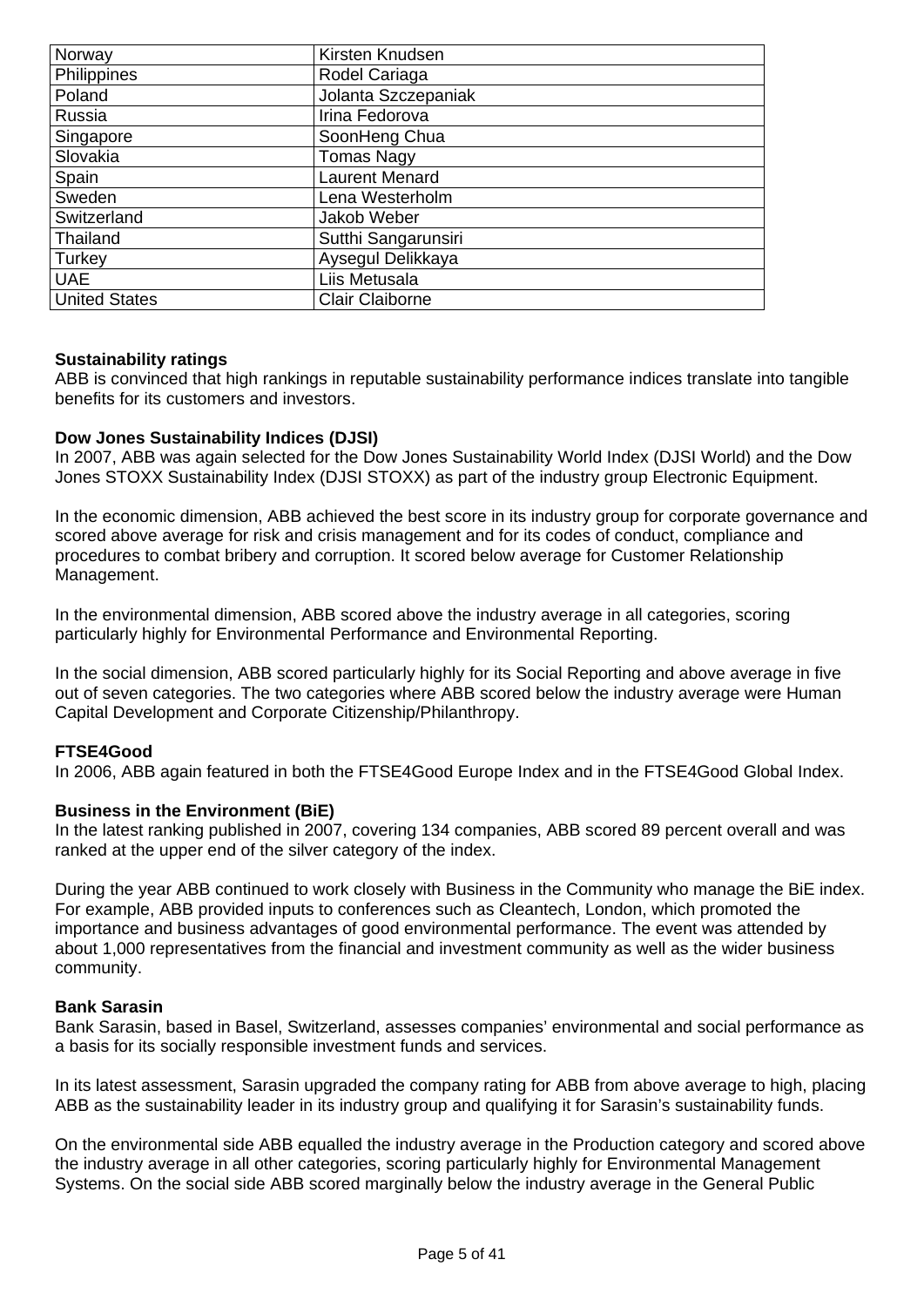category, but above the industry average in all other categories, scoring particularly highly for its management of suppliers.

In Sarasin's new profile of ABB, the company's efforts to improve health and safety performance were noted. Sarasin also recognized ABB as a leader in fighting unethical business conduct through its enforcement of a zero-tolerance policy and comprehensive business ethics programs to combat earlier cases of corruption and breach of competition rules.

# **SiRi Company**

SiRi Company is a socially-responsible investment research organization based in Europe, North America and Australia.

In SiRi's latest corporate sustainability rating assessment released in January 2008, ABB achieved an overall score of 70.8 out of 100 in the industry group Capital Goods, Electrical Equipment. The industry average score was 54.4. ABB scored highly for business ethics (91), community (89), contractors (88), corporate governance (81), but lower for employees (52) and below the industry average for customers (56).

# **Innovest**

In its latest review of ABB's environmental performance, provided in 2008, Innovest gives ABB a rating of AAA, citing ABB as one of the top performers in the sector.

In the sub-factors of its overall rating, ABB scored 9.6 out of 10 for stakeholder capital, 8.7 for strategic governance, 8.3 for human capital and 7.6 for environment.

## **Swedbank Robur**

Swedbank Robur is Scandinavia's largest mutual fund manager and a wholly-owned subsidiary of Swedbank, Sweden, and serves more than three million customers. Assets totalling SEK 60 billion are managed using sustainability and ethical selection criteria.

Swedbank Robur has approved ABB for investments in all its nine ethical and environmental funds, citing ABB's implementation of certified environmental management systems in all of its 350 plants world wide and its work with Life Cycle Assessment for the evaluation of the environmental impact of its products.

Swedbank Robur also noted that:

- ABB is working with the implementation of its social policy both internally and in the supply chain
- The company has solutions for the electrification of developing countries thereby enhancing possibilities for the local population
- ABB is also discussing implementing a system to control projects from the sustainability view point.

Swedbank Robur judged ABB's sustainability report to be comprehensive.

## **Folksam**

Folksam, a Swedish insurance company, ranked ABB in first position overall for Human Rights (up from second last year) in its "Index for Responsible Business". Folksam noted that ABB has integrated human rights principles in a good way into its business and into its supply chain and cited ABB's management of human rights as a good example.

For environmental performance, Folksam ranked ABB in seventh position (up from 13 last year)

## **Position statements**

# **ABB's position on climate change and global warming**

The United Nations Intergovernmental Panel on Climate Change presents increasingly convincing evidence that man-made emissions of greenhouse gases – mainly carbon dioxide  $(CO<sub>2</sub>)$  – are influencing global climate.

ABB shares the concern about global warming and is committed to the pursuit of emission reductions. We support the Kyoto Protocol and other national and international efforts to lower greenhouse gas emissions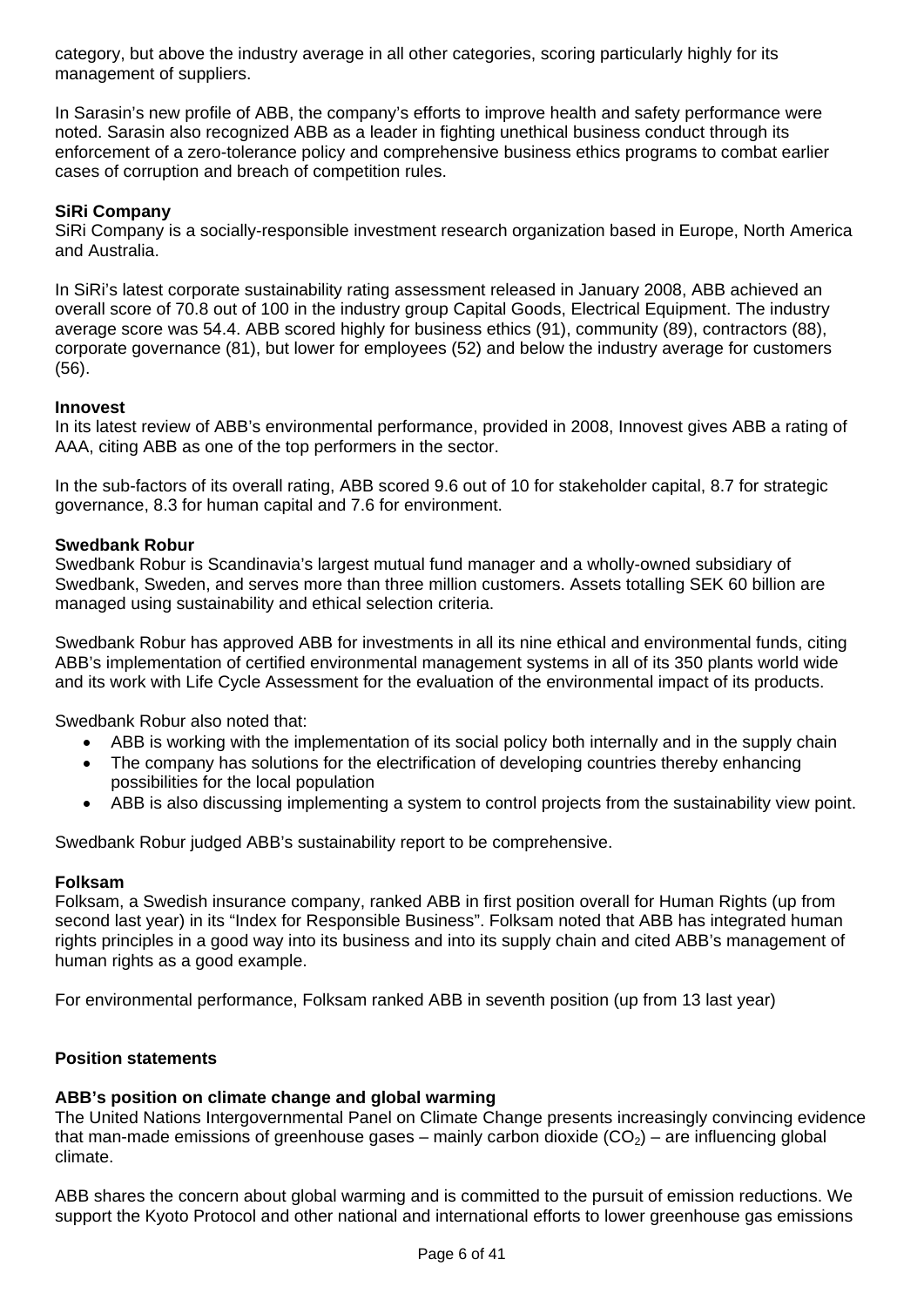and stabilize global temperatures. ABB takes part in the Gleneagles Dialogue on Climate Change, which aims at shaping constructive policy recommendations, in particular for post-2012 commitments.

While recognizing that reshaping the world's energy supply sources will take time, ABB believes that other actions to cut greenhouse gas emissions can already be taken now: For example, pursuing energy savings and energy efficiency throughout the value chain from suppliers to end-users of energy will have an immediate beneficial impact on emissions.

The climate challenge is reflected in ABB's strategy 2011, which identifies energy efficiency and environmental concerns as key drivers of market growth going forward.

#### **Our contribution**

In 2006, ABB set a target to reduce the use of energy per manufactured unit by five percent over a two-year period. This target was met through a large number of Group-wide improvement projects. ABB also continues to evaluate instruments that would help it to compensate for its remaining  $CO<sub>2</sub>$  emissions.

ABB's greatest contribution to the reduction of greenhouse gas emissions is through its products. For example, our advanced industrial information technology for the control and optimization of integrated systems, electrical power grids, buildings and industrial processes saves energy and reduces emissions.

The interconnection of power systems with high-voltage direct current (HVDC and HVDC Light) technology makes large savings through a more even distribution of loads and a more efficient use of primary energy resources, thereby reducing  $CO<sub>2</sub>$  emissions. It also enables large-scale integration of renewable energy into the power grids.

ABB's high-efficiency motors and variable-speed drives for motors contribute to large emission reductions. ABB low-voltage drives installed worldwide save some 130 million megawatt-hours of electricity a year, corresponding to an ongoing reduction of  $CO<sub>2</sub>$  emissions of 109 million tons each and every year – more than the yearly emissions of Finland.

ABB's products are designed to give optimal performance over their complete life cycles. Using Life Cycle Assessments, ABB delivers products and systems that require less material, have higher efficiencies and consume less energy, which means lower greenhouse gas emissions – particularly over long operating lifetimes.

## ABB's position on sulfur hexafluoride (SF<sub>6</sub>)

Sulfur hexafluoride  $(SF_6)$  is a man-made gas. It is used in electrical equipment and also in such applications as semiconductor manufacture and cover gas in magnesium foundries in some countries. It is one of the most potent greenhouse gases listed in the Kyoto Protocol.

Compared to emissions of carbon dioxide (the main greenhouse gas), the amount of  $SF<sub>6</sub>$  that escapes to the atmosphere is minute. Even though  $SF_6$  has a global warming potential some 22,200 times greater than carbon dioxide,  $SF<sub>6</sub>$  probably accounts for about 0.1 percent of man's contribution to the greenhouse effect.

 $SF<sub>6</sub>$  requires controlled handling. Accidental releases of  $SF<sub>6</sub>$  due to mishaps during manufacturing, installation, maintenance and decommissioning are a greater concern than leaks.

#### **Our contribution**

Like many other manufacturers, ABB uses  $SF<sub>6</sub>$  to make safe, reliable and compact high-voltage electrical equipment. The gas has excellent insulating and arc-quenching properties, which permit much more compact equipment designs than would otherwise be possible. Land use, energy consumption, losses and waste are all considerably reduced, while the potential for recycling is increased.

Life Cycle Assessments indicate that with proper precautions, these advantages outweigh the environmental impact of leakages of  $SF<sub>6</sub>$  to the atmosphere.

In normal use, ABB products emit hardly any  $SF<sub>6</sub>$ . The gas is contained either in closed systems that require gas handling only once in a lifetime of 40 years, or in systems sealed for life that require no gas handling.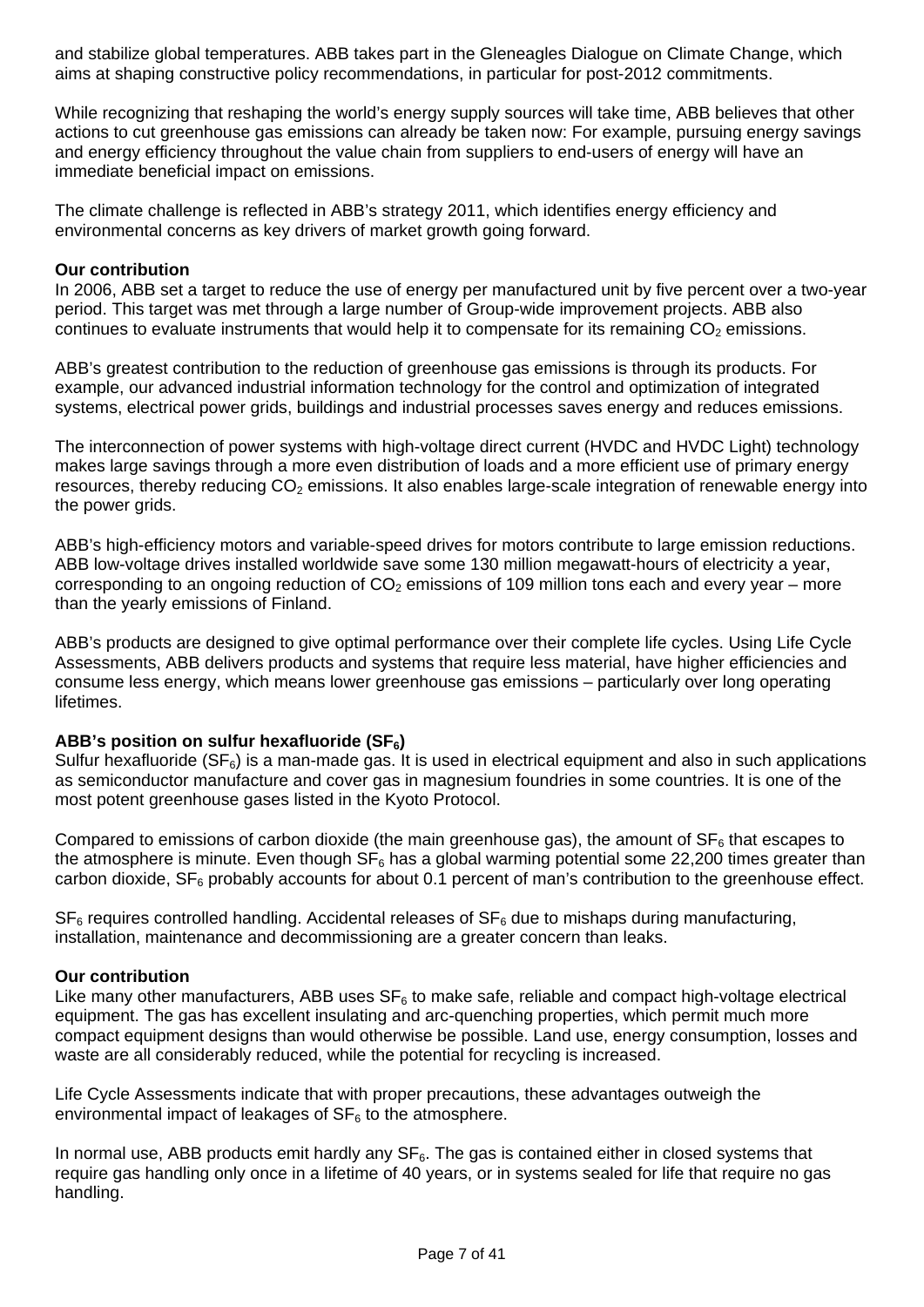Our current closed systems guarantee a maximum leakage rate of 0.5 percent per year, which is in accordance with the latest standards. Our sealed system products guarantee leakage rates below 0.1 percent per year. Field experience shows that actual emissions are considerably less.

To minimize emissions, ABB uses strict tracing and inventory systems and efficient handling procedures in line with the recommendations of environmental agencies.

To this end, ABB plays a leading role in the international organizations responsible for developing guidelines for the reuse, recycling and handling of  $SF<sub>6</sub>$ , including IEC, CIGRE, CAPIEL and NEMA.

ABB also takes back old products for dismantling and recycling under controlled conditions. We also have ongoing research programs into alternatives to  $SF<sub>6</sub>$ , and we make  $SF<sub>6</sub>$ -free products available whenever feasible.

#### **Business ethics and compliance**

(Supplementary to page 33 of the printed report)

Business ethics belongs to the company's core set of values and guiding principles. It is incorporated in ABB's new code of conduct, which replaced the former business ethics principles and re-iterates ABB's zero-tolerance policy on non-compliance.

In ABB's vision for the future, ethics will be one of the hallmarks of the company: by 2009, ABB wants to be recognized as the top global engineering company in terms of market impact, growth and profitability, value creation, sustainability and ethical behavior.

#### **Policy**

Principle 13 of ABB's social policy commits ABB to uphold the highest standards in business ethics and to support the efforts of national and international authorities to establish and enforce high ethical standards for all businesses.

In implementing this policy, ABB management and employees:

- Recognize that ethical and economic values are interdependent, and that high business ethics and integrity ensure ABB's market credibility
- Insist on honesty and fairness in all aspects of their business and expect the same from their business partners
- Ensure all ABB business transactions are fully and fairly recorded according to the company's accounting principles
- Undergo continuous training and awareness-raising sessions on how to handle ethical issues, and provide timely advice and guidance
- Apply a "zero tolerance" policy regarding compliance issues to ensure strict adherence to local and international laws and regulations, as well as to ABB's code of conduct and company policies
- Regularly monitor ethical conduct and ensure that accessible systems are in place for employees to report potential violations

#### **Governance GRI 4.1 – 4.10**

In order to maintain consistency of reporting, we have reproduced at the end of this section the complete corporate governance chapter as published in ABB's Annual Report. This is preceded below by short responses to the GRI indicators, which provide cross-references to the appropriate parts of the corporate governance chapter, wherever relevant.

#### **4.1 Governance structure, including committees**

See part 1 for ABB's principles and rules on corporate governance.

As at January 1, 2008, ABB's Board of Directors had eight non-executive members, all men, of six nationalities, as listed in part 5.2.

See part 5.1 for information on the Board of Directors' responsibilities and organization.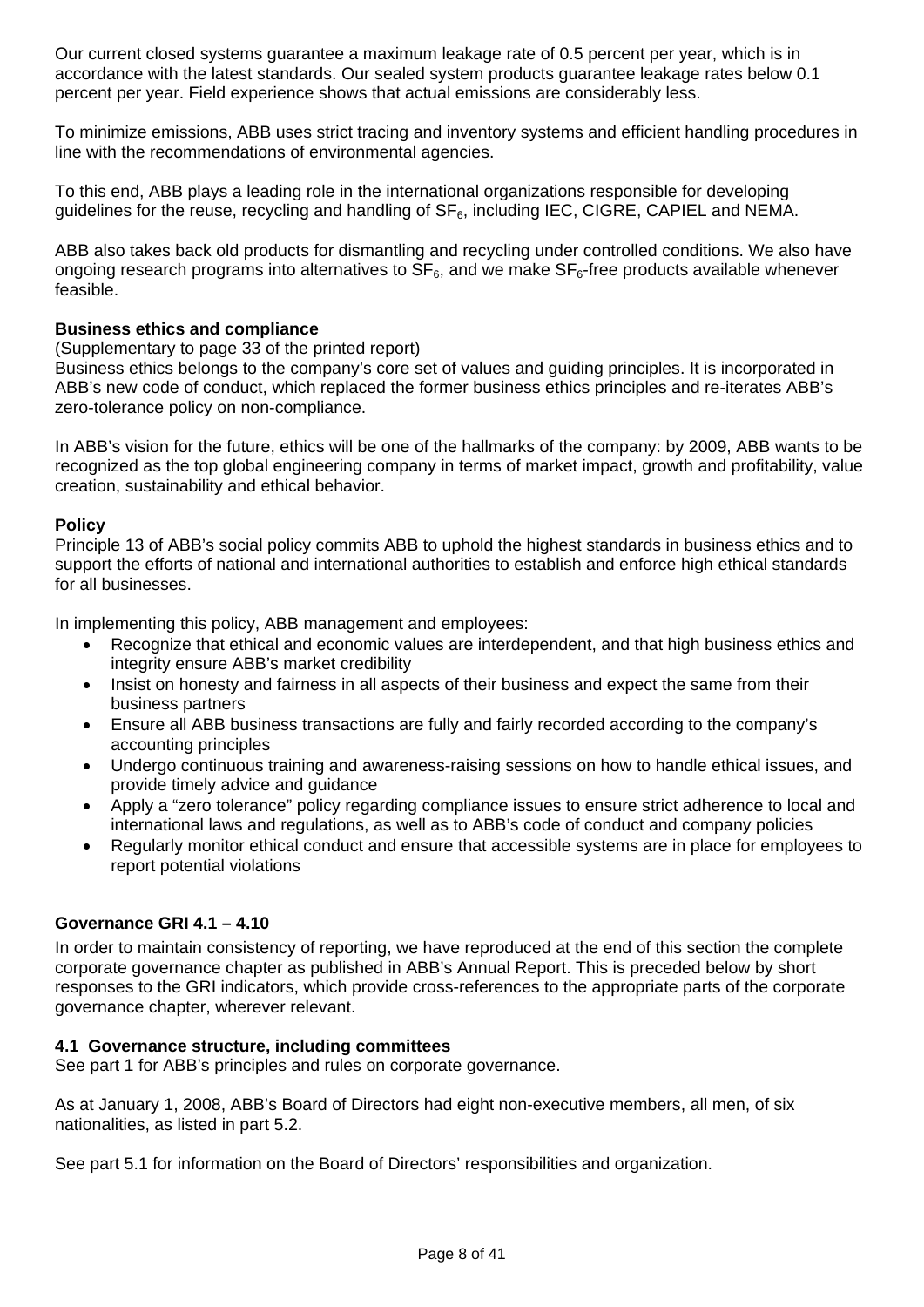All board members are independent. The independence of directors is determined according to the Swiss Code of Best Practice and the independence criteria in the corporate governance rules of the New York Stock Exchange.

See part 5.4 for information on ABB's two board committees.

# **4.2 and 4.3 Separation of Board of Directors and Executive Officers**

Upon proposal by the Governance, Nomination and Compensation Committee, the Board appoints the members of the Group Executive Committee. The Board has delegated the executive management of ABB to the CEO and the other members of the Group Executive Committee who are responsible for ABB's overall business and the day-to-day management of the Group.

As at January 1, 2008, the Group Executive Committee consisted of the Chief Executive Officer (CEO), the Chief Financial Officer (CFO) and nine other members, including one woman, of eight nationalities, as listed in part 6.2. On February 13, 2008, the CEO stepped down and was succeeded as interim CEO by the CFO, thereby reducing the Executive Committee to 10 members.

See part 6.1 for information on the Group Executive Committee's responsibilities and organization.

# **4.4 Mechanisms for shareholders to give recommendations to the board**

See part 4 for information on shareholders' participation.

To provide a service to all shareholders, ABB's Investor Relations team is in frequent contact with shareholders by holding quarterly briefings in which senior management participates as well as providing and inviting feedback on an ongoing basis through the ABB Group Web site.

These facilities provide opportunities for shareholders and potential investors to express their views to ABB's management.

# **4.5 Linkage between executive compensation and performance**

Executive compensation consists principally of a base salary and a performance bonus linked to individual areas of responsibility and Group performance. The criteria for both include the achievement of nonfinancial goals. In addition, executives receive company contributions to their pension plans and may participate in share-based programs to an extent that is also performance-driven.

See part 7 for information on executive compensation.

## **4.6 Conflicts of interest**

Prior to their appointment, all candidates for Board positions are required to declare any interests which could conflict with their duties as ABB Board members. Any such conflicts of interest are taken into account during the selection process, and in the deliberations of the Board when carrying out their obligations.

See part 5.3 for information on significant business relationships of Board members with ABB.

## **4.7 Expertise of Board members**

In recommending a candidate for the Board, the Governance, Nomination and Compensation Committee described in part 5.5.1 is required to take into account the skill, education, experience, interplay and interaction with other directors' personal and professional backgrounds and such other factors as the committee deems appropriate. The committee is responsible for maintaining an orientation program for new directors and an ongoing education program for existing Board members.

# **4.8 Business principles statements relevant to sustainability performance**

Sustainability is one of ABB's core values. This is reflected in part by ABB's environmental, social, human rights, health and safety, and business ethics policies. These policies are published in full in the sustainability policies section, pages 30-32, of the printed Sustainability review and include references to international standards to which they relate. ABB's social policy, for example, draws on five international sources.

ABB also has a Code of Conduct describing the behavior the company expects from its employees and stakeholders, based on the ABB principles of responsibility, respect and determination.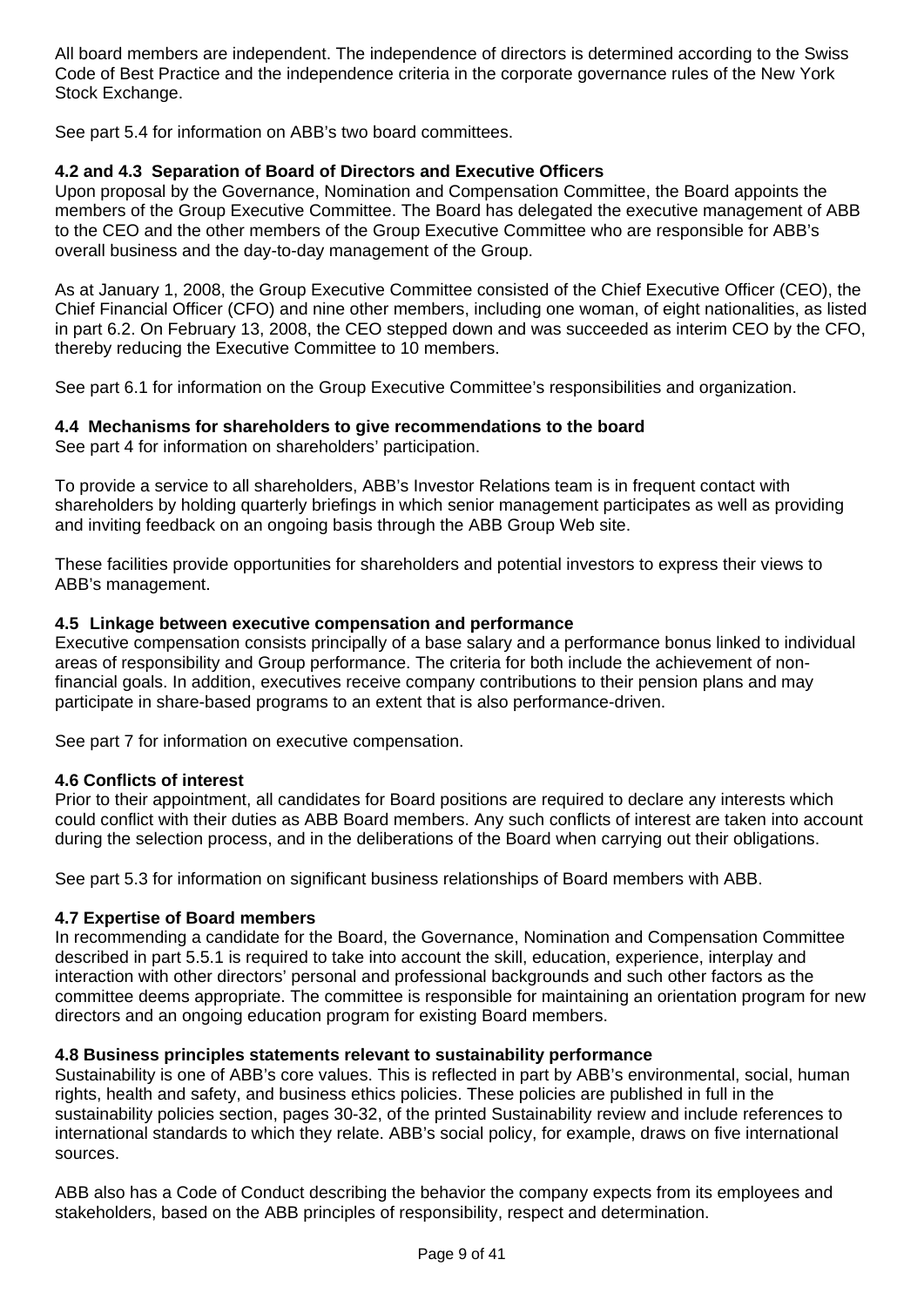# **4.9 Board-level procedures for overseeing sustainability**

The sustainability performance of the Group, namely its health and safety, social and environmental performance, is the responsibility of one of the Group Executive Committee members, to whom the head of ABB's Sustainability Affairs organization reports. A network of sustainability controllers worldwide report to the sustainability affairs management team. Sustainability risks and opportunities are also investigated in coordination with other Group functions, e.g. internal audit, mergers and acquisitions (due diligence), site risk and insurance (real estate liabilities), and ABB's bid evaluation committee (customer and project risk assessments).

# **4.10 Processes for evaluating the Board's performance**

Each Board committee is required to perform an annual review and self-evaluation of its performance, including a review of its compliance with its regulations. The reports from this process are then reviewed by the whole Board.

## **Corporate governance**

# **1. Principles**

## **1.1 General Principles**

ABB is committed to the highest international standards of corporate governance, and supports the general principles as set forth in the Swiss Code of Best Practice for Corporate Governance, as well as those of the capital markets where its shares are listed and traded.

In addition to the provisions of the Swiss Code of Obligations, ABB's key principles and rules on corporate governance are laid down in ABB's Articles of Incorporation, the ABB Ltd Board Regulations, the regulations of ABB's board committees, and the ABB Code of Conduct. It is the duty of ABB's Board of Directors (the Board) to review and amend or propose amendments to those documents from time to time to reflect the most recent developments and practices, as well as to ensure compliance with applicable laws and regulations.

This section of the Annual Report is based on the Directive on Information Relating to Corporate Governance published by the SWX Swiss Exchange. Where an item listed in the directive is not addressed in this report, it is either inapplicable to, or immaterial for, ABB.

In accordance with the requirements of the New York Stock Exchange (NYSE), a comparison of how the corporate governance practices followed by ABB differ from those required under the NYSE listing standards can be found in the corporate governance section at: www.abb.com/investorrelations

## **1.2 Duties of directors and officers**

The directors and officers of a Swiss corporation are bound, as specified in the Swiss Code of Obligations, to perform their duties with all due care, to safeguard the interests of the corporation in good faith and to extend equal treatment to shareholders in like circumstances.

The Swiss Code of Obligations does not specify what standard of due care is required of the directors of a corporate board. However, it is generally held by Swiss legal scholars and jurisprudence that the directors must have the requisite capability and skill to fulfill their function, and must devote the necessary time to the discharge of their duties. Moreover, the directors must exercise all due care that a prudent and diligent director would have taken in like circumstances. Finally, the directors are required to take actions in the best interests of the corporation and may not take any actions that may be harmful to the corporation.

## Exercise of powers

Directors, as well as other persons authorized to act on behalf of a Swiss corporation, may perform all legal acts on behalf of the corporation which the business purpose, as set forth in the articles of incorporation of the corporation, may entail. Pursuant to court practice, such directors and officers can take any action that is not explicitly excluded by the business purpose of the corporation. In so doing, however, the directors and officers must still pursue the duty of due care and the duty of loyalty described above and must extend equal treatment to the corporation's shareholders in like circumstances. ABB's Articles of Incorporation do not contain provisions concerning a director's power, in the absence of an independent quorum, to vote on the compensation to themselves or any members of their body.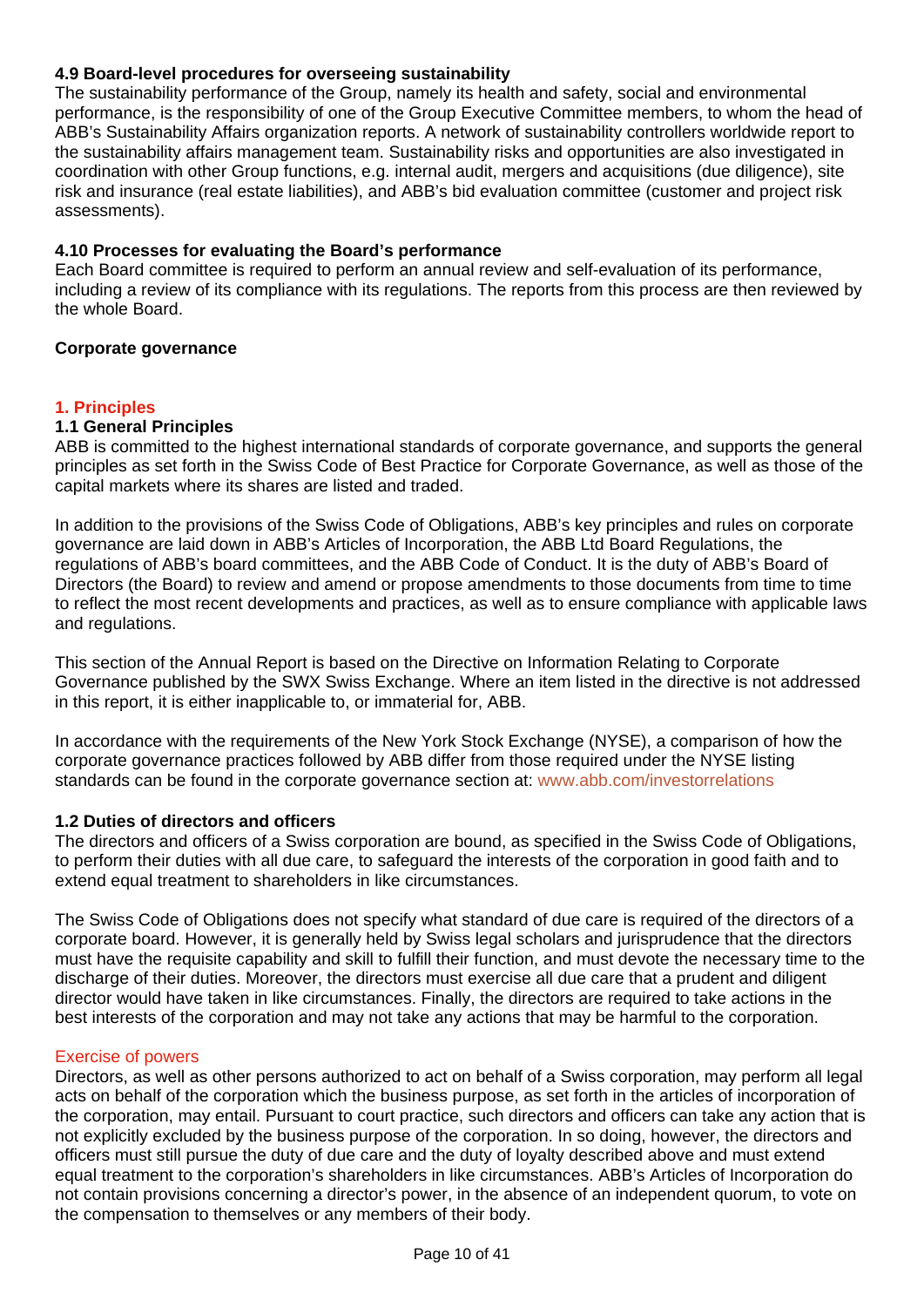# Conflicts of interest

Swiss law does not have a general provision on conflicts of interest and our Articles of Incorporation do not limit our directors' power to vote on a proposal, arrangement or contract in which the director or officer is materially interested. However, the Swiss Code of Obligations requires directors and officers to safeguard the interests of the corporation and, in this connection, imposes a duty of care and loyalty on directors and officers. This rule is generally understood and so recommended by the Swiss Code of Best Practice for Corporate Governance as disqualifying directors and officers from participating in decisions, other than in the shareholders' meeting, that directly affect them.

## **Confidentiality**

Confidential information obtained by directors and officers of a Swiss corporation acting in such capacity must be kept confidential during and after their term of office.

#### **Sanctions**

If directors and officers transact business on behalf of the corporation with *bona fide* third parties in violation of their statutory duties, the transaction is nevertheless valid as long as it is not explicitly excluded by the corporation's business purpose as set forth in its articles of incorporation. Directors and officers acting in violation of their statutory duties – whether transacting business with *bona fide* third parties or performing any other acts on behalf of the company – may, however, become liable to the corporation, its shareholders and its creditors for damages. The liability is joint and several, but the courts may apportion the liability among the directors and officers in accordance with their degree of culpability.

In addition, Swiss law contains a provision under which payments made to a shareholder or a director or any person(s) associated therewith other than at arm's length must be repaid to the company if the shareholder or director or any person associated therewith was acting in bad faith.

If the board of directors has lawfully delegated the power to carry out day-to-day management to a different corporate body, e.g., the executive committee, it is not liable for the acts of the members of that different corporate body. Instead, the directors can only be held liable for their failure to properly select, instruct and supervise the members of that different corporate body.

## **2. Group structure and shareholders**

#### **2.1 Group structure**

ABB Ltd, Switzerland, is the ultimate parent company of the ABB Group, which principally comprises 323 consolidated operating and holding subsidiaries worldwide. ABB Ltd's shares are listed on the SWX Swiss Exchange (traded on virt-x), the OMX Nordic Exchange Stockholm and the NYSE (where its shares are traded in the form of American depositary shares (ADS) – each ADS representing one registered ABB share). On December 31, 2007, ABB Ltd had a market capitalization of CHF 75.5 billion.

The only consolidated subsidiary in the ABB Group with listed shares is ABB Limited, Bangalore, India, which is listed on the Bombay Stock Exchange and the National Stock Exchange of India. During 2007, ABB Limited, Bangalore, India, delisted from the Kolkata Stock Exchange. On December 31, 2007, ABB Ltd, Switzerland, directly or indirectly owned 52.11 percent of ABB Limited, Bangalore, India, which at that time had a market capitalization of INR 320.5 billion.

| Stock exchange listings              |                             |                  |                            |                     |
|--------------------------------------|-----------------------------|------------------|----------------------------|---------------------|
| Stock exchange                       | Security                    | Ticker<br>symbol | Security<br><b>lnumber</b> | <b>ISIN</b> code    |
| SWX Swiss Exchange (virt-x)          | ABB Ltd, Zurich, share      | <b>ABBN</b>      | 1222171                    | CH0012221           |
| <b>OMX Nordic Exchange Stockholm</b> | ABB Ltd, Zurich, share      | <b>ABB</b>       |                            | CH0012221           |
| New York Stock Exchange              | <b>ABB Ltd, Zurich, ADS</b> | <b>ABB</b>       |                            | 000375204 US0003752 |
| <b>Bombay Stock Exchange</b>         | ABB Limited, Bangalore,     | <b>ABB</b>       | 500002                     | <b>INE117A01</b>    |
| National Stock Exchange of India     | ABB Limited, Bangalore,     | <b>ABB</b>       |                            | <b>INE117A01</b>    |

All data as of December 31, 2007.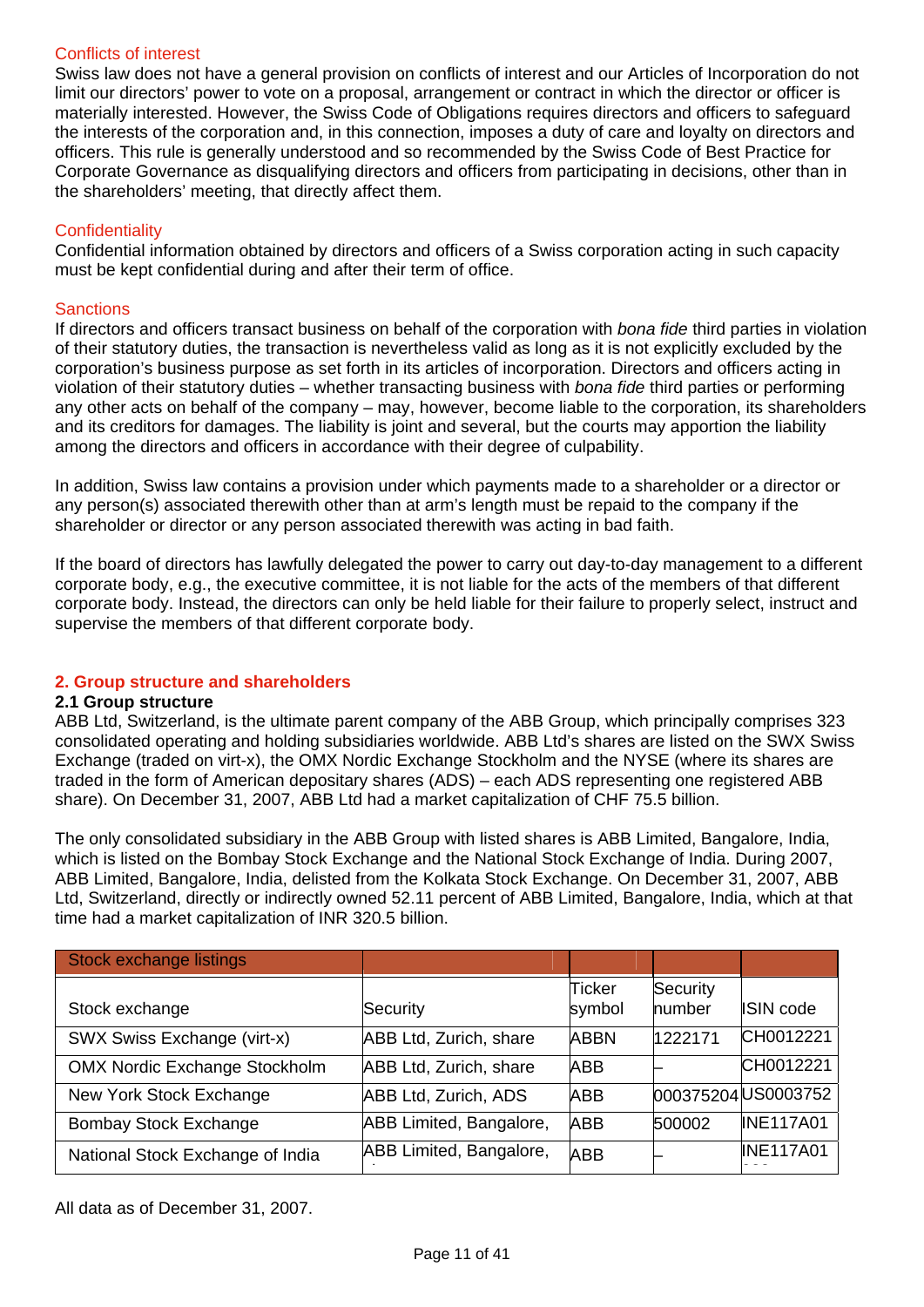The following table sets forth, as of December 31, 2007, the name, country of incorporation, ownership interest and share capital of ABB Ltd, Switzerland, and its significant subsidiaries:

| <b>ABB Ltd and significant subsidiaries</b> |                    |            |                   |            |
|---------------------------------------------|--------------------|------------|-------------------|------------|
| Company name/location                       | Country            |            | ABB Share capital | Currency   |
|                                             |                    | interest % | in 1,000          |            |
| ABB S.A., Buenos Aires                      | <b>ARGENTINA</b>   | 100.00     | 10,510            | <b>ARS</b> |
| ABB Australia Pty Limited, Sydney           | <b>AUSTRALIA</b>   | 100.00     | 122,436           | <b>AUD</b> |
| ABB AG, Vienna                              | <b>AUSTRIA</b>     | 100.00     | 15,000            | <b>EUR</b> |
| ABB Ltda., Osasco                           | <b>BRAZIL</b>      | 100.00     | 94,396            | <b>BRL</b> |
| ABB Bulgaria EOOD, Sofia                    | <b>BULGARIA</b>    | 100.00     | 3,010             | <b>BGN</b> |
| ABB Inc., St. Laurent, Quebec               | <b>CANADA</b>      | 100.00     | 301,957           | CAD        |
| ABB (China) Ltd., Beijing                   | <b>CHINA</b>       | 100.00     | 120,000           | <b>USD</b> |
| Asea Brown Boveri Ltda., Bogotá             | <b>COLOMBIA</b>    | 99.99      | 485,477           | <b>COP</b> |
| ABB Ltd., Zagreb                            | <b>CROATIA</b>     | 100.00     | 2,730             | <b>HRK</b> |
| ABB s.r.o., Prague                          | <b>CZECH</b>       | 100.00     | 400,000           | <b>CZK</b> |
| ABB A/S, Skovlunde                          | <b>DENMARK</b>     | 100.00     | 100,000           | <b>DKK</b> |
| ABB Equador S.A., Quito                     | <b>ECUADOR</b>     | 96.87      | 315               | <b>USD</b> |
| Asea Brown Boveri S.A.E., Cairo             | <b>EGYPT</b>       | 100.00     | 82,490            | <b>EGP</b> |
| ABB AS, Tallinn                             | <b>ESTONIA</b>     | 100.00     | 25,985            | <b>EEK</b> |
| ABB Oy, Helsinki                            | <b>FINLAND</b>     | 100.00     | 10,003            | <b>EUR</b> |
| ABB S.A., Rueil-Malmaison                   | <b>FRANCE</b>      | 100.00     | 38,921            | <b>EUR</b> |
| ABB AG, Mannheim                            | <b>GERMANY</b>     | 100.00     | 167,500           | <b>EUR</b> |
| ABB Automation GmbH, Mannheim               | <b>GERMANY</b>     | 100.00     | 15,000            | <b>EUR</b> |
| ABB Automation Products GmbH,               | <b>GERMANY</b>     | 100.00     | 20,750            | <b>DEM</b> |
| ABB Beteiligungs- und Verwaltungsges.       | <b>GERMANY</b>     | 100.00     | 120,000           | <b>DEM</b> |
| Asea Brown Boveri S.A., Metamorphossis      | <b>GREECE</b>      | 100.00     | 1,182             | <b>EUR</b> |
| ABB (Hong Kong) Ltd., Hong Kong             | <b>HONG KONG</b>   | 100.00     | 20,000            | <b>HKD</b> |
| ABB Engineering Trading and Service Ltd.,   | <b>HUNGARY</b>     | 100.00     | 444,090           | <b>HUF</b> |
| ABB Limited, Bangalore                      | <b>INDIA</b>       | 52.11      | 423,817           | <b>INR</b> |
| ABB Ltd, Dublin                             | <b>IRELAND</b>     | 100.00     | 635               | <b>EUR</b> |
| ABB Technologies Ltd., Tirat Carmel         | <b>ISRAEL</b>      | 99.99      | 420               | <b>ILS</b> |
| ABB S.p.A., Milan                           | <b>ITALY</b>       | 100.00     | 107,000           | <b>EUR</b> |
| ABB SACE S.p.A., Sesto S. Giovanni (MI)     | <b>ITALY</b>       | 100.00     | 60,000            | <b>EUR</b> |
| ABB Trasmissione & Distribuzione S.p.A. in  | <b>ITALY</b>       | 100.00     | 3,300             | <b>EUR</b> |
| ABB Technology SA, Abidjan                  | <b>IVORY COAST</b> | 99.00      | 178,540           | <b>XOF</b> |
| ABB K.K., Tokyo                             | <b>JAPAN</b>       | 100.00     | 1,000,000         | <b>JPY</b> |
| ABB Ltd., Seoul                             | KOREA,             | 100.00     | 18,670,000        | <b>KRW</b> |
| ABB Holdings Sdn. Bhd., Subang Jaya         | <b>MALAYSIA</b>    | 100.00     | 4,490             | <b>MYR</b> |
| Asea Brown Boveri S.A. de C.V.,             | <b>MEXICO</b>      | 100.00     | 419,096           | <b>MXN</b> |
| ABB BV, Rotterdam                           | <b>NETHERLANDS</b> | 100.00     | 9,076             | <b>EUR</b> |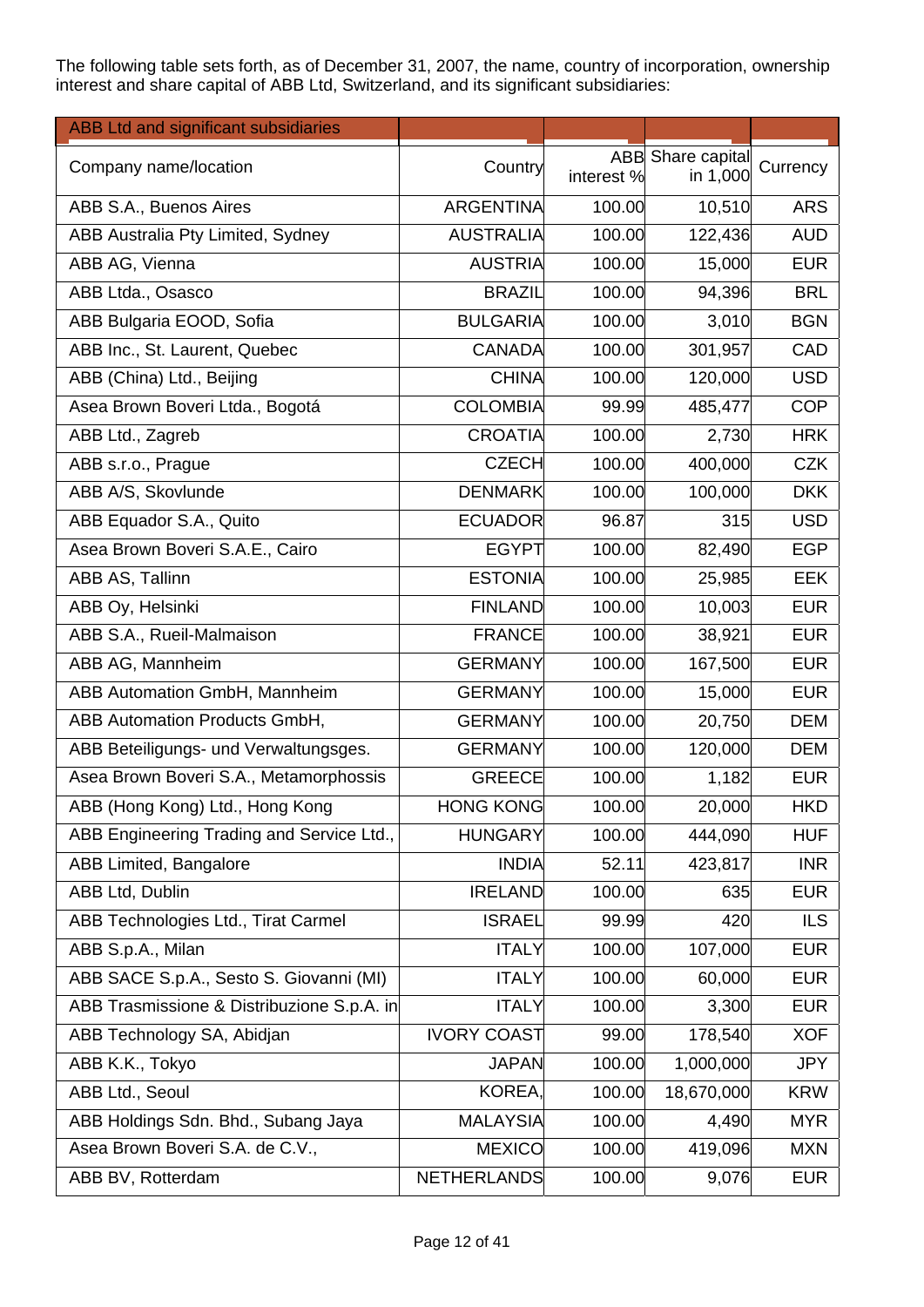| ABB Holdings BV, Amsterdam               | <b>NETHERLANDS</b>  | 100.00 | 119       | <b>EUR</b> |
|------------------------------------------|---------------------|--------|-----------|------------|
| <b>ABB Limited, Auckland</b>             | <b>NEW ZEALAND</b>  | 100.00 | 34,000    | <b>NZD</b> |
| ABB Holding AS, Billingstad              | <b>NORWAY</b>       | 100.00 | 800,000   | <b>NOK</b> |
| ABB S.A., Lima                           | <b>PERU</b>         | 76.34  | 27,915    | <b>PEN</b> |
| Asea Brown Boveri Inc., Paranaque, Metro | <b>PHILIPPINES</b>  | 100.00 | 123,180   | <b>PHP</b> |
| ABB Sp. z o.o., Warsaw                   | <b>POLAND</b>       | 99.83  | 260,643   | <b>PLN</b> |
| ABB (Asea Brown Boveri), S.A., Paco de   | <b>PORTUGAL</b>     | 100.00 | 4,117     | <b>EUR</b> |
| Asea Brown Boveri Ltd., Moscow           | <b>RUSSIA</b>       | 100.00 | 332       | <b>USD</b> |
| ABB Contracting Company Ltd., Riyadh     | <b>SAUDI ARABIA</b> | 65.00  | 10,000    | <b>SAR</b> |
| ABB Holdings Pte. Ltd., Singapore        | <b>SINGAPORE</b>    | 100.00 | 25,597    | <b>SGD</b> |
| ABB Holdings (Pty) Ltd., Sunninghill     | <b>SOUTH AFRICA</b> | 80.00  | 4,050     | ZAR        |
| Asea Brown Boveri S.A., Madrid           | <b>SPAIN</b>        | 100.00 | 33,318    | <b>EUR</b> |
| ABB AB, Västerås                         | <b>SWEDEN</b>       | 100.00 | 400,000   | <b>SEK</b> |
| ABB Norden Holding AB, Stockholm         | <b>SWEDEN</b>       | 100.00 | 459,000   | <b>SEK</b> |
| ABB Asea Brown Boveri Ltd, Zurich        | <b>SWITZERLAND</b>  | 100.00 | 2,768,000 | <b>CHF</b> |
| ABB Ltd, Zurich                          | SWITZERLAND         | Parent | 5,790,038 | <b>CHF</b> |
| ABB Schweiz AG, Baden                    | SWITZERLAND         | 100.00 | 55,000    | <b>CHF</b> |
| ABB LIMITED, Bangkok                     | <b>THAILAND</b>     | 100.00 | 1,034,000 | <b>THB</b> |
| ABB Holding A.S., Istanbul               | <b>TURKEY</b>       | 99.95  | 12,844    | <b>USD</b> |
| ABB Ltd., Kiev                           | <b>UKRAINE</b>      | 100.00 | 5,860     | <b>USD</b> |
| ABB Industries (L.L.C), Dubai            | <b>UNITED ARAB</b>  | 49.00  | 5,000     | <b>AED</b> |
| ABB Holdings Ltd., Warrington            | <b>UNITED</b>       | 100.00 | 203,014   | <b>GBP</b> |
| ABB Ltd., Warrington                     | <b>UNITED</b>       | 100.00 | 219,000   | <b>GBP</b> |
| ABB Holdings Inc., Norwalk, CT           | UNITED STATES       | 100.00 | 2         | <b>USD</b> |
| ABB Inc., Norwalk, CT                    | UNITED STATES       | 100.00 | 1         | <b>USD</b> |
| Asea Brown Boveri S.A., Caracas          | <b>VENEZUELA</b>    | 100.00 | 4,899,373 | <b>VEB</b> |
| ABB (Private) Ltd., Harare               | <b>ZIMBABWE</b>     | 100.00 | 1,000     | ZWD        |
|                                          |                     |        |           |            |

ABB's operational group structure is described in the "Financial review" part of this Annual Report.

## **2.2 Significant shareholders**

Investor AB, Sweden, held 166,330,142 ABB shares as of December 31, 2007, representing approximately 7.6 percent of ABB's total share capital and voting rights as registered in the Commercial Register on that date. The number of shares held by Investor AB does not include shares held by Mr. Jacob Wallenberg, the chairman of Investor AB, in his individual capacity.

FMR LLC (FMR), U.S., held 127,059,033 ABB shares as of December 31, 2007, representing approximately 5.8 percent of ABB's total share capital and voting rights as registered in the Commercial Register on that date.

To the best of ABB's knowledge, no other shareholder held 5 percent or more of ABB's total share capital and voting rights as registered in the Commercial Register on December 31, 2007.

In January 2008, FMR notified us that it held 104,896,048 ABB shares as of January 11, 2008, representing approximately 4.8 percent of ABB's total share capital and voting rights as registered in the Commercial Register on that date. In February 2008, FMR notified us that it held less than 3 percent of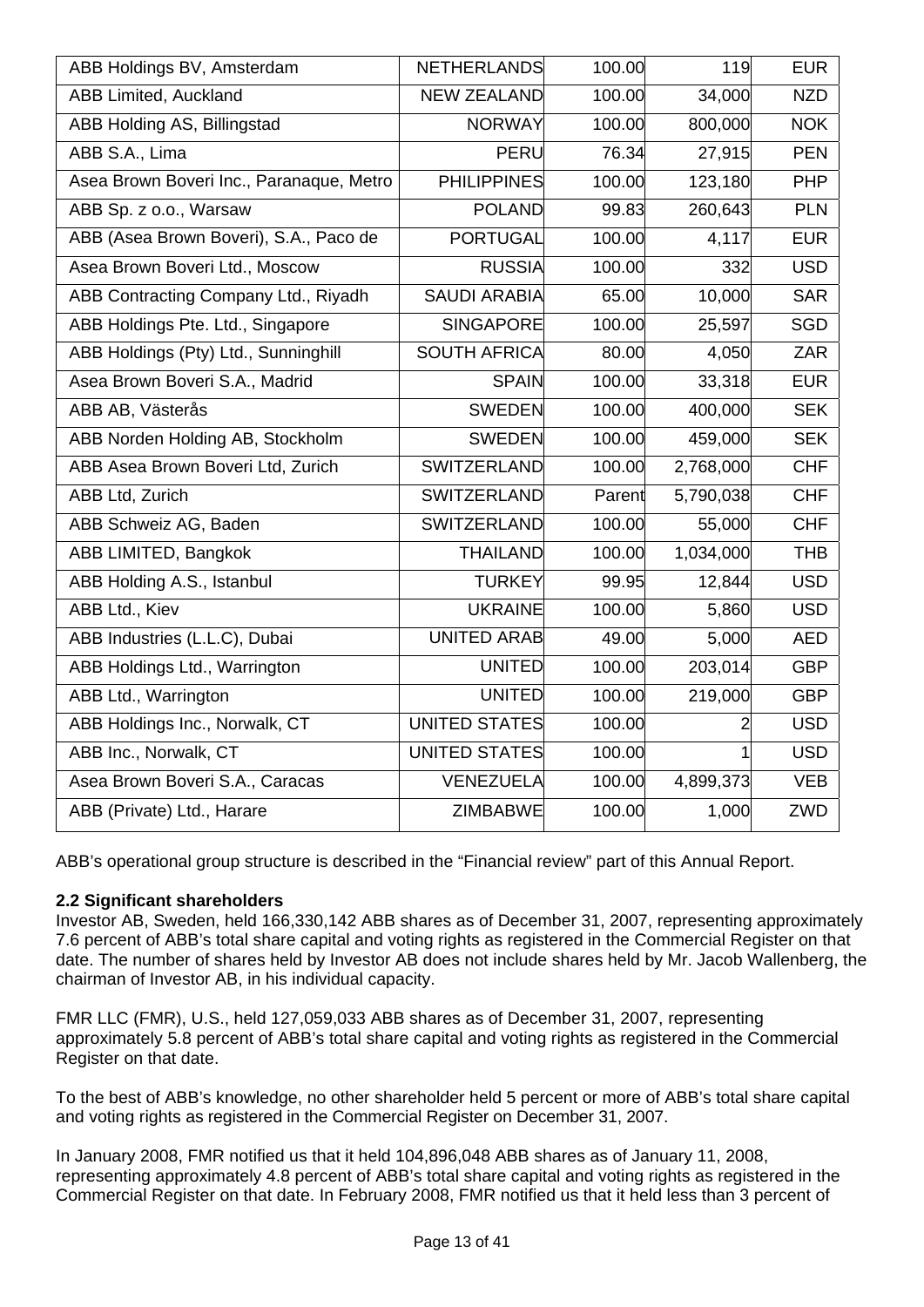ABB's total share capital and voting rights as registered in the Commercial Register.

Under ABB's Articles of Incorporation, each registered share represents one vote. Significant shareholders do not have different voting rights.

To our knowledge, we are not directly or indirectly owned or controlled by any government or by any other corporation or person.

#### **2.3 Cross-shareholdings**

There are no cross-shareholdings in excess of 5 percent of the share capital or the voting rights between ABB and another company.

#### **3. Capital structure**

#### **3.1 Ordinary share capital**

On December 31, 2007, ABB's ordinary share capital (including treasury shares) amounted to CHF 5,790,037,755 divided into 2,316,015,102 fully paid registered shares with a par value of CHF 2.50 per share. As of that date, ABB's ordinary share capital as registered with the Commercial Register was CHF 5,469,390,792.50 divided into 2,187,756,317 fully paid registered shares.

#### **3.2 Changes to the share capital**

In 2007, ABB issued 23,327,183 shares out of its contingent capital in connection with ABB's Employee Share Acquisition Plan (ESAP) and ABB's Management Incentive Plan (MIP). For further details about the ESAP and the MIP see sections 8.2 and 8.3. In 2007, ABB also issued 104,931,602 shares out of its contingent capital to holders of its then outstanding Swiss-franc convertible bonds. The resulting share capital of CHF 5,790,037,755 divided into 2,316,015,102 fully paid registered shares was reflected in ABB's Articles of Incorporation dated as of January 10, 2008.

In 2006, ABB issued 5,746,614 shares out of its contingent capital in connection with the ESAP. The resulting share capital of CHF 5,469,390,792.50 divided into 2,187,756,317 shares was reflected in ABB's Articles of Incorporation dated as of December 15, 2006.

In 2006, ABB also issued 105,068,206 shares out of its contingent capital to holders of its then outstanding U.S.-dollar convertible bonds. The resulting share capital of CHF 5,455,024,257.50 divided into 2,182,009,703 shares was reflected in ABB's Articles of Incorporation dated as of June 26, 2006.

In November 2005, ABB issued 6,626,550 shares out of its contingent capital in connection with the ESAP. The resulting share capital of CHF 5,192,353,742.50 divided into 2,076,941,497 shares was reflected in ABB's Articles of Incorporation dated as of December 6, 2005.

Except as described in this section 3.2, there were no changes to ABB's share capital during 2007, 2006 and 2005.

#### **3.3 Contingent share capital**

As at January 10, 2008, ABB's share capital may be increased by an amount not to exceed CHF 25,000,000 through the issuance of up to 10,000,000 fully paid registered shares with a par value of CHF 2.50 per share through the exercise of warrant rights granted to its shareholders. The Board may grant warrant rights not taken up by shareholders for other purposes in the interest of ABB.

The pre-emptive rights of the shareholders are excluded in connection with the issuance of warrant rights. The then current owners of warrants will be entitled to subscribe for new shares. The conditions of the warrants will be determined by the Board.

The acquisition of shares through the exercise of warrants and each subsequent transfer of the shares will be subject to the restrictions of ABB's Articles of Incorporation (see section 4.2).

In addition as at January 10, 2008, ABB's share capital may be increased by an amount not to exceed CHF 110,749,132.50 through the issuance of up to 44,299,653 fully paid shares with a par value of CHF 2.50 per share to employees. The pre-emptive and advance subscription rights of ABB's shareholders are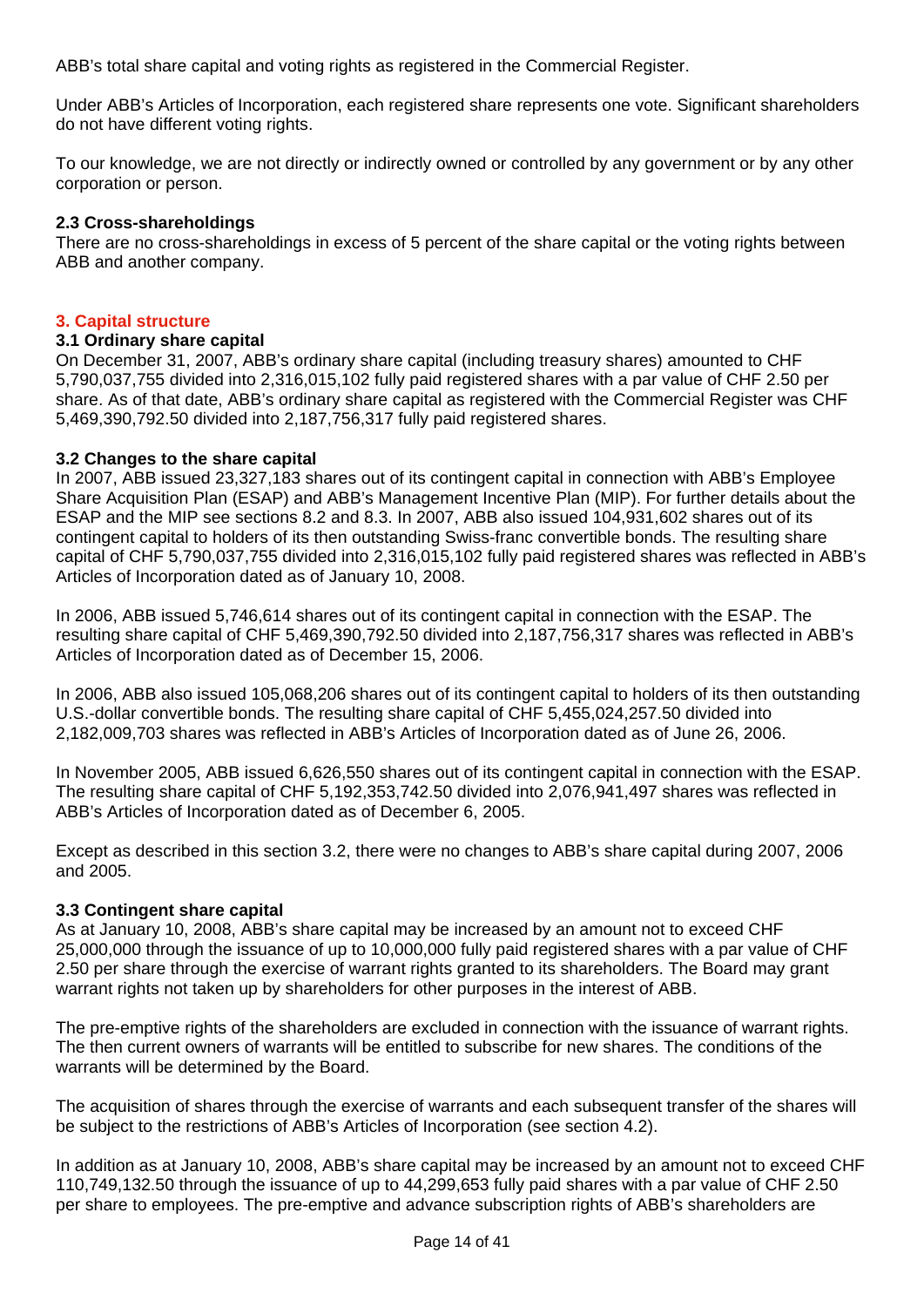excluded. The shares or rights to subscribe for shares will be issued to employees pursuant to one or more regulations to be issued by the Board, taking into account performance, functions, level of responsibility and profitability criteria. ABB may issue shares or subscription rights to employees at a price lower than that quoted on a stock exchange. The acquisition of shares within the context of employee share ownership and each subsequent transfer of the shares will be subject to the restrictions of ABB's Articles of Incorporation (see section 4.2).

# **3.4 Authorized share capital**

At ABB's annual general meeting in May 2007, ABB's -shareholders approved the creation of an authorized share capital in the amount of up to CHF 500,000,000 through the issuance of up to 200,000,000 fully paid registered shares with a par value of CHF 2.50 each, which is valid until May 3, 2009. The Board is authorized to determine the date of issue of new shares, the issue price, the type of payment, the conditions for the exercise of pre-emptive rights and the beginning date for dividend entitlement. This represented the total authorized share capital available to ABB on December 31, 2007. The Board may permit pre-emptive rights that have not been exercised by shareholders to expire or it may place these rights and/or shares as to which pre-emptive rights have been granted but not exercised at market conditions or use them for other purposes in the interest of the company. Furthermore, the Board is authorized to restrict or deny the pre-emptive rights of shareholders and allocate such rights to third parties if the shares are used (1) for the acquisition of an enterprise, parts of an enterprise, or participations, or for new investments, or in case of a share placement, for the financing or refinancing of such transactions; or (2) for the purpose of broadening the shareholder constituency in con-nection with a listing of shares on domestic or foreign stock exchanges.

The subscription and acquisition of the new shares, as well as each subsequent transfer of the shares, will be subject to the restrictions of ABB's Articles of Incorporation (see section 4.2).

## **3.5 Convertible bonds and warrants**

For information about convertible bonds and warrants on shares issued by ABB, please refer to notes 13 and 20 to ABB's consolidated financial statements contained in the "Financial review" part of this Annual Report.

## **4. Shareholders' participation**

## **4.1 Shareholders' voting rights**

ABB has one class of shares and each registered share carries one vote at the general meeting. Voting rights may be exercised only after a shareholder has been registered in the share register of ABB as a shareholder with the right to vote, or with VPC AB in Sweden, which maintains a subregister of the share register of ABB.

A shareholder may be represented at the annual general meeting by another shareholder with the right to vote, its legal representative, a corporate body (Organvertreter), an independent proxy (unabhängiger Stimmrechtsvertreter) or a depositary (Depotvertreter). All shares held by one shareholder may be represented by one representative only.

For practical reasons shareholders must be registered in the share register no later than 10 days before the general meeting in order to be entitled to vote. Except for the cases described under section 4.2, there are no voting rights restrictions limiting ABB's shareholders' rights.

## **4.2 Limitations on transferability of shares and nominee registration**

ABB may decline a registration with voting rights if a shareholder does not declare that it has acquired the shares in its own name and for its own account. If the shareholder refuses to make such declaration, it will be registered as a shareholder without voting rights.

A person failing to expressly declare in its registration application that it holds the shares for its own account (a nominee), will be entered in the share register with voting rights, provided that such nominee has entered into an agreement with the Board concerning its status, and further provided that the nominee is subject to recognized bank or financial market supervision. In special cases the Board may grant exemptions. There were no exemptions granted in 2007.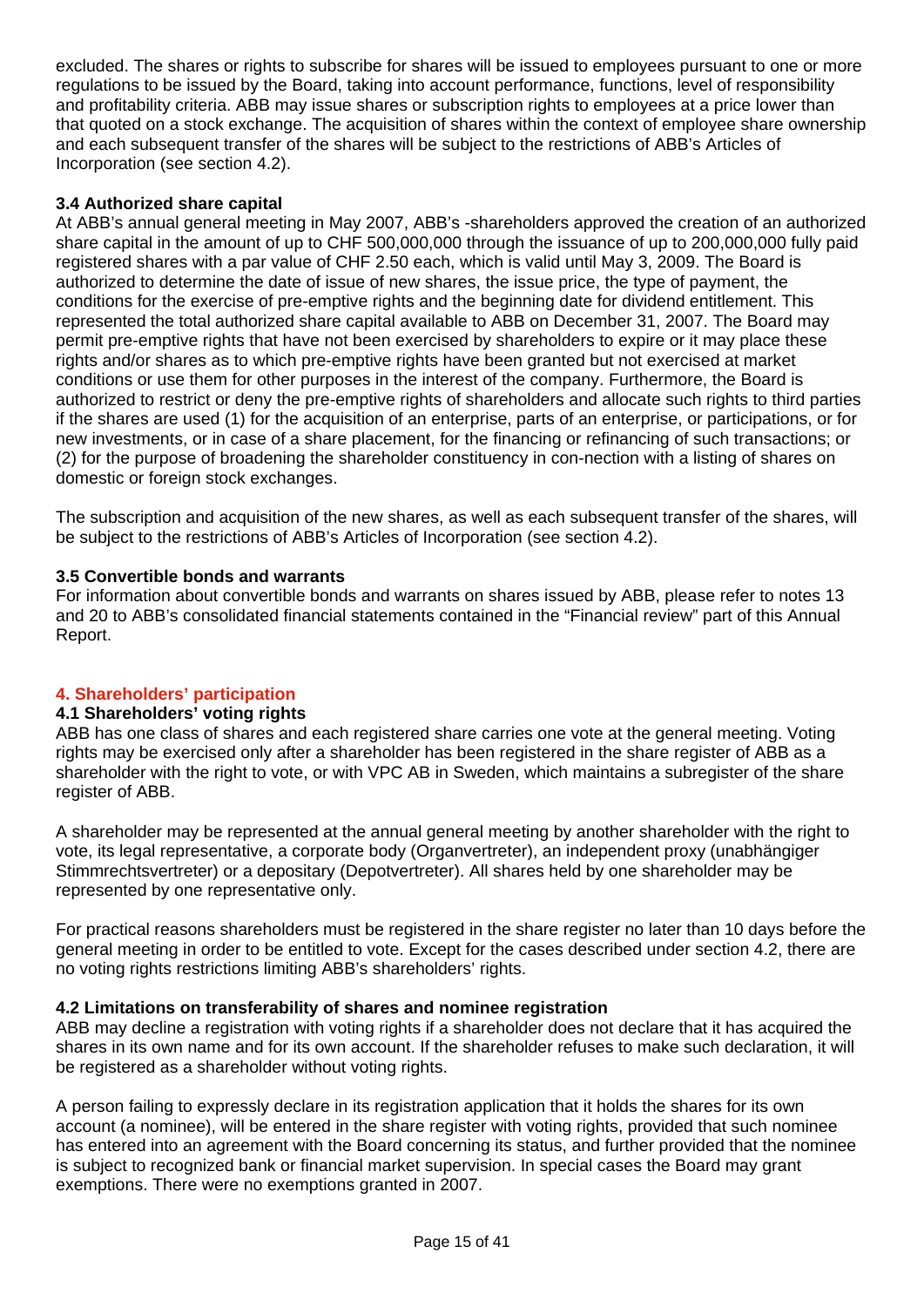# **4.3 Shareholders' dividend rights**

ABB Ltd may only pay out a dividend if it has been proposed by a shareholder or the Board and approved at a general meeting of shareholders, and the statutory auditors confirm that the dividend conforms to statutory law and ABB's Articles of Incorporation. Dividends are usually due and payable in Swiss francs no earlier than three trading days after the approving shareholders' resolution.

ABB has established a dividend access facility for its share-holders who are residents of Sweden for tax purposes. If such shareholders have registered their shares with VPC AB in Sweden, then they may elect to receive the dividend in Swedish kronor from ABB Norden Holding AB without deduction of Swiss withholding tax. For further information on the dividend access facility please refer to ABB's Articles of Incorporation, a copy of which can be found in the corporate governance section at: www.abb.com/investorrelations

## **4.4 General meeting**

Shareholders' resolutions at general meetings are approved with an absolute majority of the votes represented at the meeting, except for those matters described in article 704 of the Swiss Code of Obligations and for resolutions with respect to restrictions on the exercise of the right to vote and the removal of such restrictions, which all require the approval of two-thirds of the votes represented at the meeting.

Shareholders representing shares of a par value of at least CHF 1,000,000 may request items to be included in the agenda of a general meeting. Any such request must be made in writing at least 40 days prior to the date of the general meeting and specify the items and the motions of such shareholder(s). ABB's Articles of Incorporation do not contain provisions on the convocation of the general meeting of shareholders that differ from the applicable legal provisions.

## **5. Board of Directors**

## **5.1 Responsibilities and organization**

The Board defines the ultimate direction of the business of ABB and issues the necessary instructions. It determines the organization of the ABB Group and appoints, removes and supervises the persons entrusted with the management and representation of ABB.

The internal organizational structure and the definition of the areas of responsibility of the Board, as well as the information and control instruments vis-à-vis the Group Executive Committee, are set forth in the ABB Ltd Board Regulations, a copy of which can be found in the corporate governance section at: www.abb.com/investorrelations

Board meetings are convened by the chairman or upon request by a director or the chief executive officer (CEO). Written documentation covering the various items of the agenda for each Board meeting is sent out in advance to each Board member in order to allow each member time to study the covered matters prior to the meetings. Decisions made at the Board meetings are recorded in written minutes of the meetings.

The CEO shall regularly, and whenever extraordinary circumstances so require, report to the Board about ABB's overall business and affairs. Further, Board members are entitled to information concerning ABB's business and affairs. Additional details are set forth in section 6 of the ABB Ltd Board Regulations, a copy of which can be found in the corporate governance section at: www.abb.com/investorrelations

## **5.2 Term and members**

The members of the Board are elected individually at the ordinary general meeting of the shareholders for a term of one year; re-election is possible. Our Articles of Incorporation, a copy of which can be found in the corporate governance section at www.abb.com/investorrelations, do not provide for the retirement of directors based on their age. However, an age limit for members of the Board is set forth in the ABB Ltd Board Regulations, a copy of which can be found in the corporate governance section at: www.abb.com/investorrelations

As at December 31, 2007, all Board members were non-executive and independent directors (see also section 5.3).

Members of the Board (Board term May 2007 to May 2008):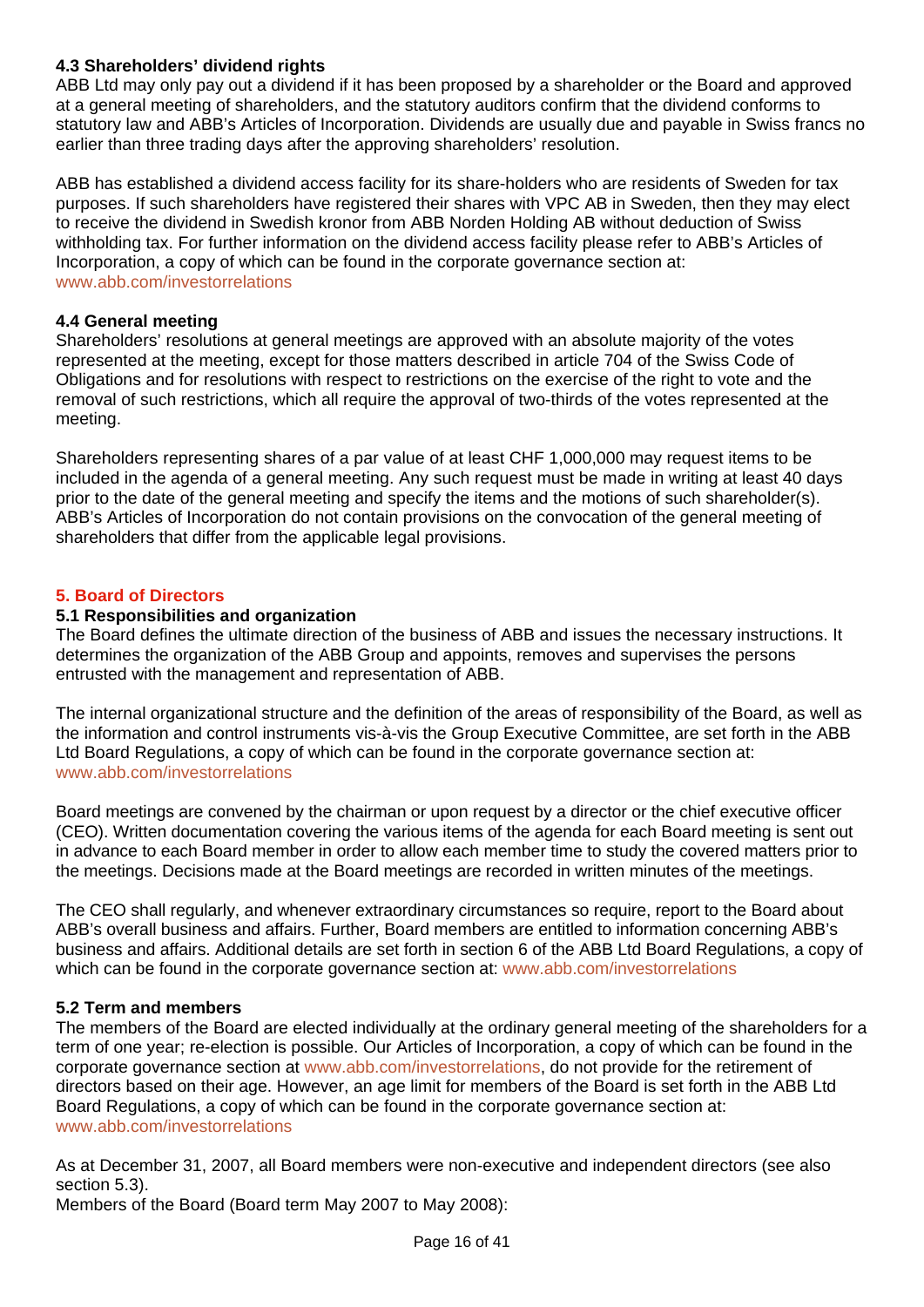Hubertus von Grünberg has been a member and chairman of ABB's Board of Directors since May 3, 2007. He is the chairman of the supervisory board of Continental AG (Germany). He is a member of the supervisory boards of Allianz Versicherungs AG and Deutsche Telekom AG (both Germany). He is a member of the board of directors of Schindler Holding (Switzerland). Mr. von Grünberg was born in 1942 and is a German citizen.

Roger Agnelli has been a member of ABB's Board of Directors since March 12, 2002. He is the president and chief executive officer of Companhia Vale do Rio Doce (Brazil). He is also a member of the board of directors of Spectra Energy (U.S.). Mr. Agnelli was born in 1959 and is a Brazilian citizen.

Louis R. Hughes has been a member of ABB's Board of Directors since May 16, 2003. Mr. Hughes is the chairman of the board of directors of Maxager Technology and the chairman of the board of directors and chief executive officer of GBS Laboratories (both U.S.). He is also a member of the boards of directors of Akzo Nobel (The Netherlands), MTU (Germany), Sulzer (Switzerland) and Electrolux (Sweden). He is an executive advisor to Windpoint (U.S.) and a member of the British Telecom U.S. advisory board. Mr. Hughes was born in 1949 and is an American citizen.

Hans Ulrich Märki has been a member of ABB's Board of Directors since March 12, 2002. He is chairman of IBM Europe, Middle East and Africa (France), and a member of the board of directors of Mettler-Toledo International, Swiss Re and Menuhin Festival Gstaad AG (all Switzerland). He is also a member of the foundation board of Schulthess Klinik, Zurich, Switzerland, and of the board of trustees of the Hermitage Museum, St. Petersburg, Russia. He serves as a member of the board of trustees of IMD Lausanne, Switzerland; the international advisory boards of HEC (Haute Ecole Commercial) Paris, France; IESE (University of Navarra) Barcelona, Spain; and Bocconi SDA, Milan, Italy. Mr. Märki was born in 1946 and is a Swiss citizen.

Michel de Rosen has been a member of ABB's Board of Directors since March 12, 2002. He is the chairman, president and chief executive officer of ViroPharma (U.S.). He is a member of the boards of directors of Ursinus College, Pennsylvania Biotech and Endo Pharmaceutical Holdings Inc. (all U.S.). He is also a member of the advisory board of Paul Capital Partners Royalty Fund (U.S.). Mr. de Rosen was born in 1951 and is a French citizen.

Michael Treschow has been a member of ABB's Board of -Directors since May 16, 2003. He is the chairman of the boards of directors of Ericsson (Sweden), Unilever NV (Holland), and Unilever PLC (U.K.). He is also a member of the board of directors of the Knut and Alice Wallenberg Foundation (Sweden). Mr. Treschow was born in 1943 and is a Swedish citizen.

Bernd W. Voss has been a member of ABB's Board of Directors since March 12, 2002. He is a member of the supervisory board of Dresdner Bank (Germany). He is also a member of the boards of directors of Allianz Leben, Continental, Hapag-Lloyd, Osram and Wacker Chemie (all Germany). Mr. Voss was born in 1939 and is a German citizen.

Jacob Wallenberg has been a member of ABB's Board of Directors since June 28, 1999. From March 1999 to June 1999, he served as a member of the board of directors of ABB Asea Brown Boveri Ltd, the former parent company of the ABB Group. He is the chairman of the board of directors of Investor AB (Sweden). He is vice chairman of SEB Skandinaviska Enskilda Banken, Atlas Copco AB and SAS AB (all Sweden). He is also a member of the boards of directors of the Knut and Alice Wallenberg Foundation, the Nobel Foundation and the Stockholm School of Economics (all Sweden) and Coca-Cola Corporation (U.S., from January 2008). Mr. Wallenberg was born in 1956 and is a Swedish citizen.

As of December 31, 2007, none of ABB's Board members holds any official functions or political posts. Further information on ABB's Board members can be found in the corporate governance section at: www.abb.com/investorrelations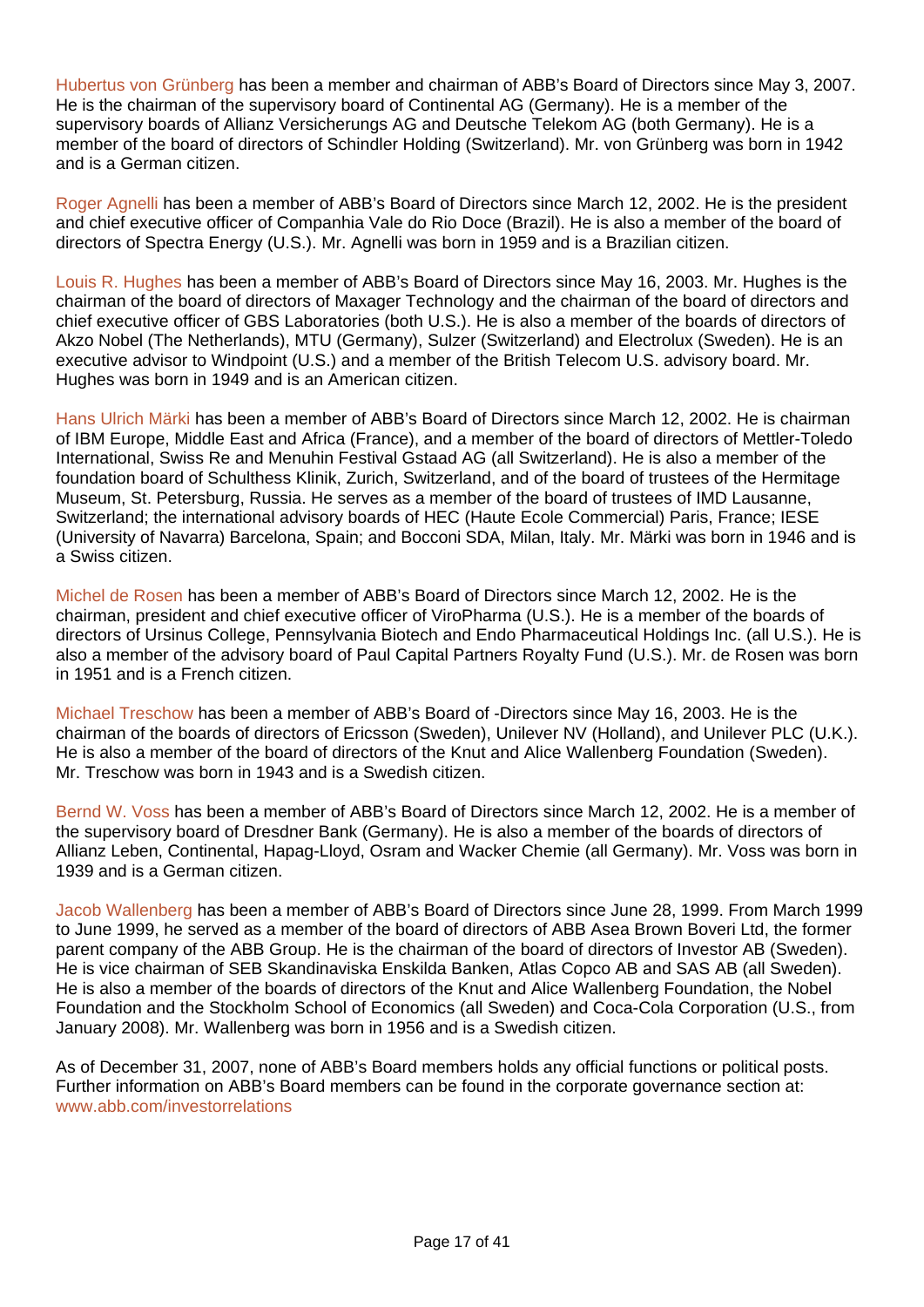# **5.3 Business relationships**

This section describes important business relationships between ABB and its Board members, or companies and organizations represented by them. The Board has determined that business relationships with ABB customers which do not result in annual revenues for ABB in excess of \$10 million are not important business relationships *per se* for the purposes of this section 5.3.

During 2007, Companhia Vale do Rio Doce and its subsidiaries (Vale) and ABB entered into a framework agreement to establish general terms and conditions for the supply of products, systems and services among their respective group subsidiaries. ABB supplies Vale primarily with process automation products for mineral systems. The total revenues received by ABB in 2007 relating to its contracts with Vale were approximately \$100 million. Roger Agnelli is president and CEO of Vale.

In 2007, ABB earned revenues of approximately \$40 million from Atlas Copco AB and its subsidiaries (Atlas Copco) primarily for automation products such as motors and drives. Jacob Wallenberg is the vice chairman of Atlas Copco.

During 2007, ABB received approximately \$44 million of revenues from Sulzer AG (Sulzer) primarily for various automation products. Louis R. Hughes is a member of Sulzer's board of directors.

On July 4, 2005, ABB entered into an unsecured syndicated \$2-billion, five-year revolving credit facility, which became available in July 2005 and which was amended and restated on June 27, 2007. As of December 31, 2007, SEB Skandinaviska Enskilda Banken AB (publ) (SEB) has committed to \$120 million out of the \$2-billion total and Dresdner Bank AG (Dresdner) has committed to \$105 million out of the \$2 billion total. Jacob Wallenberg is the vice chairman of SEB and Bernd W. Voss is a member of Dresdner's supervisory board.

In 2003, ABB entered into a 10-year agreement with IBM pursuant to which IBM took over the operation and support of ABB's information systems infrastructure. The total value of the infrastructure and related operational services to be provided under this agreement is expected to approach \$1.7 billion. Hans Ulrich Märki is chairman of IBM Europe, Middle East and Africa.

After comparing the revenues generated from ABB's business with Vale, Atlas Copco, Sulzer, SEB, and Dresdner to the total annual revenues of ABB and of those companies, and after reviewing the infrastructure and operational services arrangement with IBM and the banking commitments of SEB and Dresdner, the Board has determined that ABB's business relationships with those companies do not constitute material business -relationships and that all members of the Board are considered to be independent directors. This determination was made in accordance with the Swiss Code of Best Practice for Corporate Governance and the independence criteria set forth in the corporate governance rules of the New York Stock Exchange.

ABB obtains a portion of its insurance coverage from Zurich Financial Services. Fred Kindle, the CEO of ABB during 2007, was also a director of Zurich Financial Services during 2007. The Board has determined that ABB's business with Zurich Financial Services is not material.

## **5.4 Board committees**

From among its members, the Board has appointed two Board committees: the Governance, Nomination and Compensation Committee (GNCC) and the Finance, Audit and Compliance Committee (FACC). The duties and objectives of the Board committees are set forth in regulations issued or approved by the Board, copies of which can be found in the corporate governance section at www.abb.com/investorrelations. These committees assist the Board in its tasks and report regularly to the Board. The members of the Board committees are required to be independent.

## 5.4.1 Governance, Nomination and Compensation Committee

The Governance, Nomination and Compensation Committee is responsible for (1) overseeing corporate governance practices within ABB, (2) selecting candidates for the Board, its committees, the CEO and the members of the Group Executive Committee, and (3) succession planning and employment as well as compensation matters relating to the Board and the Group Executive Committee. The Governance, Nomination and Compensation Committee is also responsible for maintaining an orientation program for new Board members and an ongoing education program for existing Board members.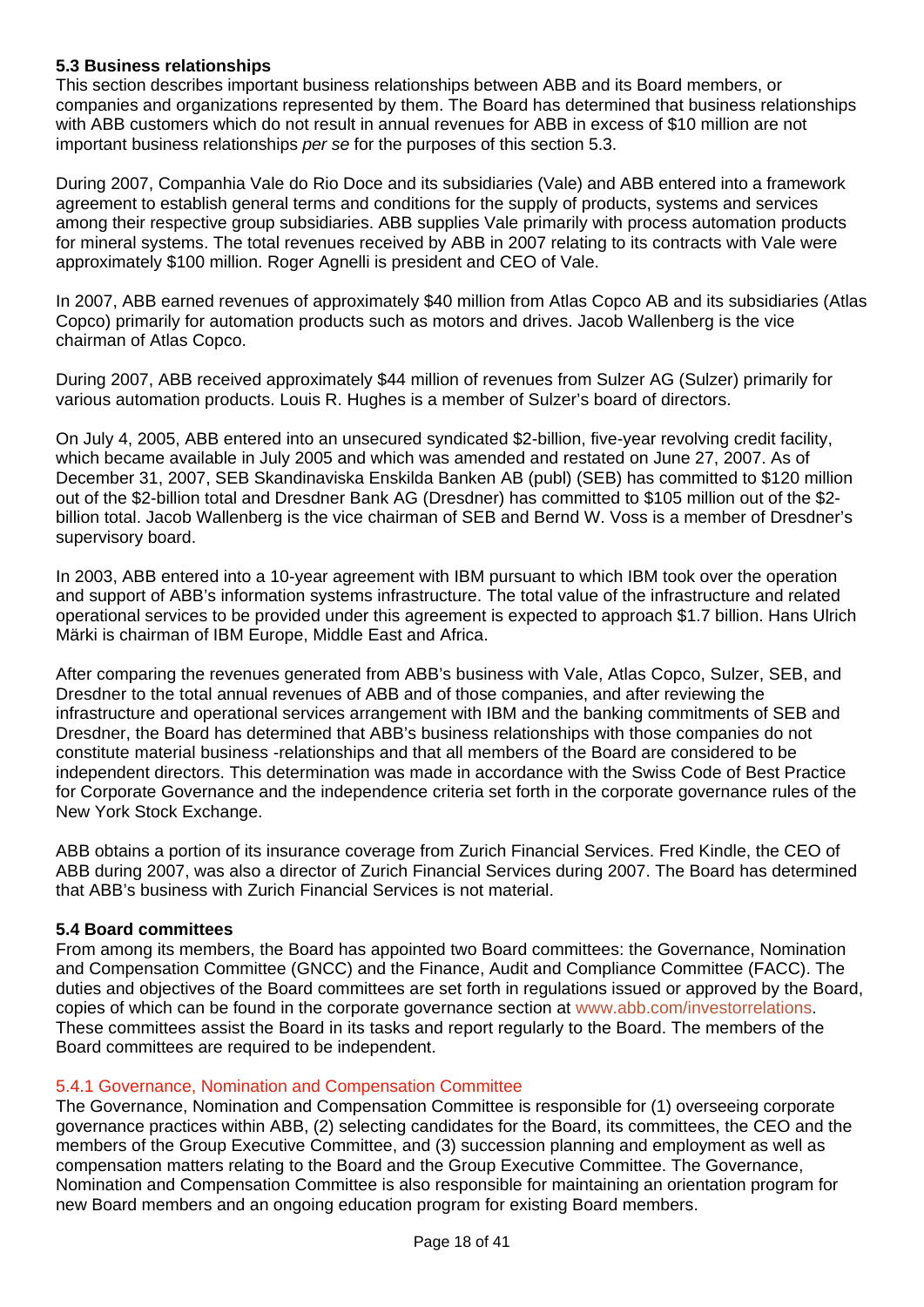The Governance, Nomination and Compensation Committee must comprise three or more independent directors. Upon invitation by the committee's chairman, the CEO or other members of the Group Executive Committee may participate in the committee meetings, provided that any potential conflict of interest is avoided and confidentiality of the discussions is maintained.

As at December 31, 2007, the members and secretary of the Governance, Nomination and Compensation Committee were:

Members: Hans Ulrich Märki (chairman) Michel de Rosen Roger Agnelli Secretary: Gary Steel

## 5.4.2 Finance, Audit and Compliance Committee

The Finance, Audit and Compliance Committee is responsible for overseeing (1) the integrity of ABB's financial statements, (2) ABB's compliance with legal and regulatory requirements, (3) the independent auditors' qualifications and independence, and (4) the performance of ABB's internal audit function and independent auditors.

The Finance, Audit and Compliance Committee must comprise three or more independent directors who have a thorough understanding of finance and accounting. As determined by the committee's chairman for matters related to their respective functions, the head of internal audit, as well as the external auditors, may participate in the Finance, Audit and Compliance Committee meetings. Upon invitation by the committee's chairman, the CEO or other members of the Group Executive Committee may participate in the committee meetings, provided that any potential conflict of interest is avoided and confidentiality of the discussions is maintained. As required by the U.S. Securities and Exchange Commission (SEC), the Board has determined that Bernd W. Voss is an audit committee financial expert.

As at December 31, 2007, the members and secretary of the Finance, Audit and Compliance Committee were:

Members: Bernd W. Voss (chairman) Jacob Wallenberg Louis R. Hughes Secretary: Michel Demaré

#### **5.5 Meetings and attendance**

The table below shows the number of meetings held during 2007 by the Board and its committees, their average duration, as well as the attendance of the individual Board members.

#### **5.6 Secretary to the Board**

Diane de Saint Victor is the secretary to the Board.

#### **6. Group Executive Committee**

#### **6.1 Responsibilities and organization**

The Board has delegated the executive management of ABB to the CEO and the other members of the Group Executive Committee. The CEO and under his direction the other members of the Group Executive Committee are responsible for ABB's overall business and affairs and day-to-day management. The CEO reports to the Board regularly, and whenever extraordinary circumstances so require, on the course of ABB's business and financial performance and on all organizational and personnel matters, transactions and other issues relevant to the Group.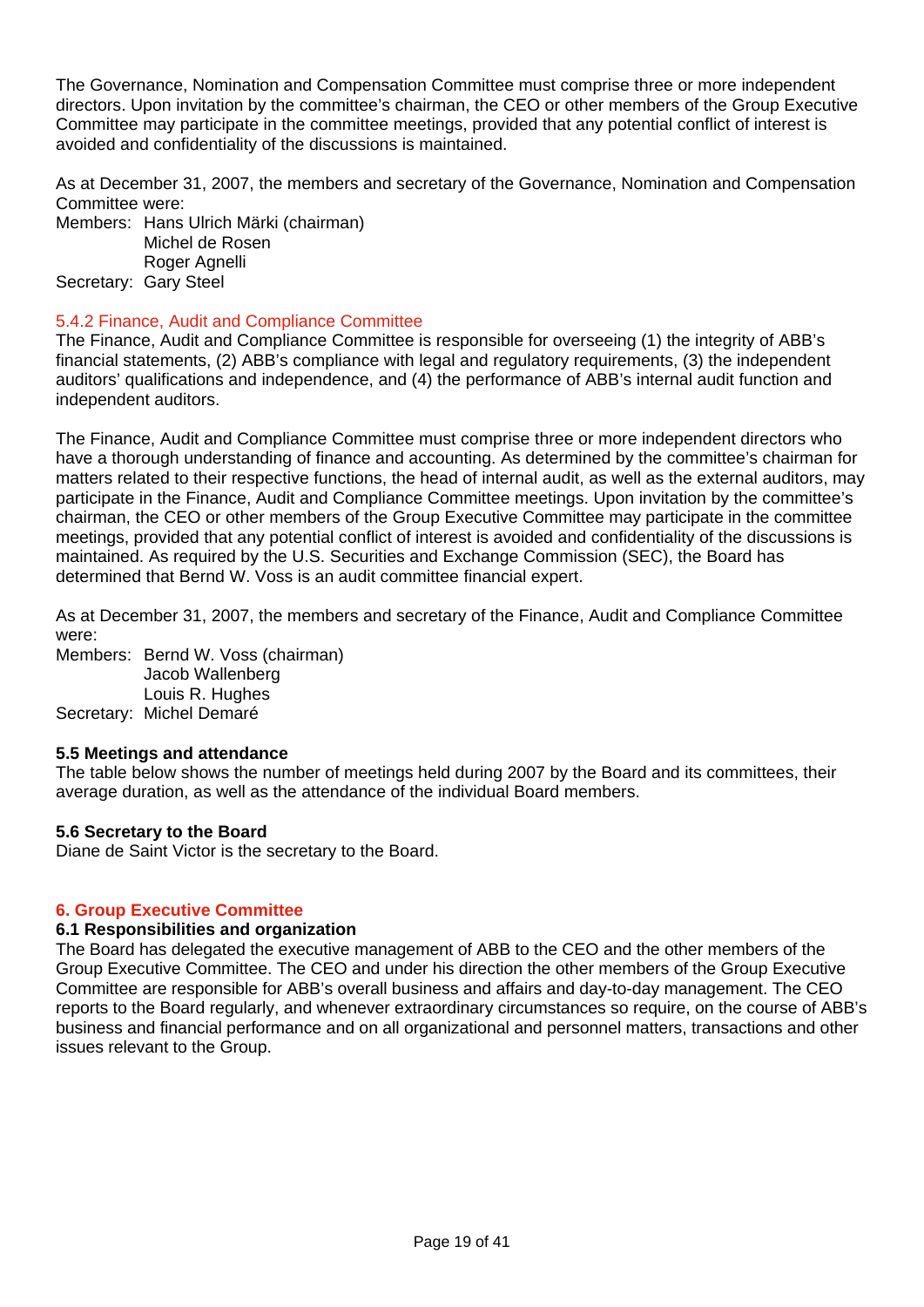Each member of the Group Executive Committee is appointed and discharged by the Board.

| <b>Meetings and attendance</b>  |                                     |                                            |                                  |
|---------------------------------|-------------------------------------|--------------------------------------------|----------------------------------|
|                                 | <b>Board of</b><br><b>Directors</b> | Governance, Nomination<br>and Compensation | Finance, Audit and<br>Compliance |
| Average duration (hours)        |                                     |                                            |                                  |
| Number of meetings              | 5                                   |                                            |                                  |
| Meetings attended:              |                                     |                                            |                                  |
| Jürgen Dormann (until May 2007) | 2                                   |                                            |                                  |
| Hubertus von Grünberg (from May | З                                   |                                            |                                  |
| Roger Agnelli                   |                                     |                                            |                                  |
| Louis R. Hughes                 | 5                                   |                                            | 6                                |
| Hans Ulrich Märki               | 5                                   |                                            |                                  |
| Michel de Rosen                 | 5                                   | 6                                          |                                  |
| <b>Michael Treschow</b>         | 5                                   |                                            |                                  |
| Bernd W. Voss                   | 4                                   |                                            |                                  |
| Jacob Wallenberg                | 5                                   |                                            |                                  |

# **6.2 Members of the Group Executive Committee**

As at December 31, 2007, the members of the Group Executive Committee were:

Fred Kindle joined ABB in September 2004 and was the Chief Executive Officer from January 2005 until February 2008. As of February 2008, Mr. Kindle is a member of the board of directors of VZ Holding Ltd. and of Zurich Financial Services Ltd. (both Switzerland). Before joining ABB, Mr. Kindle had been with Sulzer (Switzerland) since 1992. In 2001, he became chief executive officer of Sulzer and from 2003 to 2004, he was also a member of Sulzer's board of directors. Mr. Kindle was born in 1959 and has dual Liechtenstein and Swiss citizenship.

Michel Demaré joined ABB as Chief Financial Officer on January 1, 2005, and was appointed interim CEO in addition to his duties as CFO in February 2008. From 2002 until 2004 Mr. Demaré was vice president and chief financial officer of Baxter Europe. From 1984 until 2002, he held various positions within Dow Chemical (U.S.). Mr. Demaré was born in 1956 and is a Belgian citizen.

Ulrich Spiesshofer joined ABB as head of Corporate Development in November 2005. From 2002 until he joined ABB, he was senior partner, global head of operations practice at Roland Berger AG. Prior to 2002, he held various positions with A.T. Kearney Pty. Ltd. and its affiliates. Mr. Spiesshofer was born in 1964 and is a German citizen.

Gary Steel joined ABB as head of Human Resources in January 2003. Mr. Steel is a member of the board of directors of Harman International Industries Inc. (U.S.). In 2002, he was the human resources director, group finance at Royal Dutch Shell (Netherlands). Between 1976 and 2002, he held several human resources and employee relations positions at Royal Dutch Shell. Mr. Steel was born in 1952 and is a British citizen.

Diane de Saint Victor joined ABB as General Counsel in January 2007. From 2004 to 2006, she was general counsel of European Aeronautic Defence and Space, EADS (France/Germany). From 2003 to 2004, she was general counsel of SCA Hygiene Products (Germany). From 1993 to 2003, she held various positions with Honeywell International (France/Belgium). Ms. de Saint Victor was born in 1955 and is a French citizen.

Ravi Uppal was appointed President, Global Markets, in July 2007. From 2006 until his appointment to the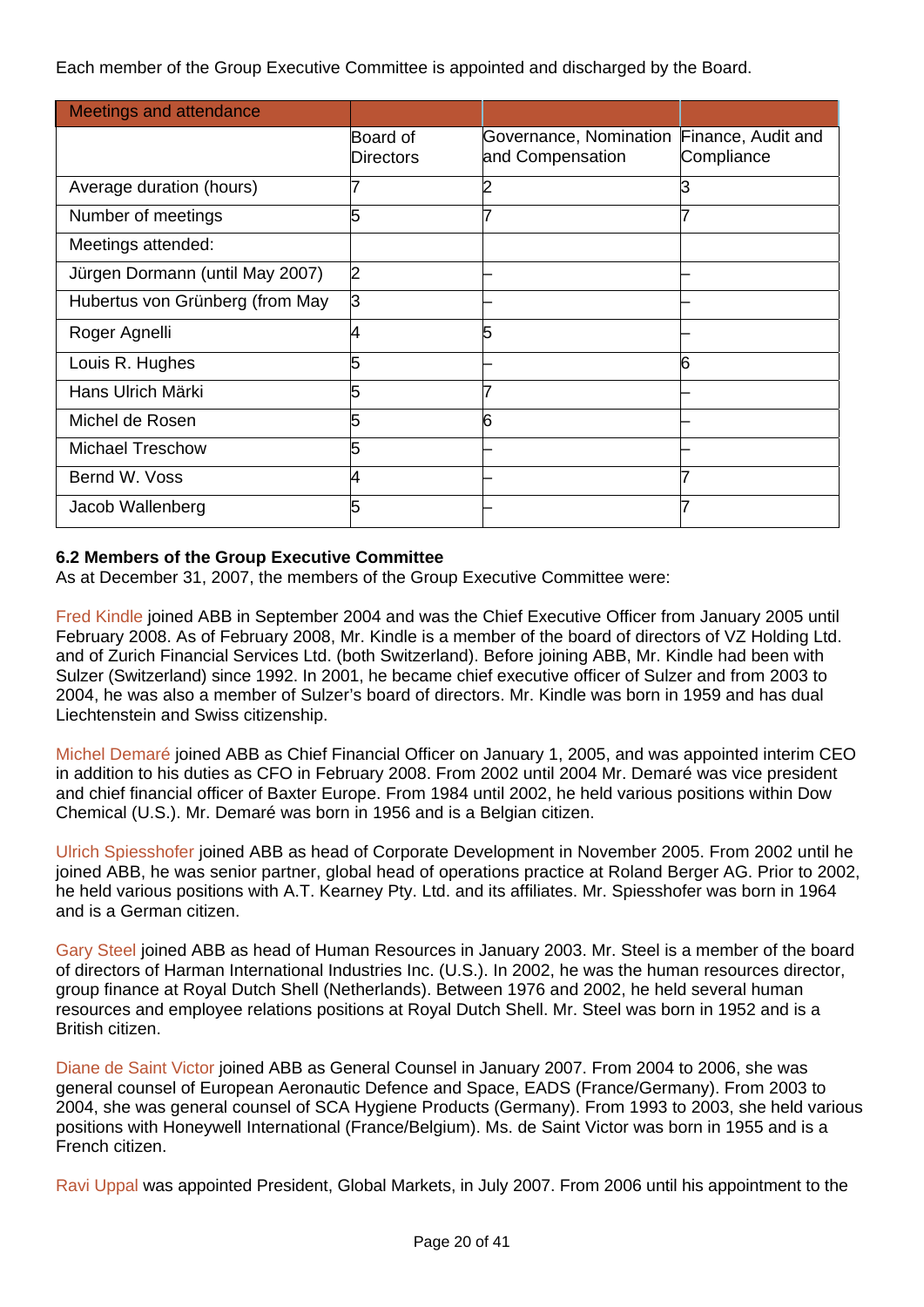executive committee in 2007 he was ABB's regional manager of Southeast Asia. From 2001 to 2007 he was ABB's country manager for India. Prior to 2001 he held various positions with several different companies including approximately 15 years with ABB. Mr. Uppal was born in 1952 and is an Indian citizen.

Bernhard Jucker was appointed Executive Committee member responsible for the Power Products division in January 2006. From 2003 to 2005, he was ABB's country manager for Germany. From 1980 to 2003 he held various positions in ABB. Mr. Jucker was born in 1954 and is a Swiss citizen.

Peter Leupp was appointed Executive Committee member responsible for the Power Systems division in January 2007. From 2005 to 2006, he was ABB's regional manager for North Asia and from 2001 to 2006 he was ABB's country manager for China. From 1989 to 2001, he held various positions in ABB. Mr. Leupp was born in 1951 and is a Swiss citizen.

Tom Sjökvist was appointed Executive Committee member responsible for the Automation Products division in January 2006. From 2003 to 2005, he was the head of the Automation Products business area. From 1972 to 2003, he held several positions with ABB. Mr. Sjökvist was born in 1947 and is a Swedish citizen.

Veli-Matti Reinikkala was appointed Executive Committee member responsible for the Process Automation division in January 2006. He is a member of the board of directors of UPM-Kymmene (Finland). In 2005, he was the head of the Process Automation business area. From 1993 to 2005, he held several positions with ABB. Mr. Reinikkala was born in 1957 and is a Finnish citizen.

Anders Jonsson was appointed Executive Committee member responsible for the Robotics division in January 2006. In 2005, he was the head of the former Automation Technologies division in China. From 1976 to 2004, he held various positions with ABB. Mr. Jonsson was born in 1950 and is a Swedish citizen.

On February 13, 2008, ABB announced that Fred Kindle was leaving ABB due to irreconcilable differences about how to lead the company. Michel Demaré was appointed interim CEO in addition to his role as Chief Financial Officer.

Further information about the members of the Group Executive Committee can be found in the corporate governance section at: www.abb.com/investorrelations

#### **6.3 Management contracts**

There are no management contracts between ABB and companies or natural persons not belonging to the ABB Group.

## **7. Compensation**

#### **7.1 Principles of Board compensation**

The compensation levels of members of the Board for their term from May 2007 to May 2008 are as follows:

Chairman: CHF1,200,000 Member of the Board and Committee chairman: CHF 400,000 Member of the Board: CHF 300,000

As of May 2007, Board compensation is payable in semi-annual installments in arrear. The first payment is made in November, for the period of Board membership from election at the annual general meeting in May until October of that year. The second payment is made in May of the following year for the period of Board membership from November to May.

Also as of 2007, Board members elect to receive either 50 percent or 100 percent of their compensation in ABB shares. The reference price for the shares to be delivered (and hence the calculation of the number of shares to be delivered) is the average closing price of the ABB share during a defined 30-day period which is different for each installment. The ABB shares are kept in a blocked account for three years after the date of original delivery and may only be disposed of earlier if the respective person shall have left the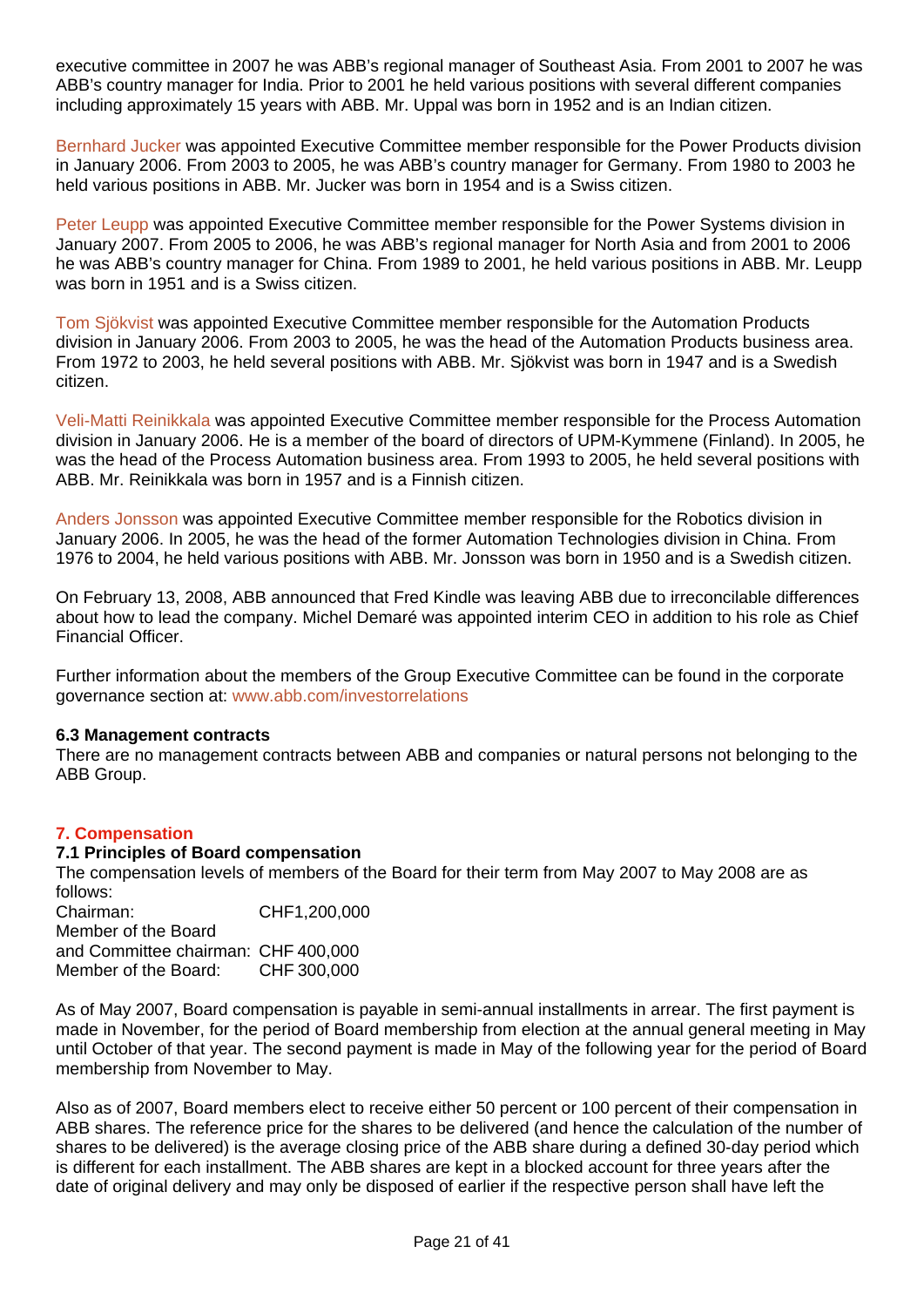Board and shall not have agreed to the shares remaining blocked for the original three-year period. In addition, all shares that were in the blocked account at the beginning of May 2007 are blocked until May 2010 and may only be disposed of earlier if the respective Board member shall have left the Board before 2010 and shall not have agreed to the shares remaining blocked until 2010.

# **7.2 Details of Board compensation**

The compensation to which Board members are entitled for the period from May 2007 to May 2008 amounts to CHF 3,500,000. Of this amount, CHF 1,750,000 was settled in cash and/or shares in November 2007. The remainder will be settled in May 2008 in cash and/or shares, according to the elections made by the Board members. The amounts per individual Board member are listed in the table above. No amounts were paid in 2007 in respect of the Board term for the period from May 2006 to May 2007.

Board members do not receive pension benefits and are not eligible to participate in any of our employee incentive programs.

| <b>Board compensation</b>    |                                                                                                          |                                             |                                                             |                                  |                                                                            |
|------------------------------|----------------------------------------------------------------------------------------------------------|---------------------------------------------|-------------------------------------------------------------|----------------------------------|----------------------------------------------------------------------------|
|                              |                                                                                                          | 2007 installment                            |                                                             |                                  |                                                                            |
| Name                         | Function                                                                                                 | Total -<br>compen-<br>sation <sup>(1)</sup> | Percentage of<br>compensation to<br>be settled in<br>shares | <b>Settled</b><br>in cash<br>(2) | Settled in<br>shares $-$<br>number of<br>shares<br>received <sup>(3)</sup> |
|                              |                                                                                                          | (CHF)                                       |                                                             | (CHF)                            |                                                                            |
| Hubertus von                 | Chairman of the Board                                                                                    | 1,200,00                                    | 50%                                                         | 300,000                          | 6,779                                                                      |
| Roger Agnelli <sup>(4)</sup> | Member of the Board                                                                                      | 300,000                                     | 50%                                                         | 75,000                           | 1,677                                                                      |
|                              | Louis R. Hughes (5) Member of the Board                                                                  | 300,000                                     | 50%                                                         | 75,000                           | 1,677                                                                      |
| Hans Ulrich Märki            | Member of the Board and<br>chairman<br>of the Governance,<br>Nomination<br>and Compensation<br>Committee | 400,000                                     | 100%                                                        | 0                                | 6,149                                                                      |
|                              | Michel de Rosen <sup>(4)</sup> Member of the Board                                                       | 300,000                                     | 50%                                                         | 75,000                           | 1,677                                                                      |
|                              | Michael Treschow Member of the Board                                                                     | 300,000                                     | 50%                                                         | 75,000                           | 1,677                                                                      |
| Bernd W. Voss                | Member of the Board and<br>lchairman<br>of the Finance, Audit<br>and Compliance<br>Committee             | 400,000                                     | 50%                                                         | 100,000                          | 2,273                                                                      |
| Jacob Wallenberg             | Member of the Board                                                                                      | 300,000                                     | 100%                                                        | $\overline{0}$                   | 3,354                                                                      |
| <b>Total</b>                 |                                                                                                          | 3,500,00                                    |                                                             | 700,000                          | 25,263                                                                     |

(1) Compensation for the period of Board membership from May 2007 to May 2008. Expense recognized in the company's Income Statement for 2007 amounted to CHF 2,449,000. Jürgen Dormann served as Chairman of the Board until the annual general meeting in May 2007. All compensation in connection with his last term as Chairman was paid and recorded in 2006.

 $(2)$  Represents gross amounts paid in 2007, prior to deductions for social security, withholding tax etc.

(3) Number of shares per Board member is calculated based on net amount due after deductions for social security, withholding tax etc.

 $(4)$  Member of the Governance, Nomination and Compensation Committee

(5) Member of the Finance, Audit and Compliance Committee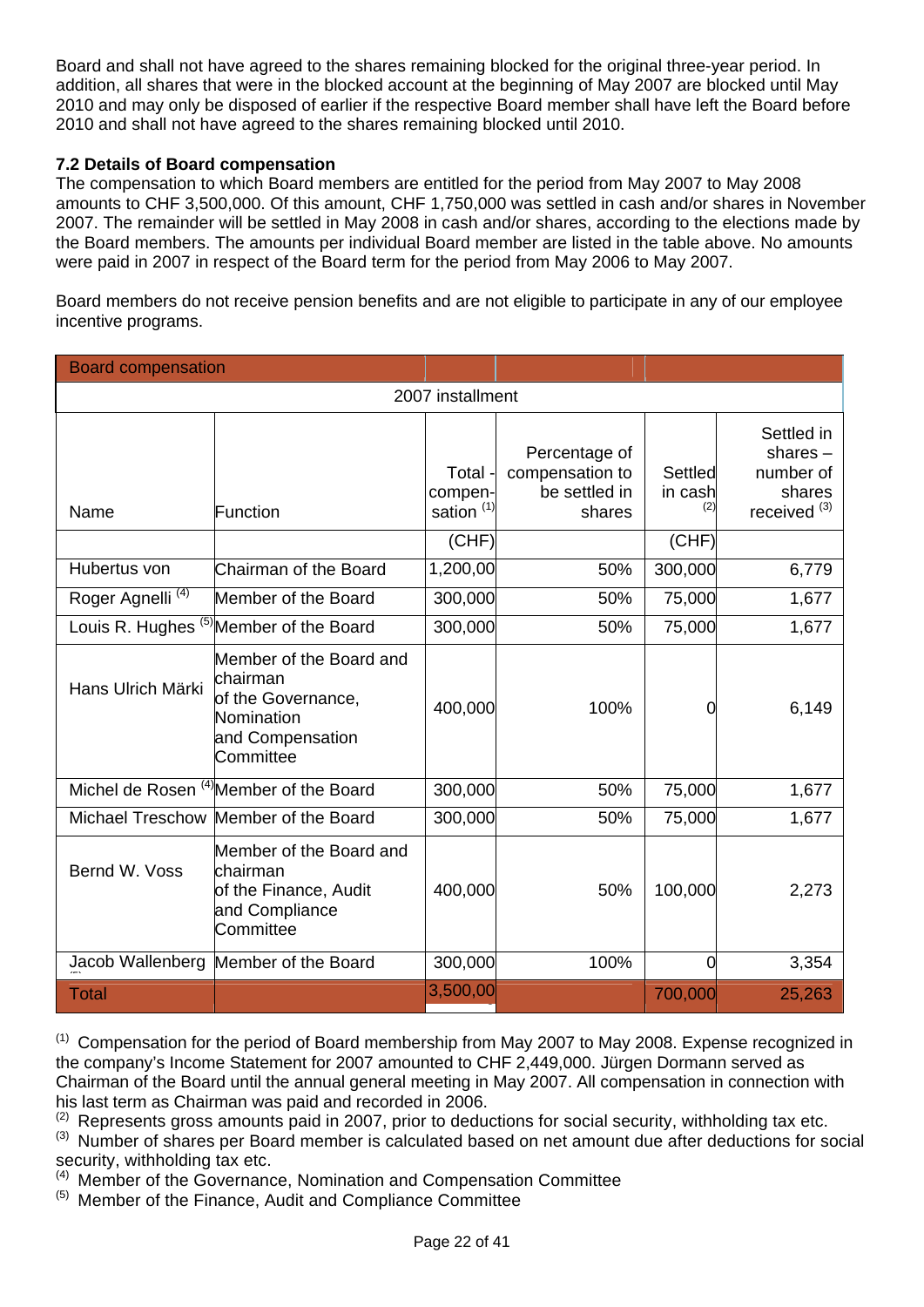# **7.3 Principles of Group Executive Committee compensation**

The GNCC has structured the compensation for the members of the Group Executive Committee into three principal components (1) an annual base salary, (2) a short-term incentive and (3) a long-term incentive. In deciding the level of these components for each of the Group Executive Committee members, the GNCC reviews the components against pan-European benchmarks, and in the case of Veli-Matti Reinikkala, against U.S. top executive benchmarks provided by the Hay Group.

Short-term incentives for members of the Group Executive Committee are their annual bonuses. To align the performance expectations of these members with the development of ABB, these bonuses depend at least 50 percent on ABB's business performance during the preceding financial year. Resulting bonuses are paid in March each year after full-year results are announced. The CEO has a maximum bonus opportunity of 150 percent of his base salary. All other current Group Executive Committee members have a maximum bonus opportunity of 100 percent of their base salary.

ABB aligns the performance of the members of the Group Executive Committee with that of ABB on a longer-term basis by offering them the opportunity to participate in the Long-term Incentive Plan (LTIP). For further details about the LTIP see section 8.4. Some members of the Group Executive Committee have participated in the earlier launches of the MIP and when they do so, they are not eligible to participate in an LTIP launch for the same period.

Members of the Group Executive Committee also receive pension benefits. All members are insured in Switzerland in the ABB Pension Fund, the ABB Supplementary Insurance Plan, the Tödi Plan and the Tödi Foundation – TEDC Plan (the regulations are available under www.abbvorsorge.ch), with the exception of Veli-Matti Reinikkala, who is insured under the pension plan in Finland and the 401(k) plan in the U.S. The members receive pension contributions from ABB in accordance with the terms of their pension plans.

Group Executive Committee members receive customary additional benefits such as a company car, and accident, life, unemployment, social and health insurance compensation. In some cases, members receive contributions to children's education. Members are also eligible to participate in ESAP.

## **7.4 Details of Group Executive Committee compensation**

The total compensation of each member of the Group Executive Committee is displayed in two parts: (1) total salary and non share-based compensation and (2) total share-based compensation. The total salary and non share-based compensation includes base salary, bonuses, pension contributions and certain other items as described more fully in the salary and non share-compensation table later in this section. The total share-based compensation includes all share-related grants to individuals. The valuation is based on the market price of the ABB Ltd share at the time of grant and for the LTIP grants assumes 100 percent vesting. although less than 100 percent may actually vest. Share-based compensation is described more fully in the share-based compensation table later in this section. The total compensation only includes compensation received by an individual in connection with his or her role as a member of the Group Executive Committee. The total compensation of members of the Group Executive Committee in 2007 is summarized in the first table. The second table shows the gross payments (i.e. compensation before deduction of employee social insurance and pension contributions) that were made to, or on behalf of, the members of the Group Executive Committee in 2007 but excludes share-based compensation, which is shown in a separate table below.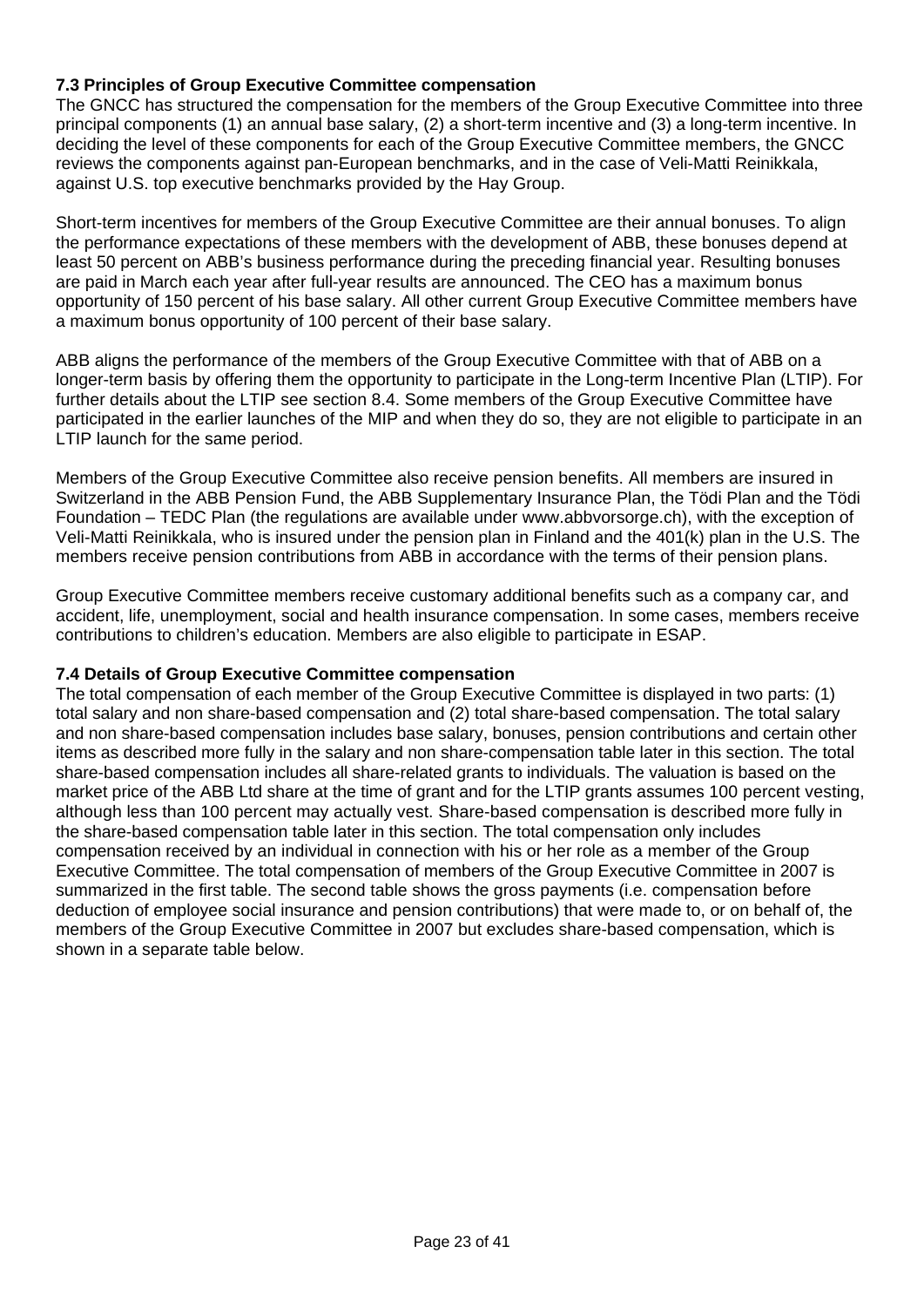| <b>Group Executive Committee total compensation</b> |                                                                       |                                                                             |                                              |                       |  |  |  |
|-----------------------------------------------------|-----------------------------------------------------------------------|-----------------------------------------------------------------------------|----------------------------------------------|-----------------------|--|--|--|
| Name                                                | Function                                                              | <b>Total salary</b><br>and other<br>non share-<br>based<br>compensati<br>on | Total<br>share-<br>based<br>compensati<br>on | Total<br>compensation |  |  |  |
|                                                     |                                                                       | (CHF)                                                                       | (CHF)                                        | (CHF)                 |  |  |  |
| <b>Fred Kindle</b>                                  | <b>President and Chief Executive Officer</b>                          | 3,926,255                                                                   | 5,545,689                                    | 9,471,944             |  |  |  |
| Michel Demaré                                       | <b>Chief Financial Officer</b>                                        | 1,980,964                                                                   | 3,289,469                                    | 5,270,433             |  |  |  |
| <b>Gary Steel</b>                                   | <b>Head of Human Resources</b>                                        | 1,784,766                                                                   | 2,472,964                                    | 4,257,730             |  |  |  |
|                                                     | Ulrich Spiesshofer Head of Corporate Development                      | 1,568,506                                                                   | 1,038,384                                    | 2,606,890             |  |  |  |
| Diane de Saint<br>Victor                            | <b>General Counsel</b>                                                | 1,371,821                                                                   | 3,053,627                                    | 4,425,448             |  |  |  |
| Ravi Uppal                                          | President Global Markets since July 1,<br>2007                        | 507,109                                                                     |                                              | 507,109               |  |  |  |
| <b>Bernhard Jucker</b>                              | Head of Power Products division                                       | 2,049,338                                                                   | 1,241,391                                    | 3,290,729             |  |  |  |
| Peter Leupp                                         | Head of Power Systems division                                        | 1,383,040                                                                   | 1,855,839                                    | 3,238,879             |  |  |  |
| Tom Sjökvist                                        | <b>Head of Automation Products division</b>                           | 2,465,439                                                                   | 1,101,153                                    | 3,566,592             |  |  |  |
| Veli-Matti                                          | <b>Head of Process Automation division</b>                            | 1,523,328                                                                   | 1,039,682                                    | 2,563,010             |  |  |  |
| Anders Jonsson                                      | <b>Head of Robotics division</b>                                      | 1,367,618                                                                   | 761,926                                      | 2,129,544             |  |  |  |
| <b>Dinesh Paliwal</b>                               | <b>President Global Markets and</b><br>Technology until June 30, 2007 | 2,974,974                                                                   | 1,498,518                                    | 4,473,492             |  |  |  |
| <b>Total</b>                                        |                                                                       | 22,903,158                                                                  | 22,898,642                                   | 45,801,800            |  |  |  |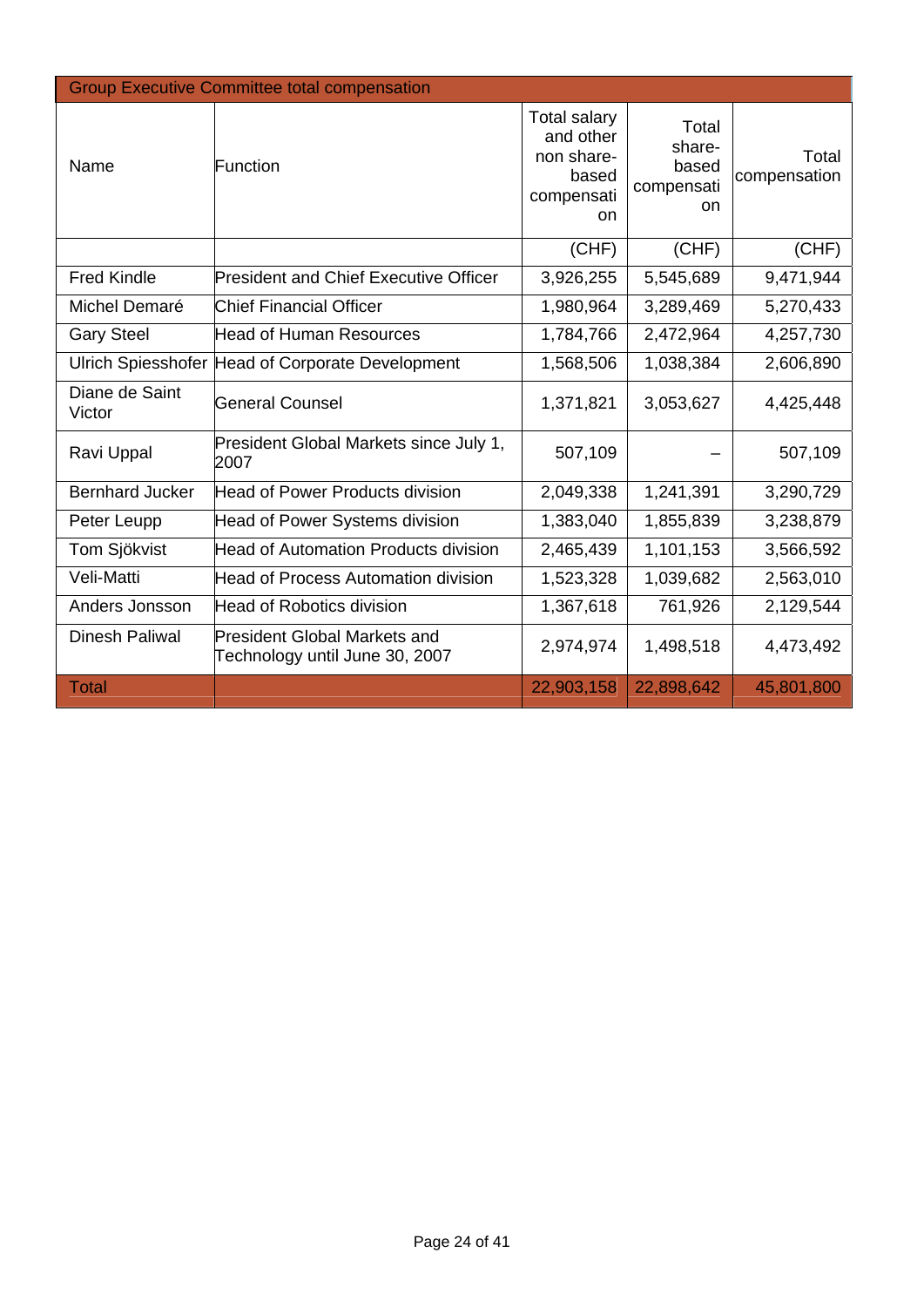| Group Executive Committee salary and other non share-based compensation |                |              |                            |                                       |                            |                              |                                     |                                         |             |
|-------------------------------------------------------------------------|----------------|--------------|----------------------------|---------------------------------------|----------------------------|------------------------------|-------------------------------------|-----------------------------------------|-------------|
| Name                                                                    | salary<br>Base | <b>Bonus</b> | compensation<br>Additional | pension<br>contributions<br>Employers | car<br>company<br>Costs of | Costs of health<br>insurance | children's<br>education<br>Costs of | Employer social<br>payments<br>security | Total $(1)$ |
|                                                                         | (CHF)          | (CHF)        | (CHF)                      | (CHF)                                 | (CHF)                      | (CHF)                        | (CHF)                               | (CHF)                                   | (CHF)       |
| <b>Fred Kindle</b>                                                      | 1,487,507      | 1,977,615    |                            | 207,845                               | 35,000                     | 8,296                        |                                     | 209,992                                 | 3,926,255   |
| Michel Demaré                                                           | 866,677        | 756,480      |                            | 210,585                               | 29,000                     | 8,478                        | 26,600                              | 83,144                                  | 1,980,964   |
| <b>Gary Steel</b>                                                       | 736,668        | 654,264      |                            | 224,356                               | 27,000                     | 8,970                        | 62,000                              | 71,508                                  | 1,784,766   |
| <b>Ulrich</b><br>Spiesshofer                                            | 683,338        | 616,395      |                            | 165,217                               | 29,000                     | 7,780                        |                                     | 66,776                                  | 1,568,506   |
| Diane de Saint<br>Victor $(2)$                                          | 700,012        |              | 403,000                    | 203,664                               |                            | 8,947                        |                                     | 56,198                                  | 1,371,821   |
| Ravi Uppal <sup>(3)</sup>                                               | 350,000        |              |                            | 125,335                               |                            | 4,776                        |                                     | 26,998                                  | 507,109     |
| Bernhard<br>Jucker                                                      | 816,669        | 721,500      |                            | 220,181                               | 30,000                     | 8,187                        |                                     | 252,801                                 | 2,049,338   |
| Peter Leupp                                                             | 700,000        | 303,286      |                            | 227,854                               | 25,000                     | 9,486                        |                                     | 117,414                                 | 1,383,040   |
| Tom Sjökvist <sup>(4)</sup>                                             | 716,674        | 689,150      | 474,830                    | 244,279                               | 30,000                     | 8,354                        |                                     | 302,152                                 | 2,465,439   |
| Veli-Matti<br>Reinikkala <sup>(5)</sup>                                 | 629,832        | 553,808      | 58,975                     | 214,787                               | 41,839                     | 4,517                        |                                     | 19,570                                  | 1,523,328   |
| Anders Jonsson                                                          | 545,007        | 319,800      |                            | 215,003                               | 27,000                     | 9,091                        |                                     | 251,717                                 | 1,367,618   |
| Dinesh Paliwal                                                          | 427,386        | 1,454,086    | 165,630                    | 743,916                               | 13,496                     | 17,823                       | 73,317                              | 79,320                                  | 2,974,974   |
| <b>Total</b>                                                            | 8,659,770      | 8,046,384    | 1,102,435                  | 3,003,022                             | 287,335                    | 104,705                      | 161,917                             | 1,537,590                               | 22,903,158  |

 $(1)$  The table above provides compensation amounts with respect to 2007 on a cash basis. Consequently, the table shows bonuses relating to 2006, paid in 2007, except for Dinesh Paliwal, whose bonus includes a pro rata share for 2007 (see note 6 below). The CEO has a maximum bonus opportunity of 150 percent of his base salary. All other Executive Committee members have a maximum bonus opportunity of 100 percent of their base salary. Accrued bonus at December 31, 2007, amounted to CHF 8,060,008. Bonus payments will be made in March 2008, after the 2007 financial results are published.

 $(2)$  Diane de Saint Victor received 250,000 euros as a sign-on bonus upon joining the company. This amount has been translated into Swiss francs using a rate of 1.612.

 $(3)$  Ravi Uppal was appointed to the Executive Committee effective July 1, 2007. Therefore the table shows his compensation from that date and excludes compensation he received during 2007 in respect of his previous role within ABB.

 $(4)$  Tom Siökvist received additional compensation of CHF 474,830 upon reaching the age of 60, under an agreement entered prior to his becoming an Executive Committee member.

 $^{(5)}$  Veli-Matti Reinikkala received his compensation and car benefits in U.S. dollars, which have been converted into Swiss francs using a rate of 1.1247 per U.S. dollar. He received his employer's pension contributions and health insurance benefits in euros, which have been converted into Swiss francs using a rate of 1.65528 per euro. His additional compensation was for relocation expenses, financial counseling and term life insurance premiums.

(6) Dinesh Paliwal left the company as of the end of June, 2007 and therefore received a pro rata share of his compensation for 2007, including an amount of CHF 480,121 in respect of his bonus 2007. He received his compensation in U.S. dollars, which has been converted into Swiss francs using a rate of 1.1247 per U.S. dollar. His additional compensation was for cost-of-living adjustments, financial counseling and term life insurance premiums.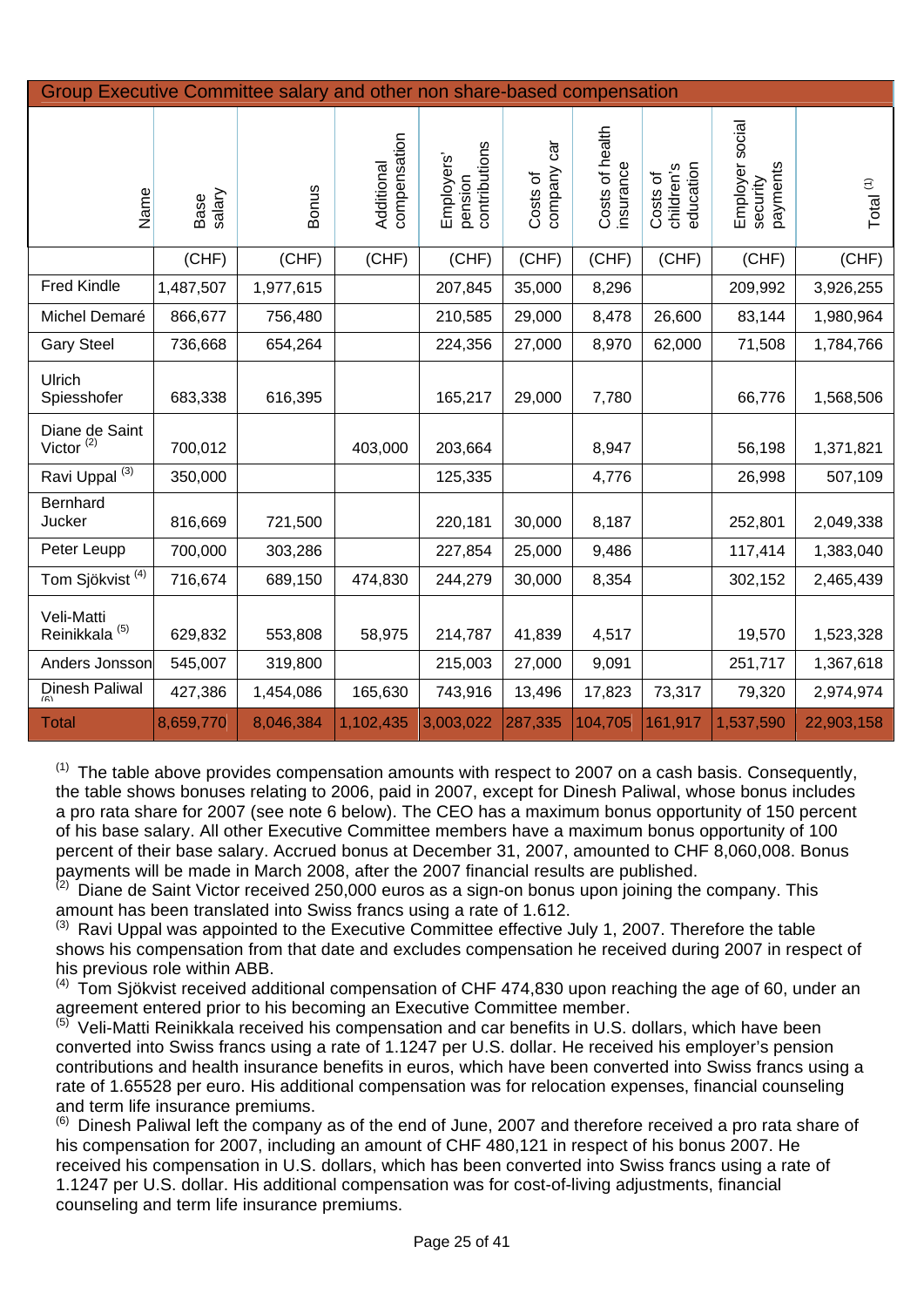Share-based compensation granted to members of the Group Executive Committee during 2007 is summarized in the table below. The vesting dates of the respective awards are listed in the footnotes to the table.

| <b>Group Executive Committee share-based compensation</b> |                                                                                        |                                            |                                                                                         |                                     |                                                                                                                        |                                                                                                                          |                                                  |                                                               |                                                                                  |                                                           |
|-----------------------------------------------------------|----------------------------------------------------------------------------------------|--------------------------------------------|-----------------------------------------------------------------------------------------|-------------------------------------|------------------------------------------------------------------------------------------------------------------------|--------------------------------------------------------------------------------------------------------------------------|--------------------------------------------------|---------------------------------------------------------------|----------------------------------------------------------------------------------|-----------------------------------------------------------|
| Name                                                      | Number of conditionally granted shares<br>under the 2005 launch of LTIP <sup>(1)</sup> | $\widehat{\varpi}$<br>Fair value LTIP 2005 | Number of con-ditionally granted shares<br>under the 2006 launch of LTIP <sup>(3)</sup> | Fair value LTIP 2006 <sup>(2)</sup> | Number of conditionally granted shares<br>under the performance component of<br>the 2007 launch of LTIP <sup>(4)</sup> | Number of conditionally granted shares<br>under the co-investment component of<br>the 2007 launch of LTIP <sup>(4)</sup> | $\widehat{\infty}$<br>Total fair value LTIP 2007 | Fair value of shares in respect<br>of bonus <sup>(2)(5)</sup> | Fair value of share-based award in lieu<br>of certain pension arrangements (2/6) | Total fair value of share-based awards<br>granted in 2007 |
|                                                           |                                                                                        | (CHF)                                      |                                                                                         | (CHF)                               |                                                                                                                        |                                                                                                                          | (CHF)                                            | (CHF)                                                         | (CHF)                                                                            | (CHF)                                                     |
| Fred Kindle                                               |                                                                                        |                                            |                                                                                         |                                     | 71,158                                                                                                                 | 30,959                                                                                                                   | 2,501,867                                        | 1,500,000                                                     | 1,543,822                                                                        | 5,545,689                                                 |
| Michel                                                    |                                                                                        |                                            |                                                                                         |                                     | 41,746                                                                                                                 | 11,843                                                                                                                   | 1,312,931                                        |                                                               | 1,976,538                                                                        | 3,289,469                                                 |
| <b>Gary Steel</b>                                         |                                                                                        |                                            |                                                                                         |                                     | 35,105                                                                                                                 | 10,243                                                                                                                   | 1,111,026                                        |                                                               | 1,361,938                                                                        | 2,472,964                                                 |
| Ulrich<br>Spiesshofer                                     |                                                                                        |                                            |                                                                                         |                                     | 32,733                                                                                                                 | 9,650                                                                                                                    | 1,038,384                                        |                                                               |                                                                                  | 1,038,384                                                 |
| Diane<br>de Saint<br>Victor                               | 59,150                                                                                 | 1,197,788                                  | 41,526                                                                                  | 840,902                             | 33,207                                                                                                                 | 8,219                                                                                                                    | 1,014,937                                        |                                                               |                                                                                  | 3,053,627                                                 |
| Ravi Uppal <sup>(7)</sup>                                 |                                                                                        |                                            |                                                                                         |                                     |                                                                                                                        |                                                                                                                          |                                                  |                                                               |                                                                                  | 0                                                         |
| Bernhard<br>Jucker                                        |                                                                                        |                                            |                                                                                         |                                     | 39,374                                                                                                                 | 11,295                                                                                                                   | 1,241,391                                        |                                                               |                                                                                  | 1,241,391                                                 |
| Peter Leupp                                               |                                                                                        |                                            | 41,526                                                                                  | 840,902                             | 33,207                                                                                                                 | 8,219                                                                                                                    | 1,014,937                                        |                                                               |                                                                                  | 1,855,839                                                 |
| Tom Sjökvist                                              |                                                                                        |                                            |                                                                                         |                                     | 34,156                                                                                                                 | 10,789                                                                                                                   | 1,101,153                                        |                                                               |                                                                                  | 1,101,153                                                 |
| Veli-Matti<br>Reinikkala                                  |                                                                                        |                                            |                                                                                         |                                     | 33,022                                                                                                                 | 9,414                                                                                                                    | 1,039,682                                        |                                                               |                                                                                  | 1,039,682                                                 |
| Anders<br>Jonsson                                         |                                                                                        |                                            |                                                                                         |                                     | 26,092                                                                                                                 | 5,007                                                                                                                    | 761,926                                          |                                                               |                                                                                  | 761,926                                                   |
| Dinesh<br>Paliwal <sup>(8)</sup>                          |                                                                                        |                                            |                                                                                         |                                     | 44,608                                                                                                                 | 16,556                                                                                                                   | 1,498,518                                        |                                                               |                                                                                  | 1,498,518                                                 |
| <b>Total</b>                                              | 59,150                                                                                 | 1,197,788                                  | 83,052                                                                                  | 1,681,804                           | 424,408                                                                                                                | 132,194                                                                                                                  | 13,636,752                                       | 1,500,000                                                     | 4,882,298                                                                        | 22,898,642                                                |

 $(1)$  Vesting date March 15, 2008.

 $(2)$  Fair value represents market value of the shares as per grant date of the respective award.

(3) Vesting date March 15, 2009. Includes a total of 16,478 shares deliverable under the co-investment component of the 2006 launch of LTIP.

 $(4)$  Vesting date March 15, 2010.

 $<sup>(5)</sup>$  In 2007, Fred Kindle was allocated an additional bonus for 2006 of CHF 1.5 million to be paid in the</sup> form of 63,966 shares. 31,983 shares were delivered in March 2007 and the remaining 31,983 shares will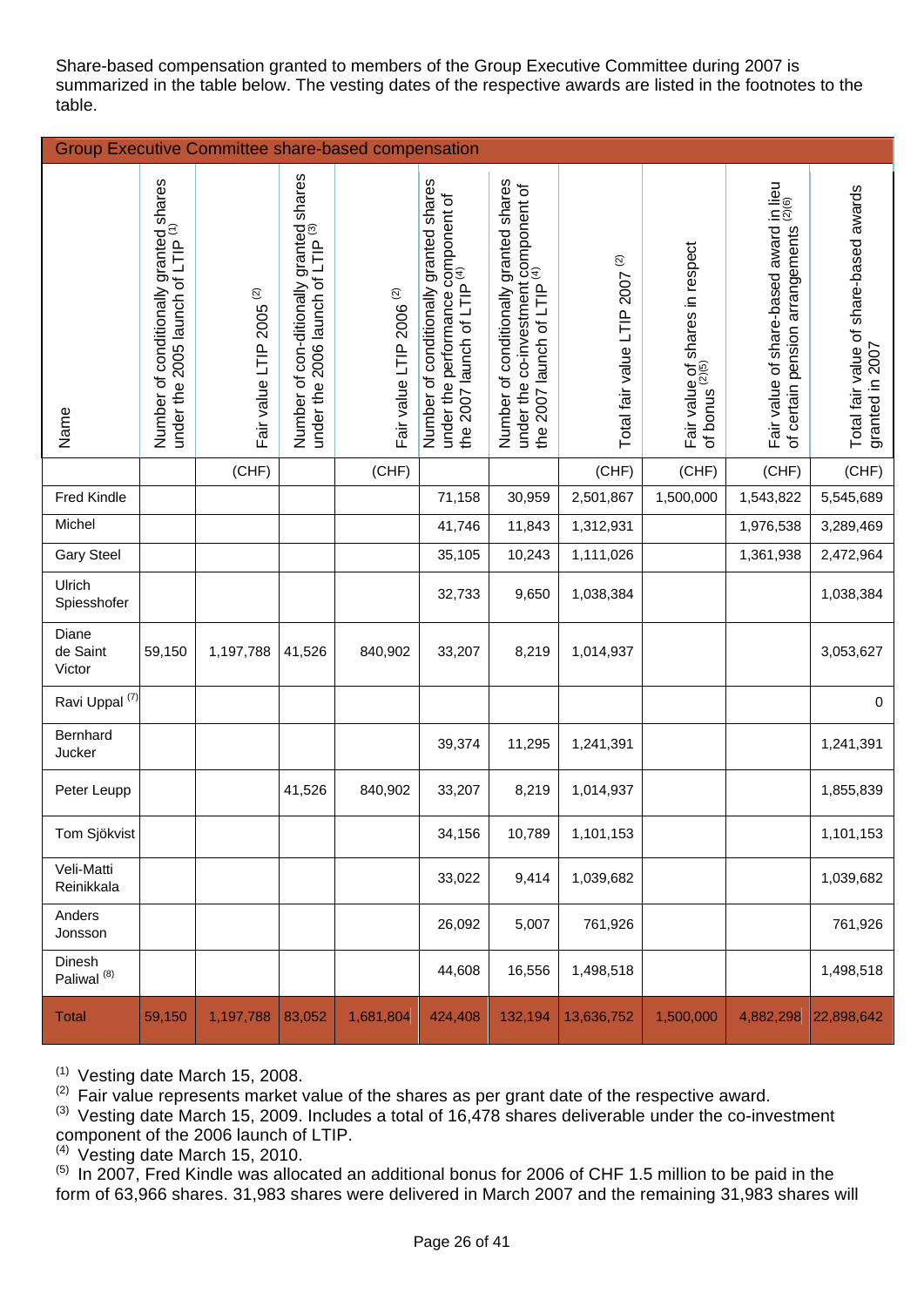vest and be delivered in March 2008.

 $^{(6)}$  In 2007, a total of 199,685 shares, vesting on March 1, 2010, were awarded to these individuals to compensate for a change in pension arrangements.

 $(7)$  The table excludes share-based compensation received by Ravi Uppal in connection with his previous role within ABB, prior to his becoming a member of the Executive Committee.

 $(8)$  Upon leaving the company, Dinesh Paliwal forfeited all unvested share-based awards.

In addition to the above awards, all members of the Group Executive Committee except for Ravi Uppal participated in the fourth launch of ESAP, which allows them to save over a 12-month period and, in November 2008, use their savings to acquire up to a maximum number of 280 or 290 shares (depending on the savings currency) at an exercise price of CHF 34.98.

In February 2008, the company announced that its CEO, Fred Kindle, is leaving the company. Mr. Kindle is entitled to salary, bonus and other benefits (including pension contributions and the payout of unused vacation days) up to the end of February 2009. If he does not find alternative employment prior to the end of February 2009, then the company will continue to pay an amount equal to the difference between 70 percent of his annual compensation (base salary and bonus) and his compensation from other employment, if any, during the 12 months ending in February 2010. Mr. Kindle will receive 304,711 shares that were previously granted but unvested in accordance with their scheduled vesting in March 2008. With respect to other share-based awards previously granted to Mr. Kindle and vesting in 2009 and 2010, Mr. Kindle will receive, in March 2008, 242,598 shares, representing a pro rata allocation (through February 28, 2009) of the shares he would otherwise have received at the end of the vesting periods of the respective awards.

## **7.5 Additional fees and remuneration**

Other than as disclosed herein, in 2007, ABB did not pay any additional fees or remuneration to the members of the Board or the Group Executive Committee for services rendered to ABB. Also, in 2007 ABB did not pay any additional fees or remuneration, other than on market terms, to persons closely linked to a member of the Board or the Group Executive Committee for services rendered to ABB. "Persons closely linked" is understood to mean: (1) an individual's spouse, (2) an individual's children below the age of 18, (3) any persons living in the same household as an individual for at least 12 months, (4) any legal entities that are under the control of an individual or any of the persons mentioned under (1) to (3) above, and (5) any legal or natural person acting as an individual's fiduciary or the fiduciary of any of the persons mentioned under (1) to (4) above.

## **7.6 Loans and guarantees granted to members of the Board or Group Executive Committee**

In 2007, ABB did not grant any loans or guarantees to its Board members or members of the Group Executive Committee or to persons closely linked to any of those members.

## **7.7 Severance provisions**

Employment contracts for Group Executive Committee members contain notice periods of 12 months or less, during which they are entitled to running salaries and bonuses. In addition, if the company terminates the employment of a member of the Group Executive Committee and that member does not find alternative employment within their notice period that pays at least 70 percent of such member's annual compensation, then the Company will continue to pay compensation to that member for up to 12 additional months.

# **7.8 Compensation to former members of the Board and the Group Executive Committee**

In 2007, ABB did not make any payments to a former member of the Board or the Group Executive Commtitee in connection with such member's role, or departure from the role, as a member of the Board or the Group Exeuctive Committee.

## **8. Employee participation programs**

## **8.1 Incentive plans linked to ABB shares**

In order to align its employees' interests with the business goals and financial results of the company, ABB operates a number of incentive plans, linked to ABB's shares, which are summarized below (for a more detailed description of each incentive plan, please refer to note 20 to ABB's consolidated financial statements contained in the "Financial review" part of this Annual Report).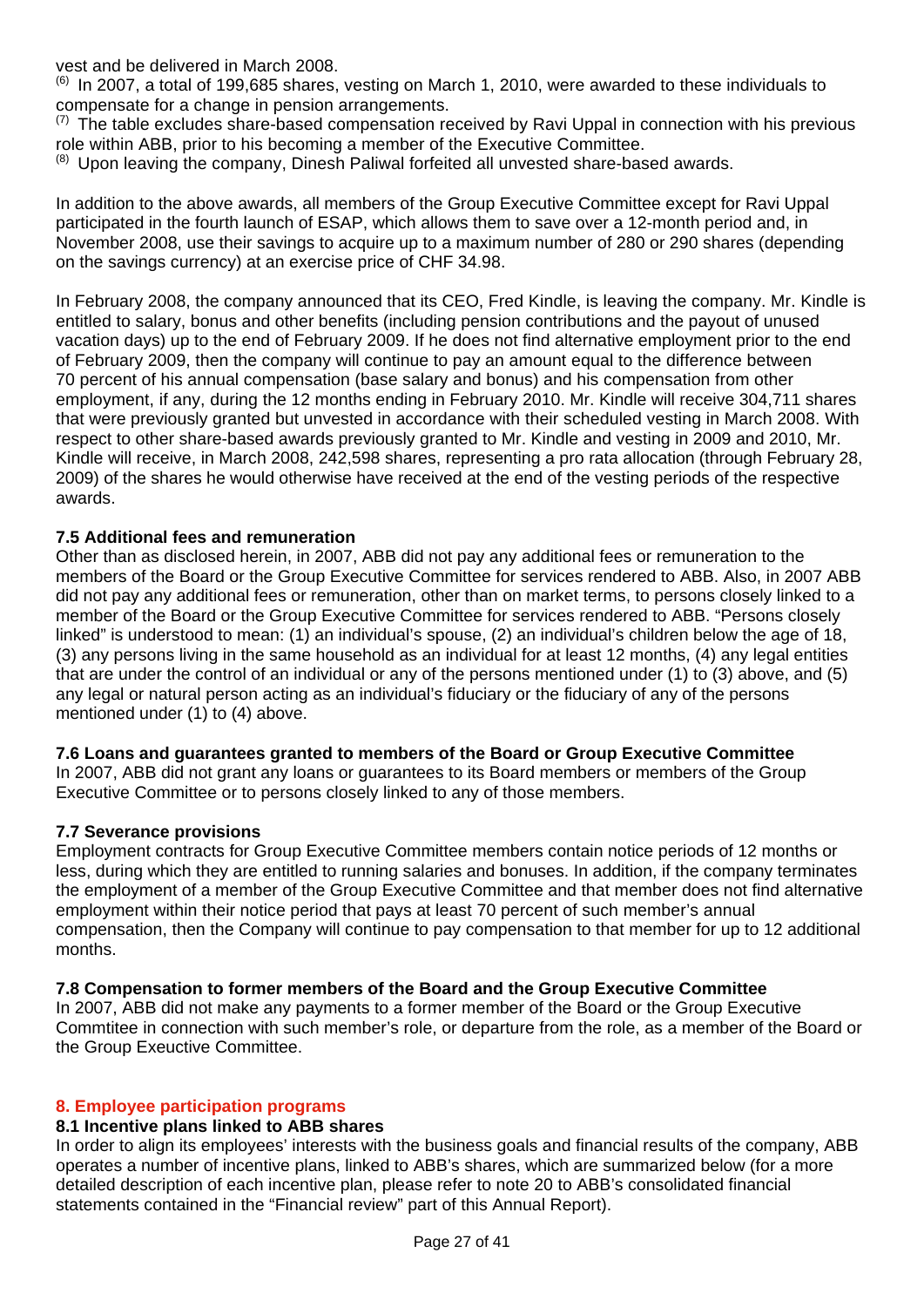# **8.2 ESAP**

The ESAP is an employee stock-option plan with a savings feature. Employees save over a 12-month period, by way of monthly salary deductions. The maximum monthly savings amount is the lower of 10 percent of gross monthly salary or the local currency equivalent of CHF 750. At the end of the savings period, employees choose whether to exercise their stock options to buy ABB shares (ADS in the case of employees in the U.S.) at the exercise price set at the grant date, or have their savings returned with interest. The savings are accumulated in a bank account held by a third-party trustee on behalf of the participants and earn interest.

The maximum number of shares that each employee can purchase has been determined based on the exercise price and the aggregate savings for the 12-month period, increased by 10 percent to allow for currency fluctuations. If, at the exercise date, the balance of savings plus interest exceeds the maximum amount of cash the employee must pay to fully exercise their stock options, the excess funds will be returned to the employee. If the balance of savings and interest is insufficient to permit the employee to fully exercise their stock options, the employee has the choice, but not the obligation, to make an additional payment so that they may fully exercise their stock options.

If an employee ceases to be employed by ABB, the accumulated savings as of the date of cessation of employment will be returned to the employee and the employee's right to exercise their stock options will be forfeited. Employees can withdraw from the ESAP at any time during the savings period and will be entitled to a refund of their accumulated savings.

The exercise price per share and ADS of CHF 34.98 and \$29.78, respectively, for the 2007 grant, was determined using the closing price of the ABB share on the SWX Swiss Exchange (virt-x) and ADS on the New York Stock Exchange on the grant date.

#### **8.3 MIP**

ABB maintains an MIP under which it offers stock warrants, options and warrant appreciation rights (WARs) to key employees for no consideration.

The warrants and options granted under the MIP allow participants to purchase shares of ABB at predetermined prices. Participants may sell the warrants and options rather than exercise the right to purchase shares. Equivalent warrants are listed by a third-party bank on the SWX Swiss Exchange, which facilitates pricing and transferability of warrants granted under the MIP. The options entitle the holder to request that a third-party bank purchase such options at the market price of equivalent warrants listed by the third-party bank in connection with that MIP launch. If the participant elects to sell the warrants or options, the instruments will then be held by a third party and, consequently, ABB's obligation to deliver shares will be to this third party. Each WAR gives the participant the right to receive, in cash, the market price of the equivalent listed warrant on the date of exercise of the WAR. The WARs are non transferable.

Participants may exercise or sell warrants and options and exercise WARs after the vesting period, which is three years from the date of grant. Vesting restrictions can be waived in certain circumstances, such as death or disability. All warrants, options and WARs expire six years from the date of grant.

The details of the various unexpired grants as at December 31, 2007, are as follows:

| Grant         | Warrant<br>exercise price<br>in CHF | <b>Subscription</b><br>ratio |
|---------------|-------------------------------------|------------------------------|
| December 2003 | 7.00                                | 5:1                          |
| December 2004 | 7.50                                | 5:1                          |
| February 2006 | 15.30                               | 5:1                          |
| May 2007      | 26.00                               | 5:1                          |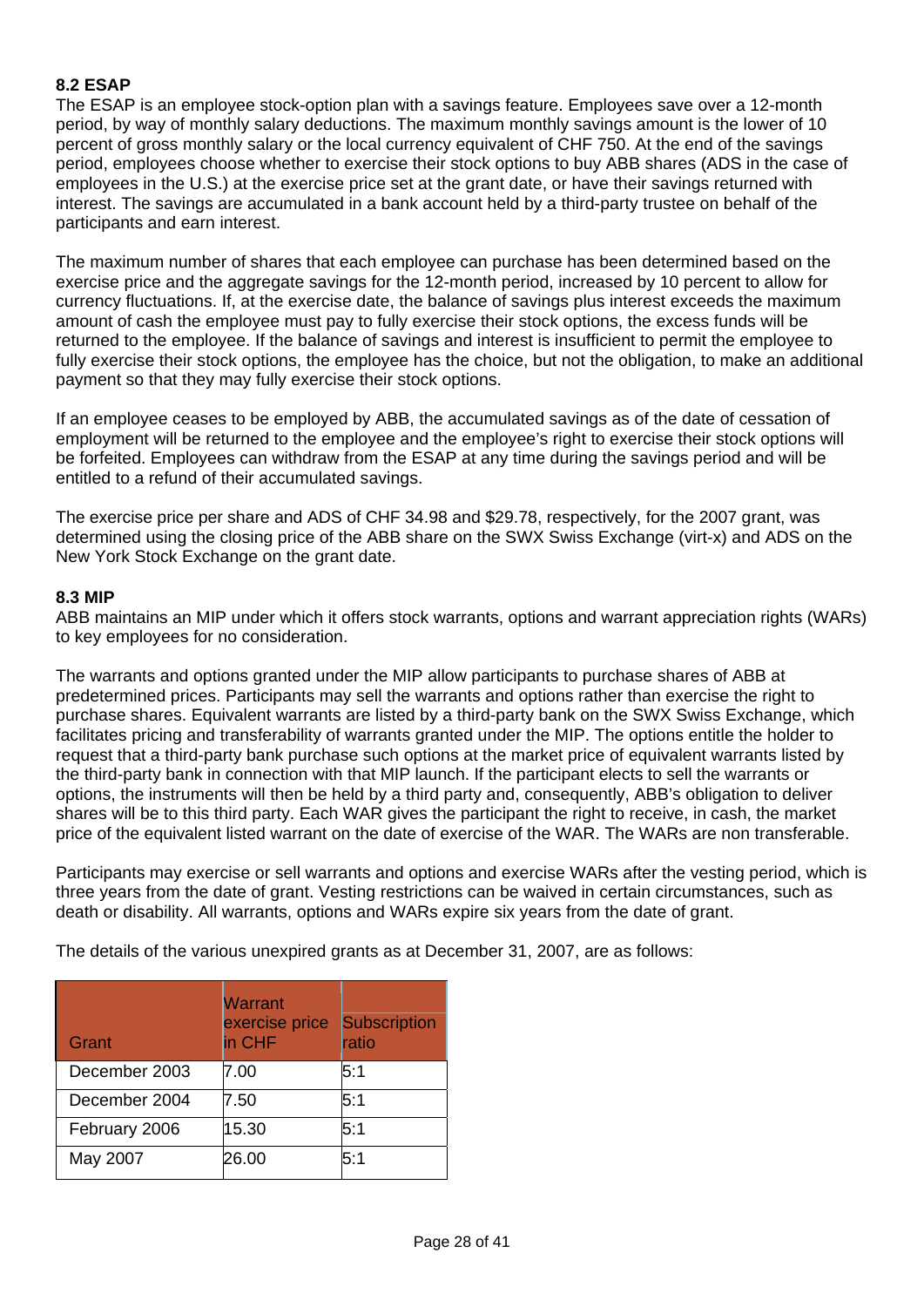# **8.4 LTIP**

ABB has an LTIP for members of its Group Executive Committee and certain other executives (each an eligible participant). The LTIP involves annual conditional grants of ABB's stock and, as of the 2006 launch, contains a co-investment component, in addition to the share-price performance component existing in the previous launches.

Under the share-price performance component, the value of the number of shares conditionally granted equals a certain percentage of the eligible participant's base salary at the date of grant. For members of the Group Executive Committee, these percentages were 150 percent in 2005 (prior to the introduction of the co-investment component) and 100 percent as from 2006. The number of shares granted usually is adjusted downward for individuals who become eligible participants after the initial grant date. The actual number of shares that each eligible participant will receive free of charge at a future date is dependent on (1) the performance of ABB shares during a defined period (evaluation period) compared to those of a selected peer group of publicly listed multinational companies and (2) the term of service of the respective eligible participants in that capacity during the evaluation period. The actual number of shares received after the evaluation period cannot exceed 100 percent of the conditional grant.

The performance of ABB compared to its peers over the evaluation period will be measured as the sum, in percentage terms, of the average percentage price development of the ABB share price over the evaluation period and an average annual dividend yield percentage (ABB's performance).

In order for shares to vest, ABB's performance over the evaluation period must be positive and equal to or better than half of the defined peers. The actual number of shares to be delivered will be dependent on ABB's ranking in comparison with the defined peers. The full amount of the conditional grant will vest if ABB's performance is better than three-quarters of the defined peers'.

Under the co-investment component of the LTIP, each eligible participant is invited to deposit a number of ABB shares, up to an individually defined maximum number of shares. If at the end of the evaluation period the individual remains an eligible participant and the owner of such shares, then ABB will deliver free of charge to the eligible participant a matching number of shares.

The details of the various unexpired launches as at December 31, 2007, are as follows:

| Launch year | <b>Evaluation</b><br>period | <b>Reference</b><br>price (in<br>CHF) |
|-------------|-----------------------------|---------------------------------------|
| 2005        | March 15, 2005,             |                                       |
|             | to March 15,                | 7.15                                  |
| 2006        | March 15, 2006,             |                                       |
|             | to March 15,                | 15.48                                 |
| 2007        | March 15, 2007,             |                                       |
|             | to March 15,                | 21.08                                 |

The exact number of shares to be received for the 2005, the 2006 and the 2007 launches will be known only in March 2008, 2009 and 2010, respectively.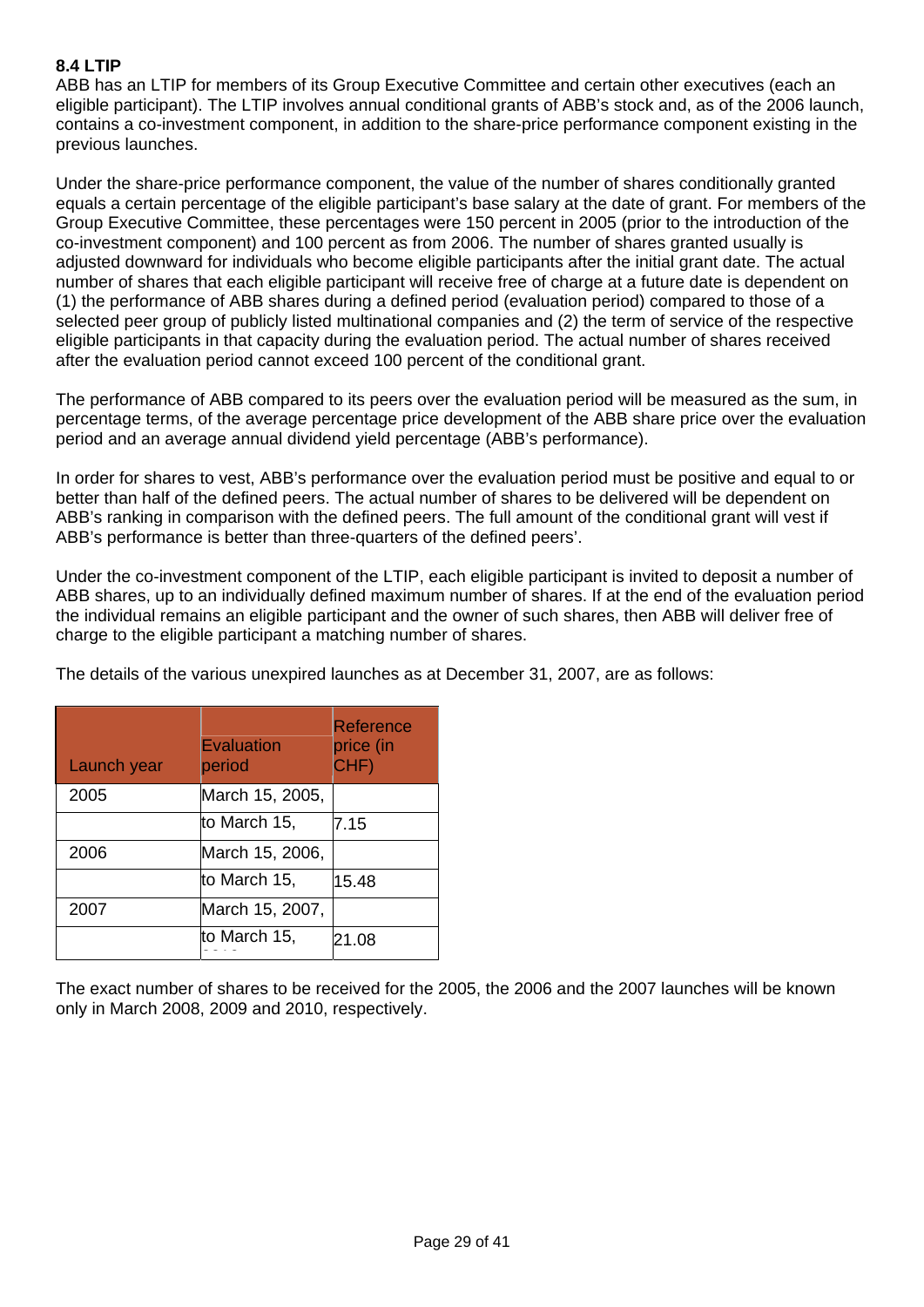# **9. ABB shareholdings of members of the Board and the Group Executive Committee**

#### **9.1 Board ownership of ABB shares and options**

The table below shows the number of ABB shares held by each Board member as of December 31, 2007:

| <b>Board shareholdings</b> |                                |
|----------------------------|--------------------------------|
|                            | Total number of<br>shares held |
| Hubertus von Grünberg      | 6,779                          |
| Roger Agnelli              | 134,482                        |
| Louis R. Hughes            | 59,751                         |
| Hans Ulrich Märki          | 304,051                        |
| Michel de Rosen            | 90,115                         |
| Michael Treschow           | 71,007                         |
| Bernd W. Voss              | 137,807                        |
| (2)<br>Jacob Wallenberg    | 146,724                        |
| Total                      | 950,716                        |

 $(1)$  Includes a total of 814,657 shares paid as compensation to Board members in current and prior years and currently blocked in accordance with the terms of the Board compensation.

(2) Share amounts provided in this table do not include the shares beneficially owned by Investor AB, of which Mr. Wallenberg is chairman.

Except as described in this section 9.1, as of December 31, 2007, no member of the Board and no person closely linked to a member of the Board held any shares of ABB or options in ABB shares.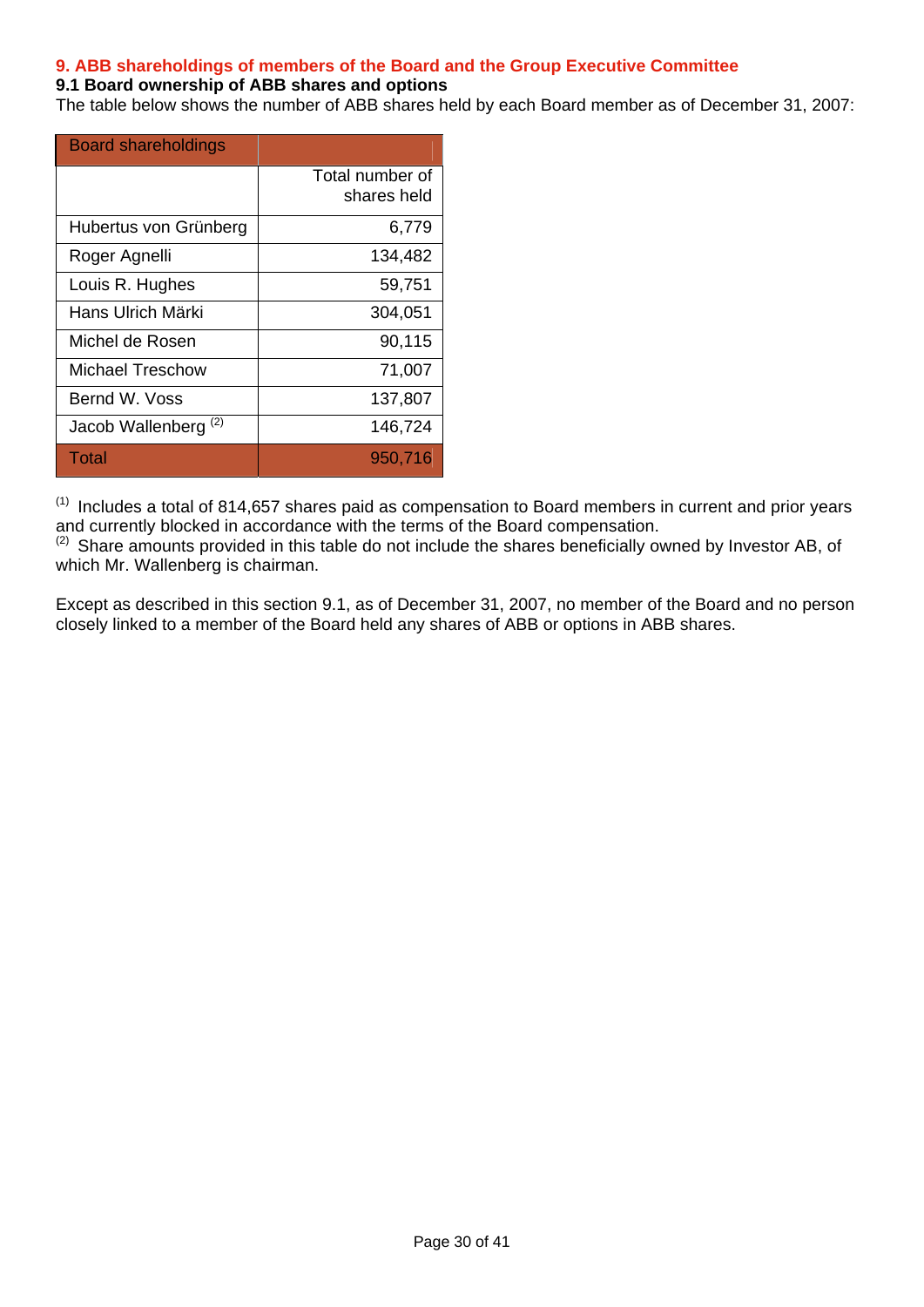# **9.2 Group Executive Committee ownership of ABB shares and options**

As of December 31, 2007, the members of the Group Executive Committee held the following numbers of shares (or ADSs representing such shares), the conditional rights to receive ABB shares under the LTIP, warrants or options (either vested or unvested as indicated) under the MIP and unvested shares in respect of bonus and/or pension arrangements:

| Group Executive Committee shareholdings, warrant holdings and option holdings |                                 |                                                                                |                                                                                |                                                                                           |                                                                                |                                                                                            |                                                                 |                                                                 |                                 |                                           |
|-------------------------------------------------------------------------------|---------------------------------|--------------------------------------------------------------------------------|--------------------------------------------------------------------------------|-------------------------------------------------------------------------------------------|--------------------------------------------------------------------------------|--------------------------------------------------------------------------------------------|-----------------------------------------------------------------|-----------------------------------------------------------------|---------------------------------|-------------------------------------------|
|                                                                               |                                 | Unvested at December 31, 2007 <sup>(1)</sup>                                   |                                                                                |                                                                                           |                                                                                |                                                                                            |                                                                 |                                                                 |                                 |                                           |
| Name                                                                          | Total number of shares held (2) | Number of conditionally granted<br>2005 launch of the LTIP<br>shares under the | Number of conditionally granted<br>shares under the<br>2006 launch of the LTIP | deliverable under the 2006 co-<br>Number of matching shares<br>investment portion of LTIP | Number of conditionally granted<br>2007 launch of the LTIP<br>shares under the | ģ<br>Number of matching shares<br>deliverable under the 2007<br>investment portion of LTIP | Number of warrants/options held<br>under the MIP <sup>(3)</sup> | Number of warrants/options held<br>under the MIP <sup>(3)</sup> | Shares in respect of bonus 2006 | Shares in lieu of pension<br>arrangements |
|                                                                               |                                 | (vesting<br>2008)                                                              | (vesting<br>2009)                                                              | (vesting<br>2009)                                                                         | (vesting<br>2010)                                                              | (vesting<br>2010)                                                                          | 2006<br>grant<br>(vesting<br>2009)                              | 2007<br>grant<br>(vesting<br>2010)                              | (vesting<br>2008)               | (vesting<br>2010)                         |
| <b>Fred Kindle</b>                                                            | 165,453                         | 272,728                                                                        | 92,055                                                                         | 40,115                                                                                    | 71,158                                                                         | 30,959                                                                                     |                                                                 |                                                                 | 31,983                          | 63,142                                    |
| Michel<br>Demaré <sup>(4)</sup>                                               | 62,961                          | 157,343                                                                        | 51,680                                                                         | 15,014                                                                                    | 41,746                                                                         | 11,843                                                                                     |                                                                 |                                                                 |                                 | 80,840                                    |
| <b>Gary Steel</b>                                                             | 51,120                          | 146,854                                                                        | 46,512                                                                         | 13,416                                                                                    | 35,105                                                                         | 10,243                                                                                     |                                                                 |                                                                 |                                 | 55,703                                    |
| Ulrich<br>Spiesshofer                                                         | 25,330                          | 107,955                                                                        | 41,990                                                                         | 13,372                                                                                    | 32,733                                                                         | 9,650                                                                                      |                                                                 |                                                                 |                                 |                                           |
| Diane de<br>Saint Victor                                                      | 20,000                          | 59,150                                                                         | 33,287                                                                         | 8,239                                                                                     | 33,207                                                                         | 8,219                                                                                      |                                                                 |                                                                 |                                 |                                           |
| Ravi Uppal                                                                    | 30,717                          |                                                                                |                                                                                |                                                                                           |                                                                                |                                                                                            |                                                                 | 237,220                                                         |                                 |                                           |
| Bernhard<br>Jucker                                                            | 31,375                          |                                                                                | 48,450                                                                         | 8,595                                                                                     | 39,374                                                                         | 11,295                                                                                     |                                                                 |                                                                 |                                 |                                           |
| Peter Leupp                                                                   | 32,988                          |                                                                                | 33,287                                                                         | 8,239                                                                                     | 33,207                                                                         | 8,219                                                                                      |                                                                 |                                                                 |                                 |                                           |
| Tom Sjökvist                                                                  | 40,011                          |                                                                                | 45,220                                                                         | 12,451                                                                                    | 34,156                                                                         | 10,789                                                                                     |                                                                 |                                                                 |                                 |                                           |
| Veli-Matti<br>Reinikkala                                                      | 22,538                          |                                                                                | 43,001                                                                         | 5,680                                                                                     | 33,022                                                                         | 9,414                                                                                      |                                                                 |                                                                 |                                 |                                           |
| Anders<br>Jonsson $^{(6)}$                                                    | 67,291                          |                                                                                | 33,592                                                                         | 3,603                                                                                     | 26,092                                                                         | 5,007                                                                                      | 100,000                                                         | 96,300                                                          |                                 |                                           |
| <b>Total</b>                                                                  | 549,784                         | 744,030                                                                        | 469,074                                                                        | 128,724                                                                                   | 379,800                                                                        | 115,638                                                                                    | 100,000                                                         | 333,520                                                         | 31,983                          | 199,685                                   |

 $(1)$  Excluded on the grounds of immateriality are unvested shares in respect of the fourth launch of ESAP. For details, see note 20 to ABB's consolidated financial statements contained in the "Financial review" part of this Annual Report.

 $(2)$  Includes shares deposited as match for the co-investment portion of the LTIP. These shares may be sold/transferred but then the corresponding number of co-investment shares would be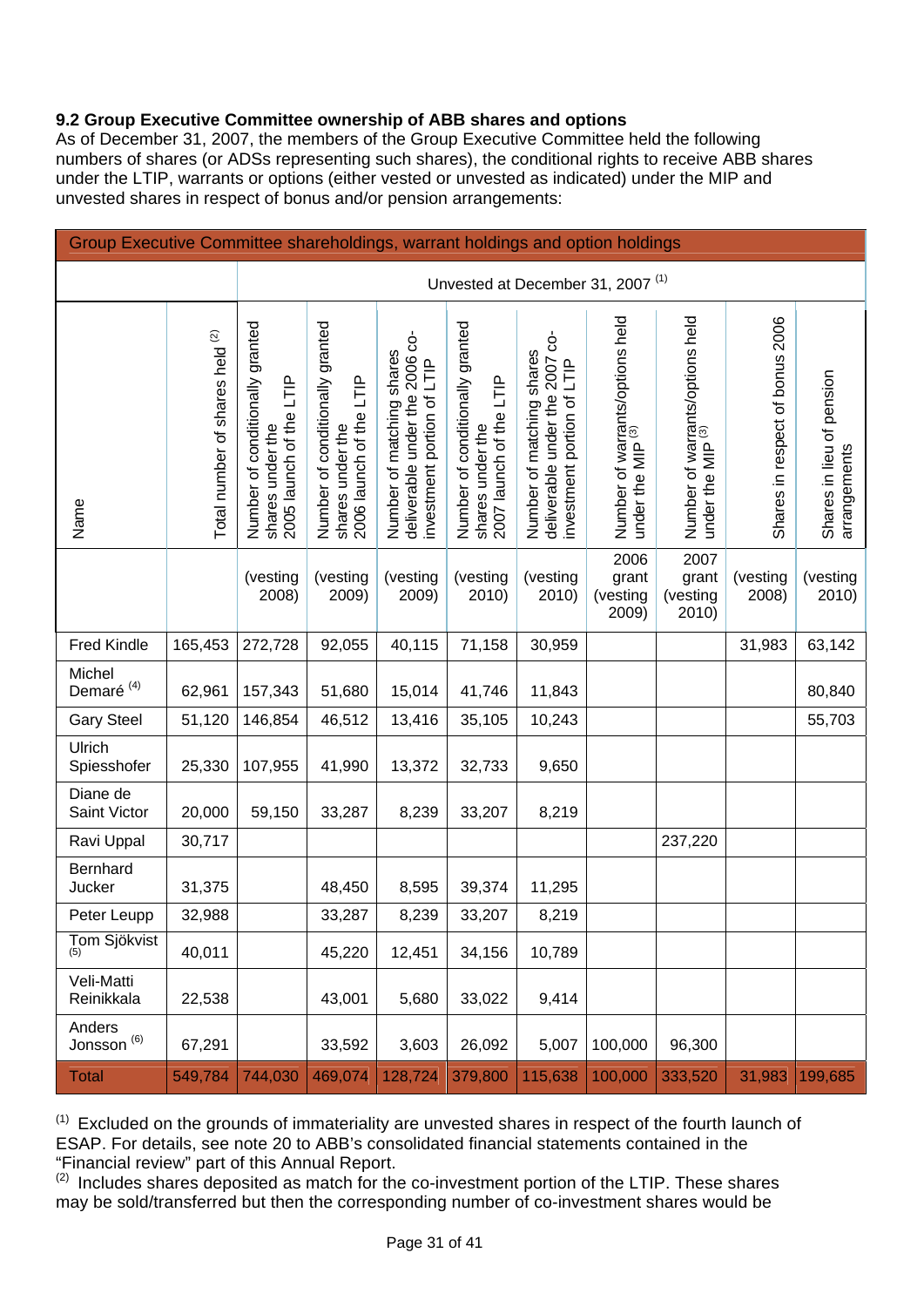# forfeited.

 $^{(3)}$  Warrants/options may be sold or exercised/converted into shares at the ratio of 5 warrants/options for 1 share.

(4) Total number of shares held includes 500 shares held jointly with spouse.

 $(5)$  Total number of shares held includes 7,560 shares held by spouse or child.

 $^{(6)}$  Total number of shares held includes 55,529 shares held by or jointly with spouse. The warrants vesting in 2009 and 2010 were received by Anders Jonsson's spouse in connection with her role as an ABB employee.

Furthermore, as of December 31, 2007, the following members of the Group Executive Committee held WARs that when -exercised entitle the holder to receive in cash the market value of the equivalent listed warrant at the time of exercise.

| <b>Group Executive Committee warrant appreciation rights holdings</b> |            |                                                   |                                               |  |  |
|-----------------------------------------------------------------------|------------|---------------------------------------------------|-----------------------------------------------|--|--|
|                                                                       |            | Number of fully vested WARs<br>held under the MIP | Number of unvested WARs<br>held under the MIP |  |  |
|                                                                       | 2003 grant | 2004 grant                                        | 2006 grant (vesting 2009)                     |  |  |
| Ravi Uppal                                                            |            | 275,000                                           | 375,000                                       |  |  |
| <b>Bernhard Jucker</b>                                                |            |                                                   | 375,000                                       |  |  |
| Peter Leupp                                                           | 62,500     | 225,000                                           | 375,000                                       |  |  |
| Tom Sjökvist                                                          |            |                                                   | 375,000                                       |  |  |
| Veli-Matti Reinikkala                                                 | 75,000     | 312,500                                           | 375,000                                       |  |  |
| Anders Jonsson                                                        |            |                                                   | 375,000                                       |  |  |
| <b>Total</b>                                                          | 137,500    | 812,500                                           | 2,250,000                                     |  |  |

Except as described in this section 9.2, as of December 31, 2007, no member of the Group Executive Committee and no person closely linked to a member of the Group Executive Committee held any shares of ABB or options in ABB shares.

#### **9.3 Total shareholdings of ABB shares and options**

As of December 31, 2007, the members of our Board and Group Executive Committee owned less than 1 percent of the company's total shares outstanding.

#### **10. Duty to make a public tender offer**

ABB's Articles of Incorporation do not contain any provisions raising the threshold (opting-up) or waiving the duty (opting-out) to make a public tender offer pursuant to article 32 of the Swiss Stock Exchange and Securities Trading Act.

#### **11. Change of control provisions**

None of ABB's Board members, Group Executive Committee members or members of senior management receive "golden parachutes" or other special benefits in the event of a change of control.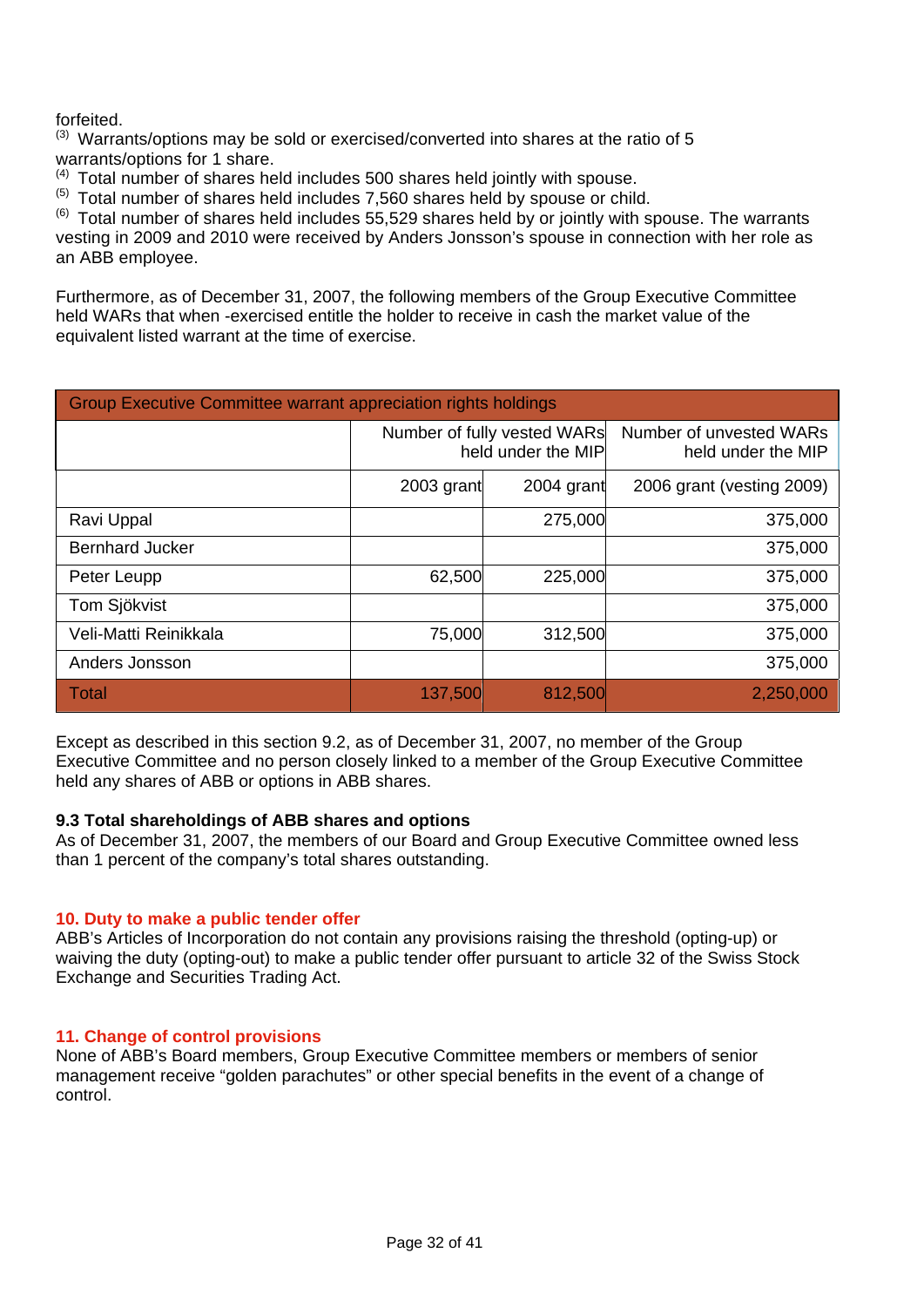# **12. Auditors**

#### **12.1 Group auditors and special auditors**

Ernst & Young is the Group and statutory auditor of ABB. OBT has been elected as special auditor to issue special review reports required in connection with changes in ABB's share capital.

#### **12.2 Duration of the mandate and term of office of the Group auditor**

Ernst & Young assumed the existing auditing mandate as auditor of the ABB Group in 1994. The head auditor responsible for the mandate, Charles Barone, began serving in this function in May 2003.

#### **12.3 Auditing and additional fees paid to Group auditor**

The audit fees charged by Ernst & Young for the legally prescribed audit amounted to approximately \$25.8 million in 2007. Audit services are defined as the standard audit work performed each fiscal year necessary to allow the auditor to issue an opinion on the consolidated financial statements of ABB and to issue an opinion on the local statutory financial statements.

This classification may also include services that can be provided only by the Group auditor, such as assistance with the application of new accounting policies, pre-issuance reviews of quarterly financial results and comfort letters delivered to underwriters in connection with debt and equity offerings.

In addition, Ernst & Young charged approximately \$10.2 million for non-audit services performed during 2007. Non-audit services include primarily accounting consultations and audits in connection with divestments, audits of pension and benefit plans, accounting advisory services, tax compliance and other tax services. In accordance with the requirements of the U.S. Sarbanes-Oxley Act of 2002 and rules issued by the SEC, ABB has, on a global basis, a process for the review and pre-approval of audit and non-audit services to be performed by Ernst & Young.

#### **12.4 Supervisory and control instruments vis-à-vis the Group auditors**

The FACC prepares proposals for the Board for the appointment and removal of the external auditors. The FACC is also responsible for supervising the external auditors to ensure their qualifications, independence and performance. It meets regularly with the external auditors to obtain reports about the results of their audit procedures. The FACC reports the material elements of its supervision of the external auditors to the Board.

## **13. Information policy**

ABB, as a publicly traded company, is committed to communicating in a timely and consistent way to shareholders, potential investors, financial analysts, customers, suppliers, the media and other interested parties. ABB is required to disseminate material information pertaining to its businesses in a manner that complies with its obligations under the rules of the stock exchanges where its shares are listed and traded.

ABB publishes an Annual Report consisting of two volumes, (1) an "Operational and financial review" and (2) a "Sustainability review." The "Operational and financial review" provides information on human resources, technology, audited financial statements, business results and corporate governance. The "Sustainability review" provides information on the company's performance in environmental management, social responsibility and employee health and safety.

Apart from this Annual Report, ABB also submits an annual report on Form 20-F to the SEC. In addition, ABB publishes its results on a quarterly basis as press releases, distributed pursuant to the rules and regulations of the stock exchanges on which its shares are listed and traded. Press releases relating to financial results and material events are also filed with the SEC on Form 6-K. An archive containing Annual Reports, Form 20-F reports, quarterly results releases and related presentations can be found on the ABB Web site at www.abb.com/investorrelations. The quarterly results press releases contain unaudited financial statements prepared in accordance with U.S.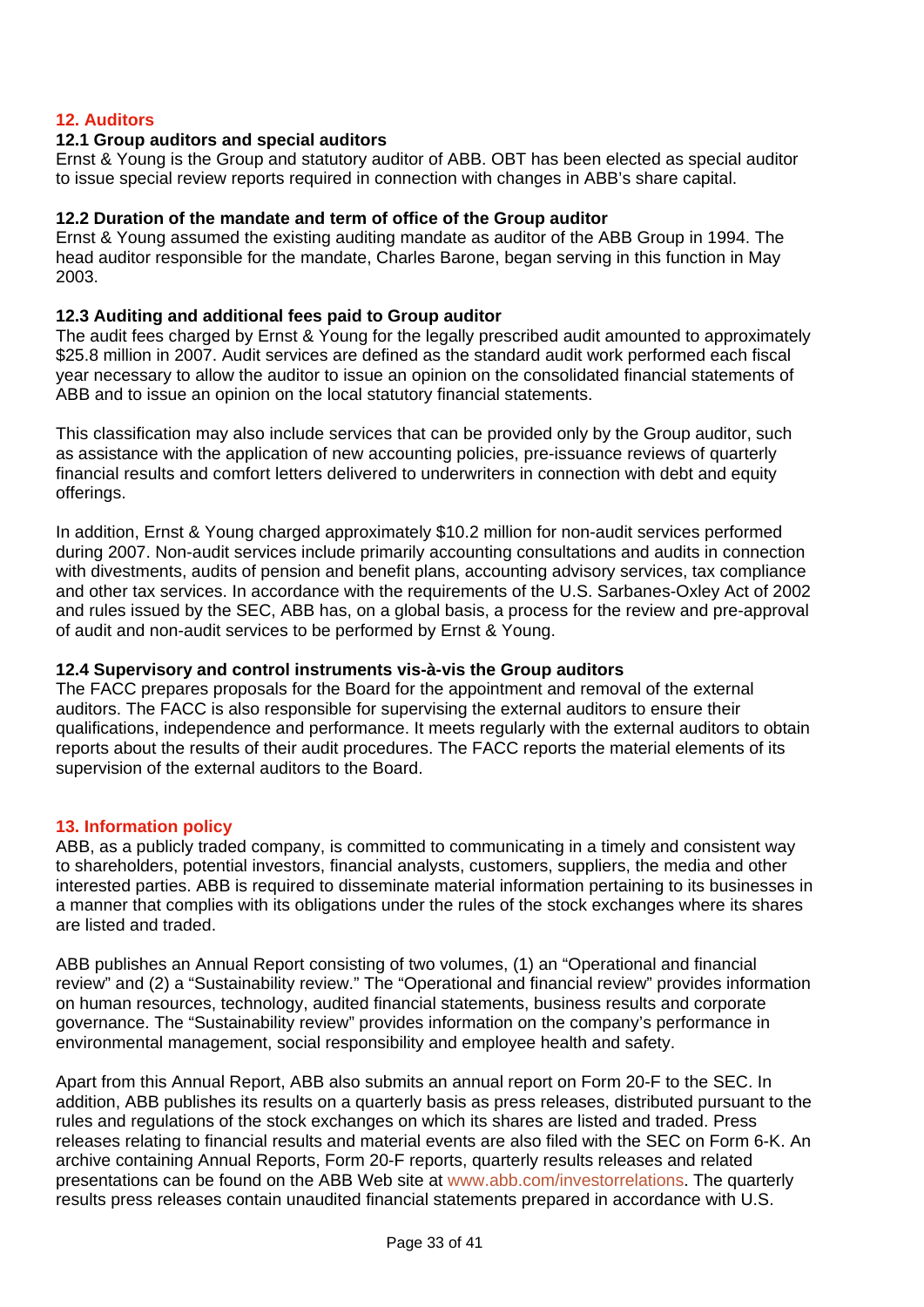# GAAP.

ABB's official means of communication is the Swiss Official Gazette of Commerce (www.shab.ch). The invitation to the company's annual general meeting is sent to registered shareholders by mail.

Inquiries may also be made to ABB Investor Relations: Telephone: +41 (0)43 317 7111 Fax: +41 (0)44 311 9817

ABB's Web site is: www.abb.com

#### **14. Further information on corporate governance**

The list below contains references to additional information concerning the corporate governance of ABB, which can be accessed in the corporate governance section at: www.abb.com/investorrelations

- Articles of Incorporation
- Regulations of the Board
- CVs of the Board members
- **CVs of the Group Executive Committee members**
- Regulations of the Governance, Nomination and -Compensation Committee
- Regulations of the Finance, Audit and Compliance Committee
- **ABB Code of Conduct**
- Comparison of ABB's corporate governance practices with the New York Stock Exchange rules

#### **Memberships of associations GRI 4.13**

Listed below are some of ABB's principal associations and initiatives at corporate level involving sustainability.

## **Amnesty International (AI), U.K.**

ABB is a member of Amnesty International's Business Group which gives advice to member companies on business-related human rights matters and organizes round-table discussions for its members to share experience and best practice. Web site: **www.amnesty.org** 

#### **Business Leaders Initiative on Human Rights (BLIHR), U.K.**

ABB was one of the founding members of this initiative, launched in 2003 to help lead and develop the corporate response to human rights and now comprising 13 international companies. BLIHR believes in finding practical ways of applying the aspirations of the Universal Declaration of Human Rights within a business context and inspiring other businesses to do likewise. ABB is working on one of the key areas of BLIHR's work – drawing up guidelines on good business governance in sensitive countries. ABB specialists also represent BLIHR's interests at a number of international conferences on business and human rights issues.

Web site: **www.blihr.org** 

#### **Centre for Environmental Assessment of Products and Materials (CPM), Chalmers University of Technology, Gothenburg, Sweden**

CPM is a national competence center dedicated to sustainable product development. It is jointly funded by industry, VINNOVA (the Swedish Agency for Innovation Systems), and Chalmers. ABB is a board member.

Web site: **www.cpm.chalmers.se**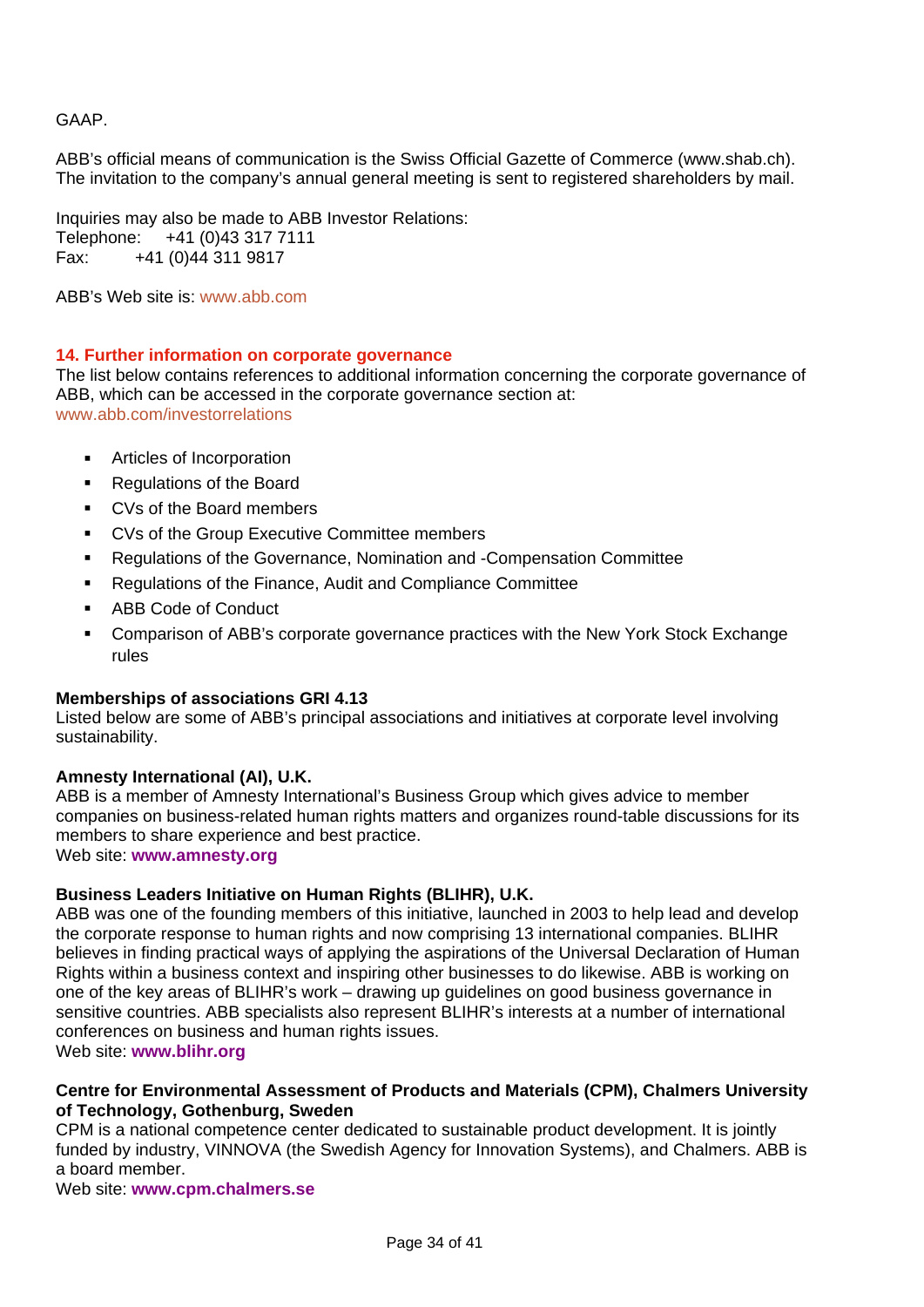# **CSR Europe, Belgium**

Corporate Social Responsibility Europe is a leading European business network for corporate social responsibility with around 70 multinational corporations as members. Since its inception in 1995, its mission has been to help companies integrate corporate social responsibility into the way they do business.

Web site: **www.csreurope.org**

#### **Global Reporting Initiative (GRI), Netherlands**

The GRI is a multi-stakeholder process which started in 1997 and became an independent institution in 2002. The initiative has the active support and engagement of representatives from business, non-profit advocacy groups, accounting bodies, investor organizations, trade unions and others. These constituencies have worked together to build a consensus on a set of sustainability reporting guidelines with the aim of achieving worldwide acceptance. ABB uses the latest Version 3 of the GRI Guidelines as the basis for its Sustainability review.

Web site: **www.globalreporting.org**

#### **International Committee of the Red Cross (ICRC), Switzerland**

ABB was one of seven companies which founded the ICRC Corporate Support Group in October 2005. The group consists of companies committed to supporting financially the ICRC's humanitarian mission over a six-year period. The agreement also provides for exchanges between the ICRC and its partners in areas of mutual interest such as risk management, human resources development and training, logistics, information technology and communication. There were several exchanges during 2007.

Web site: **www.icrc.org**

#### **International Institute for Management Development (IMD), Switzerland**

IMD, based in Lausanne, Switzerland, is one of the world's leading business schools with over 50 years of experience in developing the leadership capabilities of international business executives. ABB is a corporate sponsor and active participant in IMD's Forum for Corporate Sustainability Management, and took part in a number of IMD-organized activities in 2007. Web site: **www.imd.ch** 

#### **International Organization for Standardization (ISO), Switzerland**

ISO is responsible for standardization in a wide range of applications. ABB's corporate staff for sustainability affairs is an active member of Technical Committee 207 dealing with international standards for environmental management.

Web site: **[www.iso.ch](http://www.iso.ch/)**

## **Massachusetts Institute of technology (MIT), U.S.**

MIT, one of North America's leading universities, has formed a partnership with ABB on energy research to help meet the world's need for clean electricity and energy efficiency. ABB has joined MIT's Energy Initiative (MITEI), supporting its research program in a variety of technologies over a 5-year collaboration and is helping to develop the next generation of energy technology specialists by sponsoring ten graduate energy fellowships at the Institute. As a Sustaining Member of MITEI, ABB will have a seat on the governing board.

Web site: **mit.edu/mitei**

#### **oikos International, Switzerland**

oikos is an international student organization for sustainable economics and management, founded in 1987 at the University of St. Gallen, Switzerland. oikos International is present in about 20 universities in 15 countries with access to a total of 50,000 students in faculties of management and economics. ABB renewed its corporate sponsorship of oikos in 2007. Web site: **www.oikosinternational.org**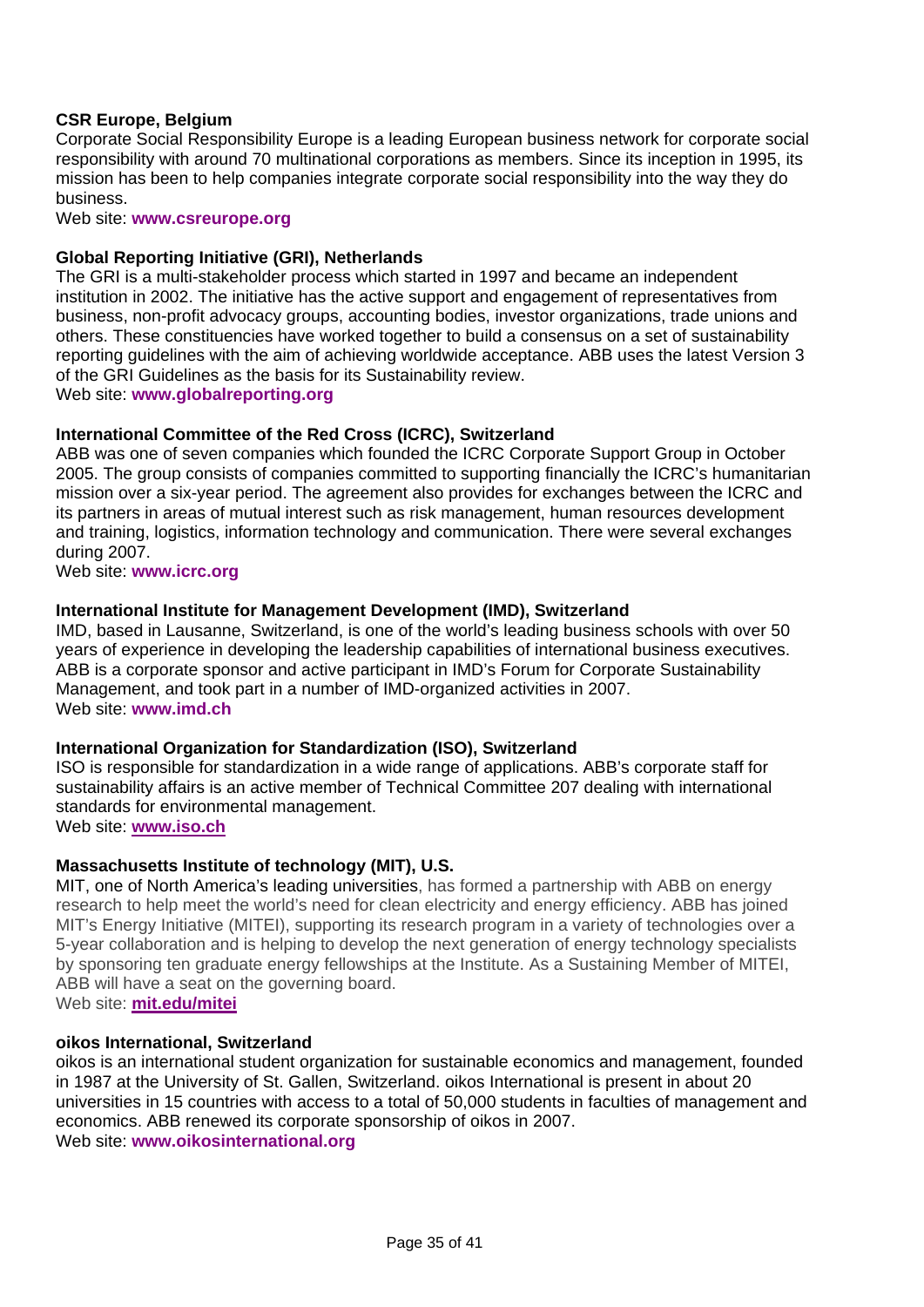# **Pew Center on Global Climate Change, U.S.**

ABB is one of over 40 companies on the Business Environmental Leadership Council. The Pew Charitable Trust established the organization in 1998 to bring together "ingenuity and experience of all sectors of our society – private, public, and non-governmental organizations" to work together to protect the climate while sustaining economic growth.

Web site: **[www.pewclimate.org](http://www.pewclimate.org/)**

#### **Transparency International, Germany**

This global non-governmental organization, founded in 1993, is dedicated to fighting corruption. ABB is a group contributor and donor and was one of ten international companies to sign a set of "Business Principles for Countering Bribery in the Engineering and Construction Industry" at the World Economic Forum's annual meeting in 2004 in Davos, Switzerland. The principles were developed by a multinational task force of engineering and construction companies, including ABB, working with the World Economic Forum, the Basel Institute on Governance, and Transparency International.

Web site: **www.transparency.org** 

#### **United Nations Global Compact, U.S.**

ABB was one of the 50 companies that supported the inaugural launch of the Global Compact in New York in July 2000. The initiative has grown to almost 5,000 participants, including over 3,700 businesses in 120 countries. The Compact is a platform for encouraging and promoting good corporate practices and learning experiences in the areas of human rights, labor, the environment and anti-corruption. ABB supported Global Compact initiatives on several occasions in 2007, and is a member of the advisory group on human rights.

Web site: **www.unglobalcompact.org**

#### **World Business Council for Sustainable Development (WBCSD), Switzerland**

Established in January 1995, the WBCSD is a coalition of nearly 200 international companies drawn from 35 countries and 20 major industrial sectors, and united by a shared commitment to sustainable development via the three pillars of economic growth, ecological balance and social progress. ABB is an active member of the Council and co-chairs the electrical utilities working group.

Web site: **www.wbcsd.ch** 

#### **World Childhood Foundation, Sweden**

The World Childhood Foundation was founded in 1999 by Queen Silvia of Sweden. ABB was one of the co-founders of the organization. Its mission is to defend the rights of the child and to promote better living conditions for vulnerable and exploited children all over the world. Over the last five years the organization has grown to support 100 programs in 14 countries. Web site: **www.childhood.org**

#### **World Economic Forum (WEF), Switzerland**

The World Economic Forum, founded in 1971, is an independent international organization committed to improving the state of the world by engaging leaders in partnerships to shape global, regional and industry agendas. ABB executives regularly participate in the WEF's annual meeting in Davos, Switzerland. ABB is a signatory to the WEF's "Partnering against Corruption Initiative" launched in 2004.

Web site: www.weforum.org

#### **WWF, Switzerland**

One of the world's largest and most effective organizations devoted to the conservation of the environment, currently funding around 2,000 conservation projects, operating in around 100 countries and supported by nearly five million people. ABB is currently involved with WWF on energy efficiency issues and the Access to Electricity rural electrification project in Tanzania. Web site: **[www.wwf.org](http://www.wwf.org/)**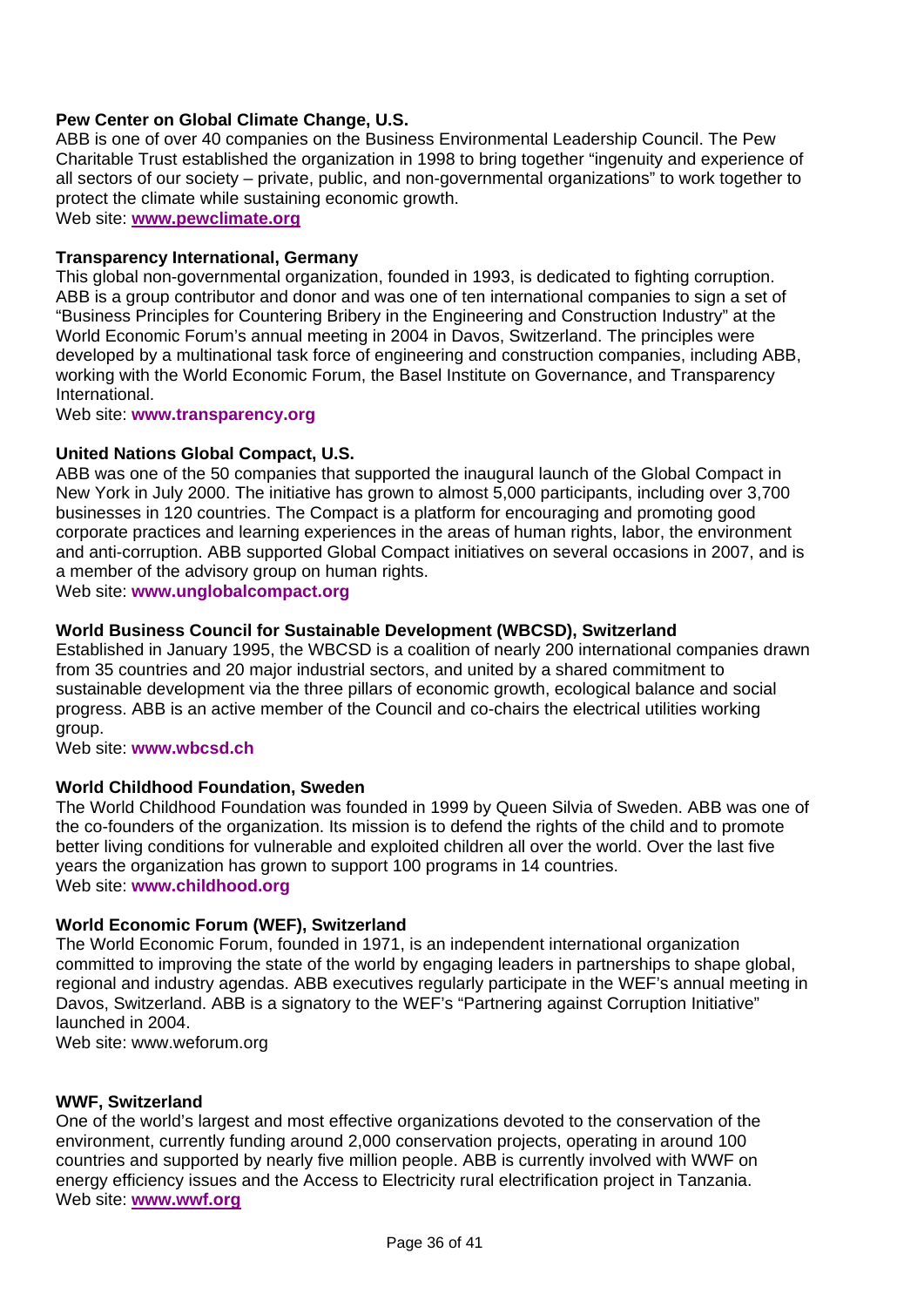# **Stakeholder engagement GRI 4.14 - 4.17**

#### **4.14 List of stakeholder groups**

Main stakeholders engaged by the company in roundtable or bilateral dialogues include the following:

- Business partners (customers, suppliers, consultants, associations)
- Employees, employee representatives, trade unions
- Shareholders and investment communities
- Banks and creditors
- Central and local government in countries where ABB operates
- Local communities where ABB operates, society at large
- Non-governmental organizations (NGOs)
- Academia
- Media

# **4.15 Identification and selection of stakeholders**

Stakeholders with whom ABB wishes to engage are organizations or individuals who may be affected by ABB's activities or whose actions may affect ABB. Also included from the groups listed in 4.14 above are those whose experience and expertise could provide a valuable input to the issues under discussion. No stakeholders wishing to participate in constructive dialogue with the company on particular issues of concern are denied the opportunity.

## **4.16 Approaches to stakeholder engagement**

ABB conducts formal dialogues with stakeholders on two levels:

 1. At corporate level, at approximately annual intervals, led by an Executive Committee member.

 2. At country and site levels, in countries and regions where ABB's operations have or could have significant sustainability impacts. The respective country managers are recommended to lead these dialogues, supported by their communication managers.

The issues discussed at the corporate-level stakeholder dialogues help to identify opportunities, challenges and weaknesses for the ABB Group in the field of sustainability and to set the future strategy. The most recent corporate-level stakeholder consultation was conducted in January 2008.

The country-level stakeholder dialogue sessions are "issue-determined" and held whenever a sustainability issue arises which could affect ABB's activities in the country and where ABB's course of action could benefit from consultation with stakeholders. Typical issues could include suppliers' and customers' sustainability performance and ABB's responsibilities to the local community. During 2007, stakeholder dialogues were held in 10 countries.

## **4.17 Key topics and concerns**

The latest corporate-level stakeholder meeting held in Zurich, Switzerland, was attended by ABB representatives, business executives, international organizations, academics and specialists, and focused on four issues – energy efficiency, human rights, security, and health and safety performance. See page 27 of the printed Sustainability review for more details of the dialogue. Participants were also asked to provide feedback on the new concept for ABB's Sustainability review, first adopted for last year's report, which focuses on the seven main areas of ABB's activities which have significant sustainability impacts.

The agenda for country-level stakeholder dialogues is set by the participants and focuses on ABB's activities in the country and the concerns of local communities. The outcome benefits ABB's awareness and strategic direction in the country and is fed back to the corporate sustainability affairs team to assess its relevance to the Group.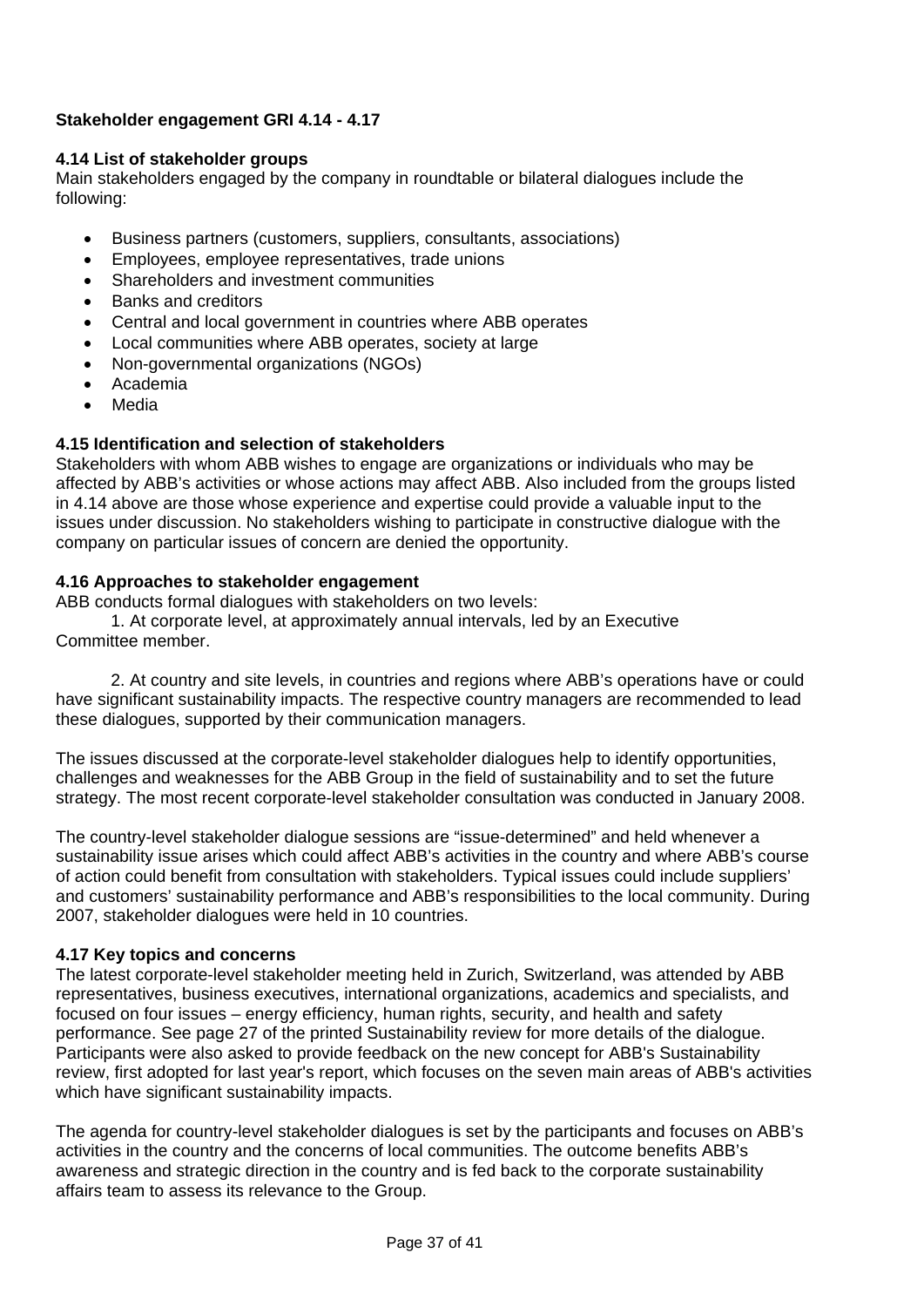For example, ABB in Brazil held a day-long dialogue with its main suppliers where quality and sustainability issues were discussed. The ABB India (educational) Foundation held a dialogue with the various partners involved concerning ABB's support for underprivileged children in government primary schools located near to company factories. ABB in Italy conducted a dialogue with the Consumers' Association, academia and non-governmental organizations on the scope of responsibility of manufacturers for their products. ABB in South Africa held a dialogue attended by a wide cross-section of its stakeholders to discuss and prioritize its social responsibility budget.

## **GRI 5 Performance indicators**

(Supplementary GRI performance indicators)

#### **Economic Performance Indicators**

- **EC3 Benefit plan obligations**
- **EC4 Government financial assistance**
- **EC5 Wage level ratios**

#### **EC7 Local hiring procedures**

ABB, as a multinational organization with operations on some 350 sites in more than 100 countries, has difficulty in selecting appropriate countries and providing meaningful information for these indicators. In view of the adverse cost-benefit ratio in producing this information, ABB has decided not to report against these GRI economic performance indicators for the time being

#### **Environmental Performance Indicators**

#### **EN5 Energy conservation and efficiency savings**

During 2007, ABB increased the number of employees and considerably increased production output, yet was able to hold its electricity consumption unchanged. The energy consumption per employee thereby fell from 19 MWh in 2006 to 18 MWh in 2007. These savings were due to energy conservation and energy efficiency programs initiated throughout the Group in response to ABB's energy reduction target. (See EN7 below)

#### **EN6 Energy-efficient and renewable energy based products initiatives**

ABB sees the development of energy-efficient products and renewable energy products as its most important contribution to climate change mitigation. It also recognizes the business opportunities for such products.

For example, the global installed base of ABB low-voltage variable speed motor drives alone saves about 130 million megawatt-hours of electricity – equivalent to the annual consumption of about 32 million households in developed countries. This saving avoids  $CO<sub>2</sub>$  emissions of about 109 million tons – more than the yearly emissions of Finland.

Furthermore, ABB is a leading supplier of electrical equipment for wind turbines, having supplied over 17,000 generators and associated control systems to this industry, as well as advanced highvoltage direct current (HVDC Light) power links for connecting wind farms to existing electricity supply grids.

## **EN7 Indirect energy consumption initiatives**

The initiative to reduce ABB's energy use at each site by five percent per output unit over two years continued in 2007. ABB successfully met this target by the end of the year. Examples of energy savings achieved are published in the printed report.

#### **EN9 Water sources affected by withdrawal of water**

ABB's manufacturing processes do not use significant amounts of water. During 2007, ABB extracted approximately 2,800 kilotons of groundwater and 2,300 kilotons of surface water, mainly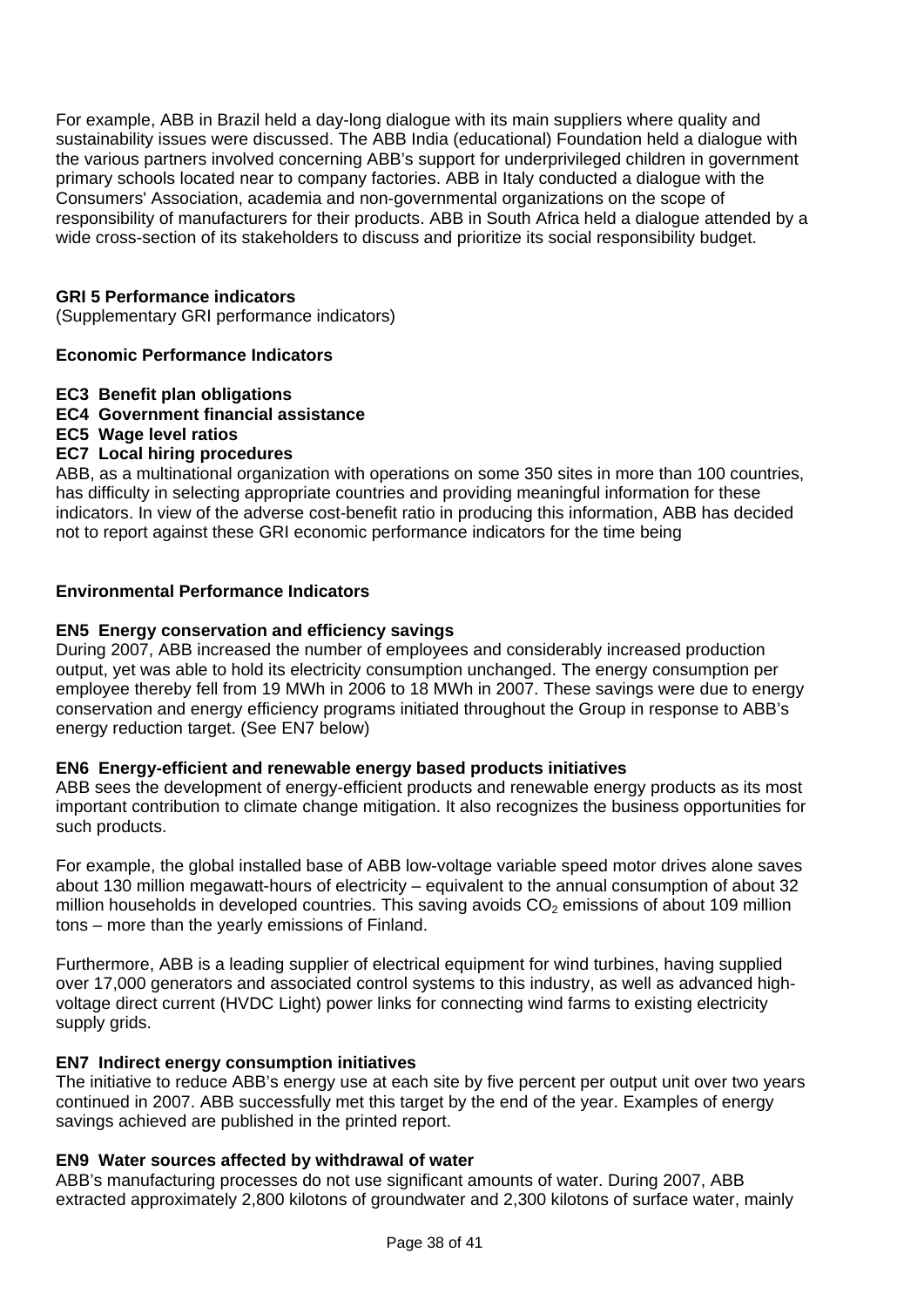for cooling purposes. None of these extractions caused any significant changes to the water sources.

# **EN10 Water recycled and reused**

The amount of water in closed loop processes is mainly used in cooling systems, surface treatment processes and the production of electrical insulation paper.

## **EN13-15 Biodiversity and protected habitats**

ABB's manufacturing and workshop facilities are not located in, or adjacent to, protected areas or areas of high biodiversity value, as defined in national legislation or internationally-recognized listings such as the IUCN Protected Areas Categories 1-4, world heritage sites or biosphere reserves.

#### **EN17 Other indirect greenhouse gas emissions**

Indirect emissions from traveling, transportation, outsourced materials and emissions related to product use are not aggregated at Group level. More information on transportation is provided under indicator EN29 below. For core products, the greenhouse gas emissions throughout a product's life cycle are shown in its Environmental Product Declaration (published on

www.abb.com/sustainability). See under indicator EN26 on page 14 of the printed Sustainability review for more information on EPDs.

#### **EN24 Handling of hazardous waste**

In 2007, ABB sent approximately 6,000 tons of hazardous waste for disposal, up some 25 percent from 2006 due to increased business volumes and redefinitions of hazardous waste in some countries. This waste was mostly used for heat recovery at specialized plants. ABB follows legal regulations to transport and dispose of hazardous waste only through officially authorized disposal agents.

## **EN25 Water bodies/habitats affected by water discharges and runoffs**

About 23 percent of ABB process plants discharge decontaminated water, via ABB's own treatment plants, to local water sources such as lakes or rivers. The remaining 77 percent is discharged to public sewers.

In India, for example, water treated in ABB's own treatment plant is reused for local irrigation.

## **EN29 Significant environmental impacts of transportation**

ABB estimates that 80-90 percent of deliveries of materials from suppliers and deliveries of ABB finished products to customers are made by road and sea. The remainder is shared between rail and air. Air transport of goods is low, but its environmental impact is higher than by land and sea.

To optimize logistics and lower environmental impact, ABB is piloting a management system for transportation assignments. It enables ABB to log and analyze both volumes of transportation in tonkilometers and their related emissions (carbon dioxide, sulfur dioxide, etc.)

In 2007, ABB participated, together with other major manufacturers of heavy goods, in an initiative called "Clean Shipping," which seeks to identify and achieve best practices in the way sea freight companies handle, use and recycle oils and diesel fuel for their fleets of ships. ABB expects to ship its first cargo on an "approved" vessel in 2009.

#### **EN30 Environmental protection expenditure and investments**

For 2007, ABB's expenditure on environmental management throughout its global sustainability affairs network was as follows:

|               | \$ thousands |
|---------------|--------------|
| Group level   | 5,556        |
| Country level | 4,935        |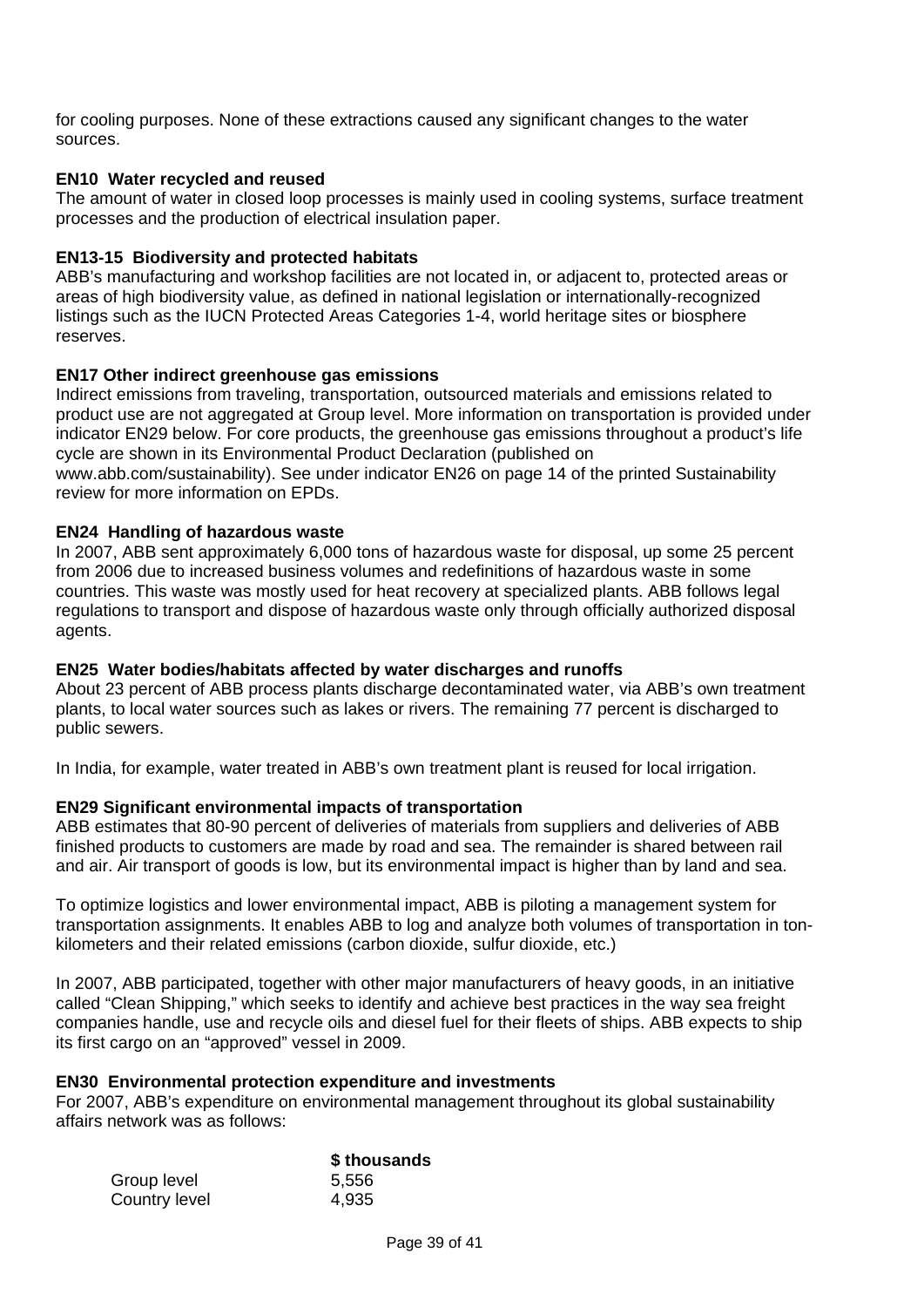| Site level | 3,835  |
|------------|--------|
| Total      | 14,326 |

ABB limits the accounting of sustainability to the costs of implementing and maintaining environmental management systems to ISO 14001, health and safety management systems to ISO 18001, and running the sustainability network, including personnel costs and the cost of developing sustainability tools, education and training.

This does not include costs related to improvement projects. For example, the decision to invest in a new manufacturing process is the result of integrating many decisions in addition to environmental considerations.

# **Social Performance Indicators**

# **LA3 Benefits provided to employees**

ABB, as a multinational organization with operations in more than 100 countries, has difficulty in providing meaningful information for this indicator. In view of the adverse cost-benefit ratio in producing this information, ABB has decided not to report against this GRI indicator for the time being.

## **LA11 Programs for skills management and lifelong learning**

ABB employees are provided with ongoing classroom training whenever necessary to ensure they have the right skills for the jobs they perform. See under indicator LA10 on page 20 of the printed Sustainability review for more information.

ABB is continually working to enhance leadership skills throughout the Group, which have played a critical role in bringing about culture change at ABB, and restoring the company's financial strength. During 2007, another 6,000 people participated in ABB's Leadership Challenge Program, bringing the total number to have benefited from this training to 21,000 in 41 countries. The program is available in 10 languages.

## **LA13 Other indicators of diversity**

During 2007, ABB's Board of Directors had eight members, all men, of six nationalities, whereas the Group Executive Committee had eleven members, including one woman, of eight nationalities.

ABB is focusing on management development of our female executives as part of the company's commitment to embrace diversity and raise the number of women in leadership positions. In 2007, a number of women were appointed to senior management positions, for example in human resources (North Europe regional HR manager, country HR manager for Russia), in communications (North Asia regional communications manager, country communications manager for Sweden), and in local divisional management (Automation products, Taiwan). See under indicator LA13 on page 20 of the printed Sustainability review for more information about the numbers of women in management positions.

In addition, during 2007 ABB recruited 21 people for its high performance Global Trainee Programs in the three specialized fields of Corporate Development, Information Systems, and Finance and Business Control. Of these, 19 percent were women.

ABB has also developed a Diversity and Inclusion Statement to be a tool to help managers identify the benefits of diversity in the company's workforce.

## **HR3 Employee training on aspects of human rights**

ABB employees receive training on environmental and social aspects, which include human rights. Average overall training hours per employee for a number of selected countries are given under indicator LA10 on page 20 in the printed Sustainability review. But these figures are not broken down to show only human rights training.